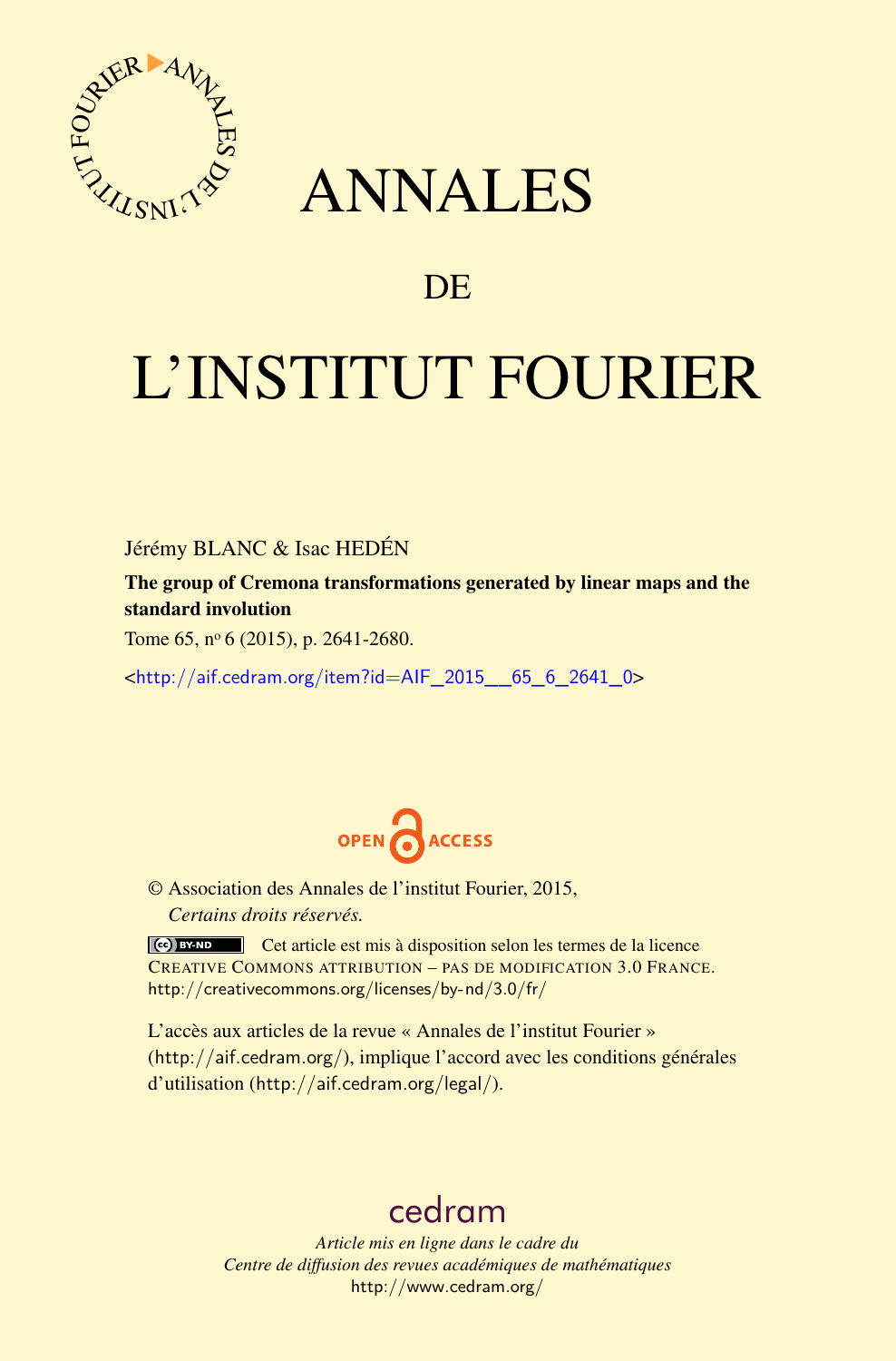# THE GROUP OF CREMONA TRANSFORMATIONS GENERATED BY LINEAR MAPS AND THE STANDARD INVOLUTION

## **by Jérémy BLANC & Isac HEDÉN (\*)**

ABSTRACT. — This article studies the group generated by automorphisms of the projective space of dimension *n* and by the standard birational involution of degree *n*. Every element of this group only contracts rational hypersurfaces, but in odd dimension, there are simple elements having this property which do not belong to the group. Geometric properties of the elements of the group are given, as well as a description of its intersection with monomial transformations.

Résumé. — Cet article étudie le groupe engendré par les automorphismes de l'espace projectif de dimension *n* et par l'involution birationnelle standard de degré *n*. Tout élément de ce groupe ne contracte que des hypersurfaces rationnelles, mais en dimension impaire il existe des éléments simples qui ont cette propriété et n'appartiennent pas au groupe. Des propriétés géométriques du groupe sont données, de même qu'une description de son intersection avec le groupe des transformations monômiales.

### **1. Introduction**

Let us fix a ground field **k**. We will assume it to be arbitrary whenever we do not state otherwise. The Cremona group  $Cr_n(\mathbf{k}) = Bir(\mathbb{P}_{\mathbf{k}}^n)$  is the group of birational transformations of the space of dimension *n*. This group contains  $Aut(\mathbb{P}_{\mathbf{k}}^n) = PGL(n+1, \mathbf{k})$  and the birational map given by

$$
\sigma_n : [x_0 : \dots : x_n] \longmapsto [\frac{1}{x_0} : \dots : \frac{1}{x_n}]
$$
  
=  $[x_1 x_2 \dots x_n : x_0 x_2 x_3 \dots x_n : \dots : x_0 x_1 \dots x_{n-1}].$ 

Keywords: Cremona transformation, standard involution, rational hypersurfaces, monomial transformations.

Math. classification: 14E07.

<sup>(\*)</sup> The authors acknowledge support by the Swiss National Science Foundation Grant "Birational Geometry" PP00P2\_128422 /1.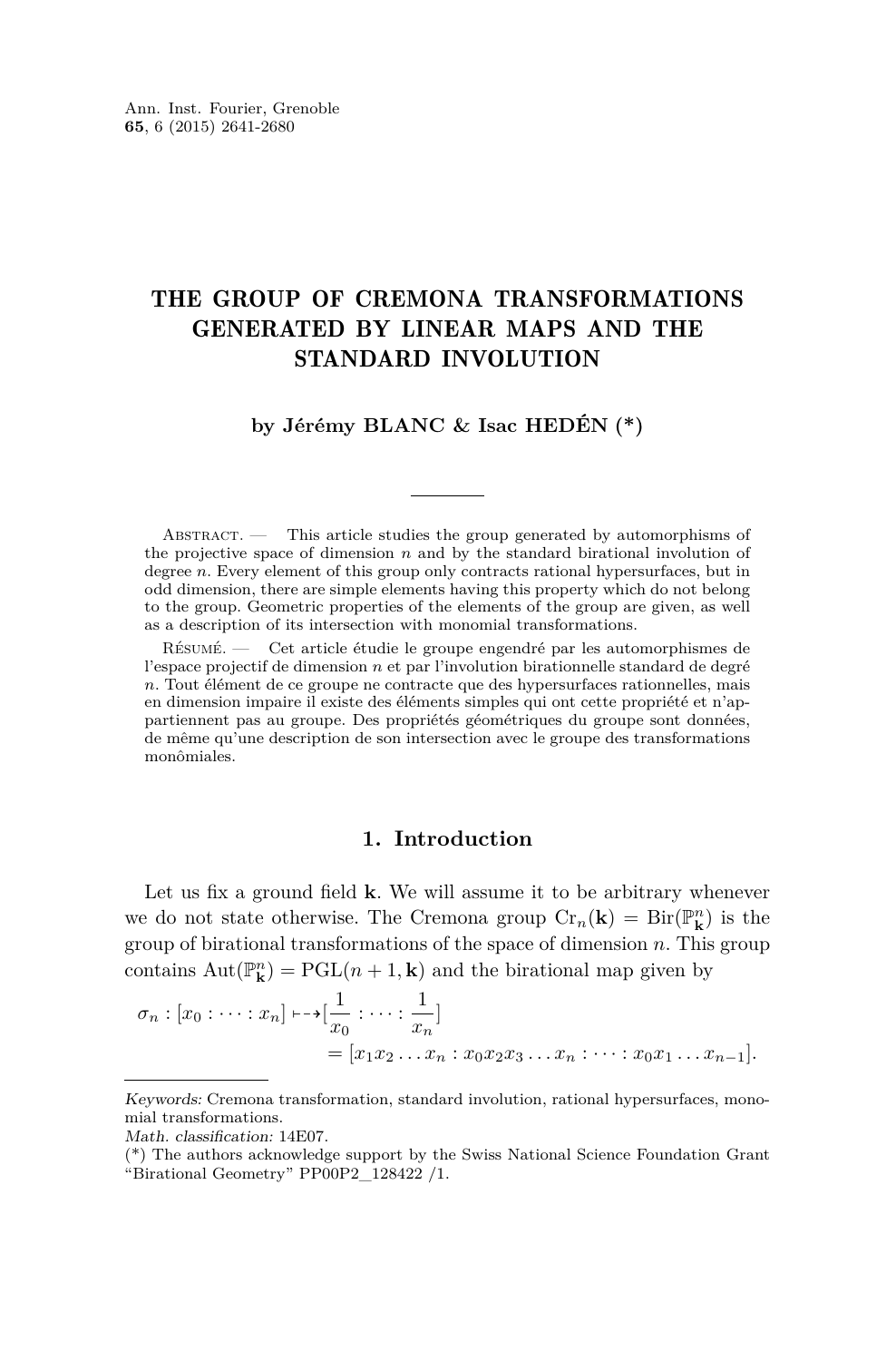For  $n = 3$ , this map is called a *tetrahedral transformation* and written  $T_{\text{tet}}$ in [\[14,](#page-39-0) p. 301, §14] or the standard cubo-cubic transformation of space [\[29,](#page-40-0) p. 179] or a (3*,* 3)-transformation [\[1,](#page-38-0) p. 2071-2072, 2108], as its degree and the degree of its inverse are three (but of course this map is not the only one having these properties). Nowadays, the usual terminology is to call  $\sigma_n$ , in any dimension *n*, the standard Cremona transformation (see for instance [\[12\]](#page-39-0), [\[13\]](#page-39-0), [\[21,](#page-39-0) p. 72], [\[8\]](#page-39-0), [\[6\]](#page-39-0)). The map  $\sigma_n$  restricts to an automorphism of the standard torus  $T \subset \mathbb{P}^n$  and contracts the  $n+1$  coordinate hyperplanes, i.e. the complement of the torus.

The group  ${\rm Bir}({\mathbb P}^1_{\bf k})$  is equal to  ${\rm Aut}({\mathbb P}^1_{\bf k}),$  so we will always assume  $n\geqslant 2$ in the sequel. The classical Noether-Castelnuovo Theorem [\[4\]](#page-38-0) (see also [\[28,](#page-40-0) Chapter V, §5, Theorem 2, p. 100]) asserts that  $\text{Bir}(\mathbb{P}_{\mathbf{k}}^2)$  is generated by  $\mathrm{Aut}(\mathbb{P}^2_{\mathbf{k}})$  and  $\sigma_2$  when  $\mathbf k$  is algebraically closed. This is known to be false when  $n \geq 3$  or when **k** is not algebraically closed. The reason for these two cases is in fact similar: it follows from the description of  $\sigma_n$  that every element of the classical group

$$
G_n(\mathbf{k}) = \langle \sigma_n, \mathrm{Aut}(\mathbb{P}^n_{\mathbf{k}}) \rangle \subset \mathrm{Bir}(\mathbb{P}^n_{\mathbf{k}})
$$

(whose elements are called regular by A. Coble [\[5,](#page-38-0) p. 359, §4] and punctual by H. Hudson and P. Du Val [\[14,](#page-39-0) p. 318, §29], [\[9\]](#page-39-0) and [\[10\]](#page-39-0), see Section [8](#page-35-0) for a discussion of the terminology) contracts only rational hypersurfaces (recall that a irreducible hypersurface is said to be contracted if its image has codimension  $\geq 2$ ). Moreover, if  $n \geq 3$  or if **k** is not algebraically closed, there are elements of  $\operatorname{Bir}(\mathbb{P}^n_k)$  which contract non-rational hypersurfaces (see Section [7\)](#page-31-0). Hence  $G_n(\mathbf{k})$  is a proper subgroup of  $\text{Bir}(\mathbb{P}^n_{\mathbf{k}})$  in general. Its elements have been studied in detail in many texts. See in particular [\[18\]](#page-39-0), [\[5\]](#page-38-0), [\[14\]](#page-39-0), [\[31\]](#page-40-0), [\[9\]](#page-39-0), [\[10\]](#page-39-0), [\[7\]](#page-39-0), [\[12\]](#page-39-0), [\[6\]](#page-39-0).

To our knowledge, until now, there has been no other way of showing that elements of  $\text{Bir}(\mathbb{P}^n_{\mathbf{k}})$  do not belong to  $G_n(\mathbf{k})$  than to look at non-rational hypersurfaces that are contracted. The natural question that arises is then whether the above reason is the only one which prevents elements from being in  $G_n(\mathbf{k})$ , i.e.: does  $G_n(\mathbf{k})$  contain every element of  $\text{Bir}(\mathbb{P}_{\mathbf{k}}^n)$  that contracts only rational hypersurfaces?

The answer to this question is positive for  $n = 2$  and any field **k**; this follows from an adaptation of the proof of the Noether-Castelnuovo Theorem (see Proposition [7.4](#page-34-0) below). However, we show in this text that the answer is negative for any odd integer  $n \geq 3$  and any field **k**. For instance we prove that for  $n \geq 2$ , the birational monomial map

$$
\xi_n : [x_0 : \cdots : x_n] \mapsto [x_0 : x_1 : x_2 \frac{x_1}{x_0} : x_3 : \cdots : x_n]
$$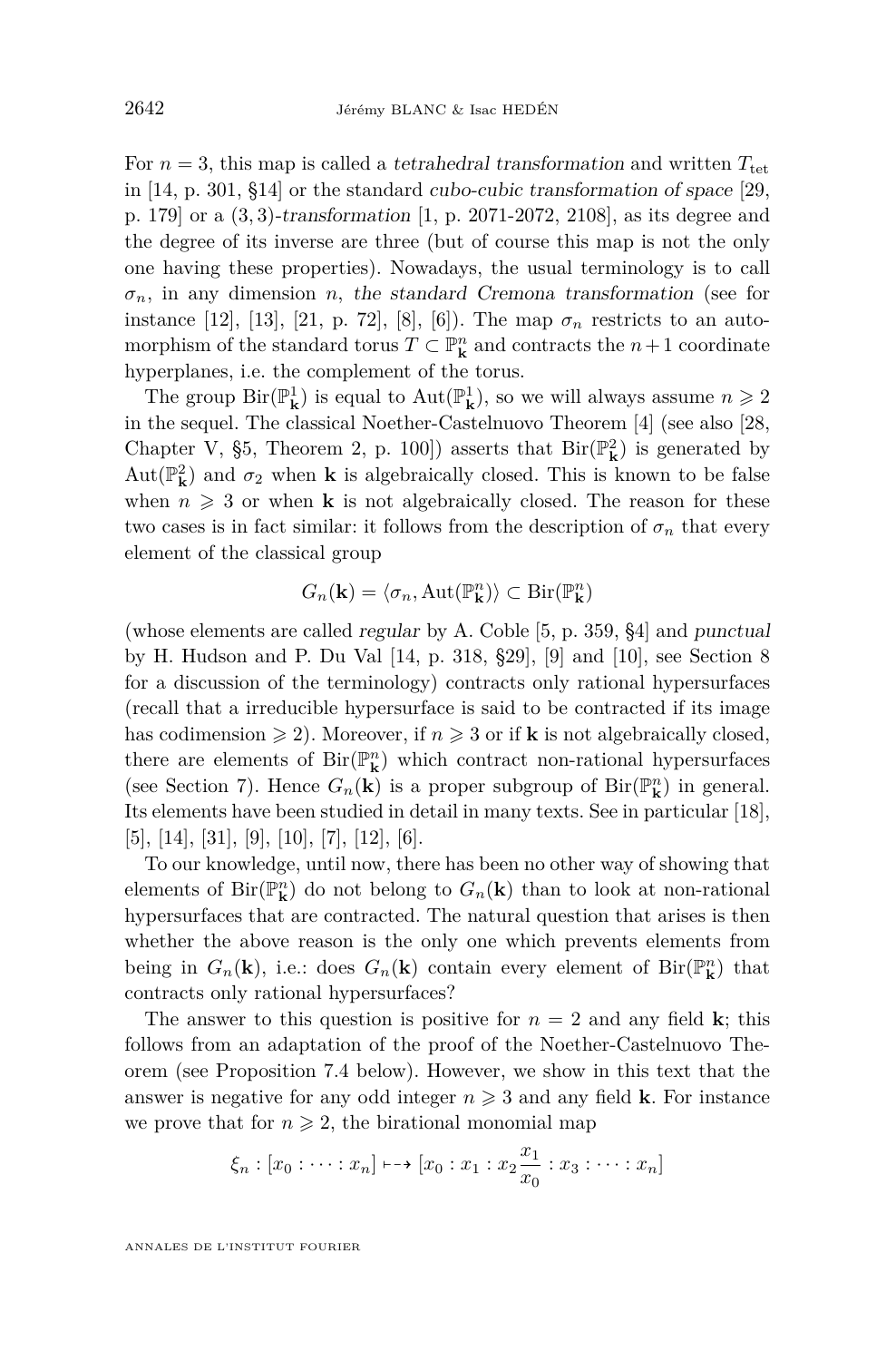<span id="page-3-0"></span>does not belong to  $G_n(\mathbf{k})$  if *n* odd, but it does if *n* is even and char( $\mathbf{k}$ )  $\neq$  2. More generally, we give a way of deciding whether a monomial map belongs to  $G_n(\mathbf{k})$  or not, at least when  $char(\mathbf{k}) \neq 2$ . Recall that the group of monomial transformations of  $\mathbb{P}^n_{\mathbf{k}}$  is naturally isomorphic to  $(\mathbf{k}^*)^n \rtimes GL(n, \mathbb{Z})$ . The element

$$
\left((\alpha_1,\ldots,\alpha_n),\left(\begin{array}{ccc}a_{11}&\ldots&a_{1n}\\ \vdots&\ddots&\vdots\\ a_{n1}&\ldots&a_{nn}\end{array}\right)\right)\in (\mathbf{k}^*)^n \rtimes \mathrm{GL}(n,\mathbb{Z})
$$

corresponds to the birational map

$$
[x_0:\cdots:x_n]\mapsto [1:\alpha_1(\frac{x_1}{x_0})^{a_{11}}\cdots(\frac{x_n}{x_0})^{a_{1n}}:\cdots:\alpha_n(\frac{x_1}{x_0})^{a_{n1}}\cdots(\frac{x_n}{x_0})^{a_{nn}}].
$$

With this natural isomorphism, we obtain the following result.

THEOREM 1.1. — Let **k** be any field and  $n \ge 2$ .

- (1) If *n* is even and char(**k**)  $\neq$  2, every monomial transformation of  $\mathbb{P}^n$ **k** belongs to  $G_n(\mathbf{k})$ .
- (2) If *n* is odd, there are monomial transformations of  $\mathbb{P}^n_{\mathbf{k}}$  which do not belong to  $G_n(\mathbf{k})$ .
- (3) If *n* is odd and char( $\bf{k}$ )  $\neq$  2, then the group of monomial transformations that belong to  $G_n(\mathbf{k})$  is equal to

$$
(\mathbf{k}^*)^n \rtimes \mathrm{GL}(n,\mathbb{Z})_{\mathrm{odd}},
$$

where  $GL(n, \mathbb{Z})_{odd}$  is the subgroup of  $GL(n, \mathbb{Z})$  consisting of matrices such that each column has an odd number of odd entries (or an odd sum of entries).

Remark 1.2. — The group  $GL(n, \mathbb{Z})_{odd}$  is a maximal subgroup of  $GL(n, \mathbb{Z})$ , and has index  $2^n - 1$  (Lemma [4.9\)](#page-20-0).

The key point in the proof of part (2) of Theorem 1.1 is to observe that in odd dimension, the discrepancy of hypersurfaces that are contracted by elements of  $G_n(\mathbf{k})$  is even (see Section [3,](#page-10-0) and Proposition [3.5](#page-12-0) in particular). This result gives strong geometric properties of elements of  $G_n(\mathbf{k})$ , which we describe after giving the following definition.

DEFINITION 1.3. — Let  $\varphi \in \text{Bir}(\mathbb{P}^n_{\mathbf{k}})$  and let  $H, \Gamma \subset \mathbb{P}^n_{\mathbf{k}}$  be two closed irreducible subsets. Denote by  $\pi : X \to \mathbb{P}^n_{\mathbf{k}}$  the blow-up of  $\Gamma$  and by  $E =$  $\pi^{-1}(\Gamma)$  the exceptional divisor.

We will say that  $\varphi$  sends *H* onto the exceptional divisor of  $\Gamma$  if the restriction of  $\pi^{-1}\varphi$  induces a birational map  $H \dashrightarrow E$  (this implies that *H* is a hypersurface).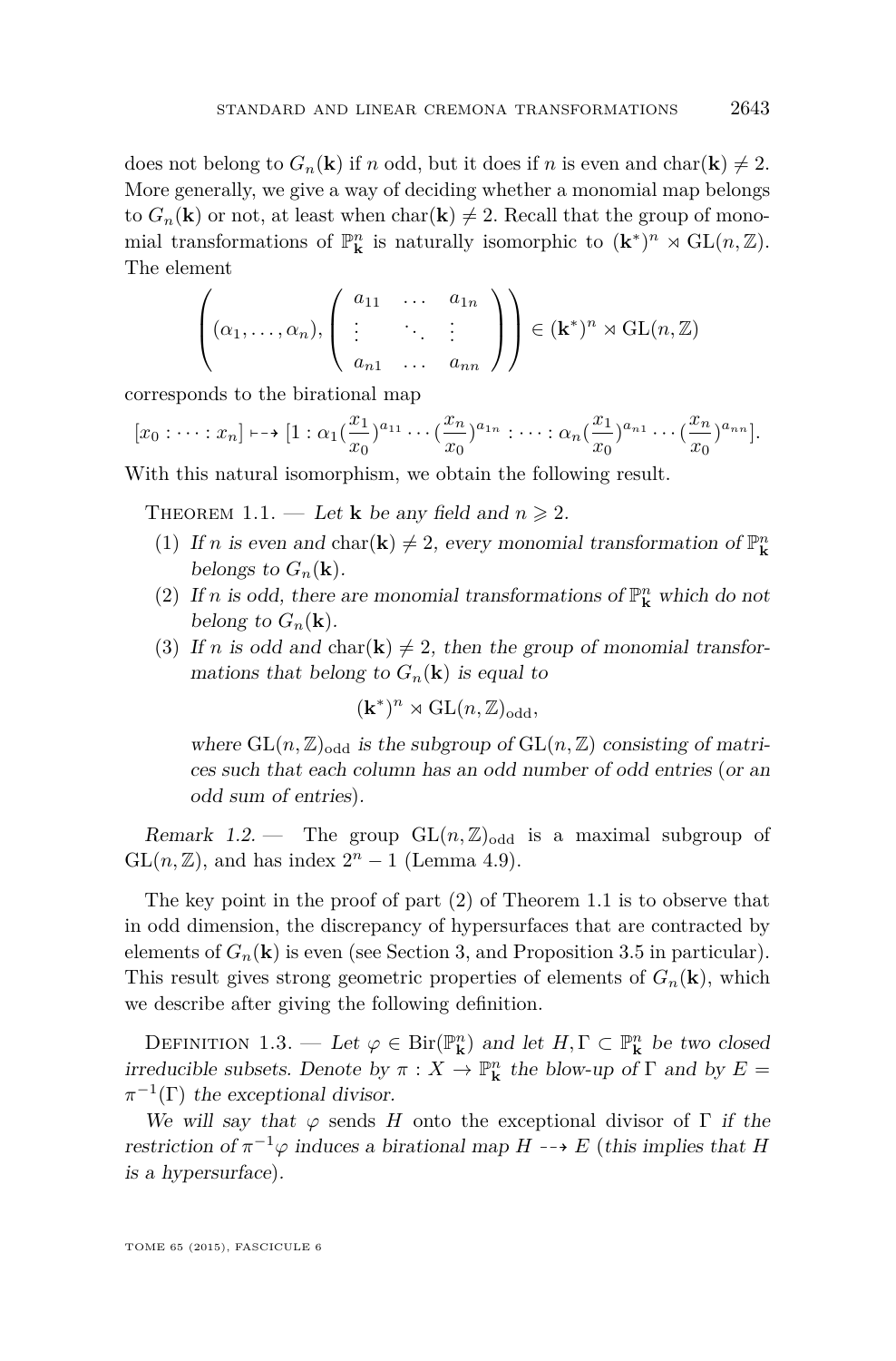<span id="page-4-0"></span>THEOREM 1.4. — Let **k** be any field and  $n \ge 2$ . Then the following hold.

- (1) If *n* is odd and  $H \subset \mathbb{P}^n$  is a irreducible hypersurface which is sent by an element  $g \in G_n(\mathbf{k})$  onto the exceptional divisor of an irreducible closed subset  $\Gamma \subset \mathbb{P}^n_{\mathbf{k}}$ , then  $\Gamma$  has even dimension.
- (2) If  $n > m \geq 0$ , nm is even and char(k)  $\neq 2$ , then there exists an irreducible closed linear subset  $\Gamma \subset \mathbb{P}^n_{\mathbf{k}}$  of dimension *m* and an element  $g \in G_n(\mathbf{k})$  that sends a hyperplane onto the exceptional divisor of Γ.

Part (1) of Theorem 1.4 gives the geometric explanation of the fact that  $\xi_n \notin G_n(\mathbf{k})$  if *n* is odd (see Corollary [3.9\)](#page-15-0). However, it follows from part (2) that there are elements of  $G_4(\mathbf{k})$  which send hypersurfaces onto the exceptional divisors of points, lines or planes. For this reason, it could a priori be possible that  $G_4(\mathbf{k})$  contains all elements of  $\text{Bir}(\mathbb{P}^4_{\mathbf{k}})$  that contract only rational hypersurfaces. The same question remains open in any even dimension  $n \geq 4$ . It would also be interesting to know if the group generated by  $G_n(\mathbf{k})$  and  $\xi_n$  contains all elements of Bir( $\mathbb{P}^n_{\mathbf{k}}$ ) that contract only rational hypersurfaces, or to describe  $G_n(\mathbf{k}) \cap \mathrm{GL}(n, \mathbb{Z})$  for  $n \geq 3$  and char( $\mathbf{k}$ ) = 2.

The article is organised as follows.

The result on discrepancies can also be viewed algebraically, using Jacobians. We do this in Section [2,](#page-5-0) before giving the geometric description of discrepancies in Section [3.](#page-10-0)

Section [4](#page-16-0) explains how one can change the discrepancies in higher dimension, and especially in even dimension. It contains the proofs of Theorems [1.1](#page-3-0) and 1.4.

Section [5](#page-25-0) describes when the canonical injections  $\text{Bir}(\mathbb{P}^n_{\mathbf{k}}) \to \text{Bir}(\mathbb{P}^{n+1}_{\mathbf{k}})$ send  $G_n(\mathbf{k})$  into  $G_{n+1}(\mathbf{k})$ . In Section [6,](#page-26-0) we show that many automorphisms of  $\mathbb{A}_{\mathbf{k}}^n$  can be obtained as elements of  $G_n(\mathbf{k})$  if  $char(\mathbf{k}) \neq 2$ , namely all tame automorphisms and the Nagata automorphism. The case of characteristic zero is an easy observation, but the general case demands a little bit more work.

Section [7](#page-31-0) describes the relation between  $G_n(\mathbf{k})$  and rational hypersurfaces which are contracted. Section [8,](#page-35-0) finally, explains the difference between the classical definitions of punctual maps that appear in the literature.

The authors thank Serge Cantat, Julie Déserti, Igor Dolgachev, Stéphane Lamy, Ivan Pan and Thierry Vust for interesting discussions on the topic and their remarks and corrections on the article. We also express our gratitude to the anonymous referee for his careful reading and very helpful suggestions, remarks and historical references.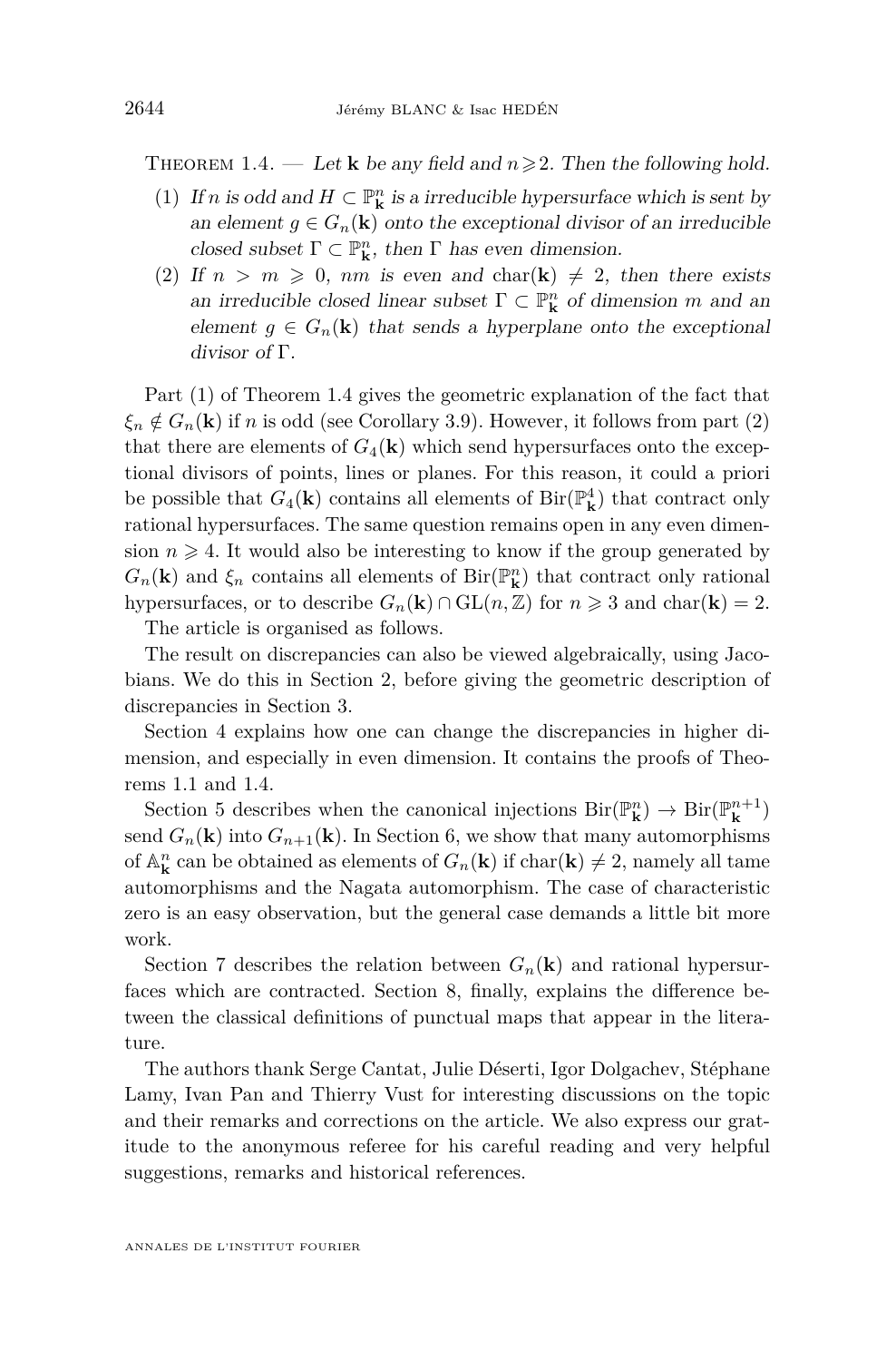### **2. The Jacobian**

<span id="page-5-0"></span>DEFINITION 2.1.

(*a*) Let  $f_0, \ldots, f_n \in \mathbf{k}(x_0, \ldots, x_n)$  be rational functions. We define

Jac
$$
(f_0,..., f_n)
$$
 = det $\left(\left(\frac{\partial f_i}{\partial x_j}\right)_{i,j=0}^n\right) \in \mathbf{k}(x_0,..., x_n)$ .

(*b*) If  $\varphi \in \text{Bir}(\mathbb{P}^n_{\mathbf{k}})$  is given by

$$
[x_0:\cdots:x_n]\mapsto [f_0(x_0,\ldots,x_n):\cdots:f_n(x_0,\ldots,x_n)]
$$

where the *f<sup>i</sup>* are homogeneous polynomials of degree *d* without common factor, the Jacobian Jac $(\varphi)$  of  $\varphi$  is defined to be Jac $(f_0, \ldots, f_n)$ . It is defined up to multiplication with the  $(n + 1)$ -th power of an element of  $\mathbf{k}^*$ , and has degree  $(n+1)(d-1)$  (or can be zero, if char( $\mathbf{k}$ ) > 0).

Remark 2.2. — If char(**k**) = 0, the Jacobian Jac( $\varphi$ ) of  $\varphi \in \text{Bir}(\mathbb{P}^n_k)$  is a polynomial which determines the hypersurfaces of  $\mathbb{P}^n_{\bf k}$  where the map  $\varphi$ is not locally an isomorphism (this is false in positive characteristic, when the Jacobian is zero).

LEMMA 2.3. — Let **k** be a field of characteristic zero,  $h \in \mathbf{k}[x_0, \ldots, x_n]_d$ a homogeneous polynomial of degree  $d \in \mathbb{N}$  and  $f_0, \ldots, f_n \in \mathbf{k}(x_0, \ldots, x_n)_e$ homogeneous rational functions of degree  $e \in \mathbb{Z} \setminus \{0\}$ . Then

$$
Jac(hf_0,\ldots,hf_n)=(1+\frac{d}{e}) Jac(f_0,\ldots,f_n)h^{n+1}.
$$

Proof. — By assumption we have  $f_i(tx_0, \ldots, tx_n) = t^e f_i(x_0, \ldots, x_n)$  for  $i = 0, \ldots, n$  and for all  $t \in \mathbf{k}^*$ . Taking the derivative of both sides with respect to *t* gives

$$
\sum_{j=0}^n \frac{\partial f_i}{\partial x_j}(tx_0,\ldots,tx_n)x_j = et^{e-1}f_i(x_0,\ldots,x_n),
$$

and evaluating at  $t = 1$  we see that the  $f_i$  satisfy  $f_i = \frac{1}{e} \sum_{j=0}^n x_j \frac{\partial f_i}{\partial x_j}$ .

We first show that the result holds when  $h = x_0$ . Using linearity of det with respect to the first column, the fact that  $f_i = \frac{1}{e} \sum_{j=0}^n x_j \frac{\partial f_i}{\partial x_j}$ , and the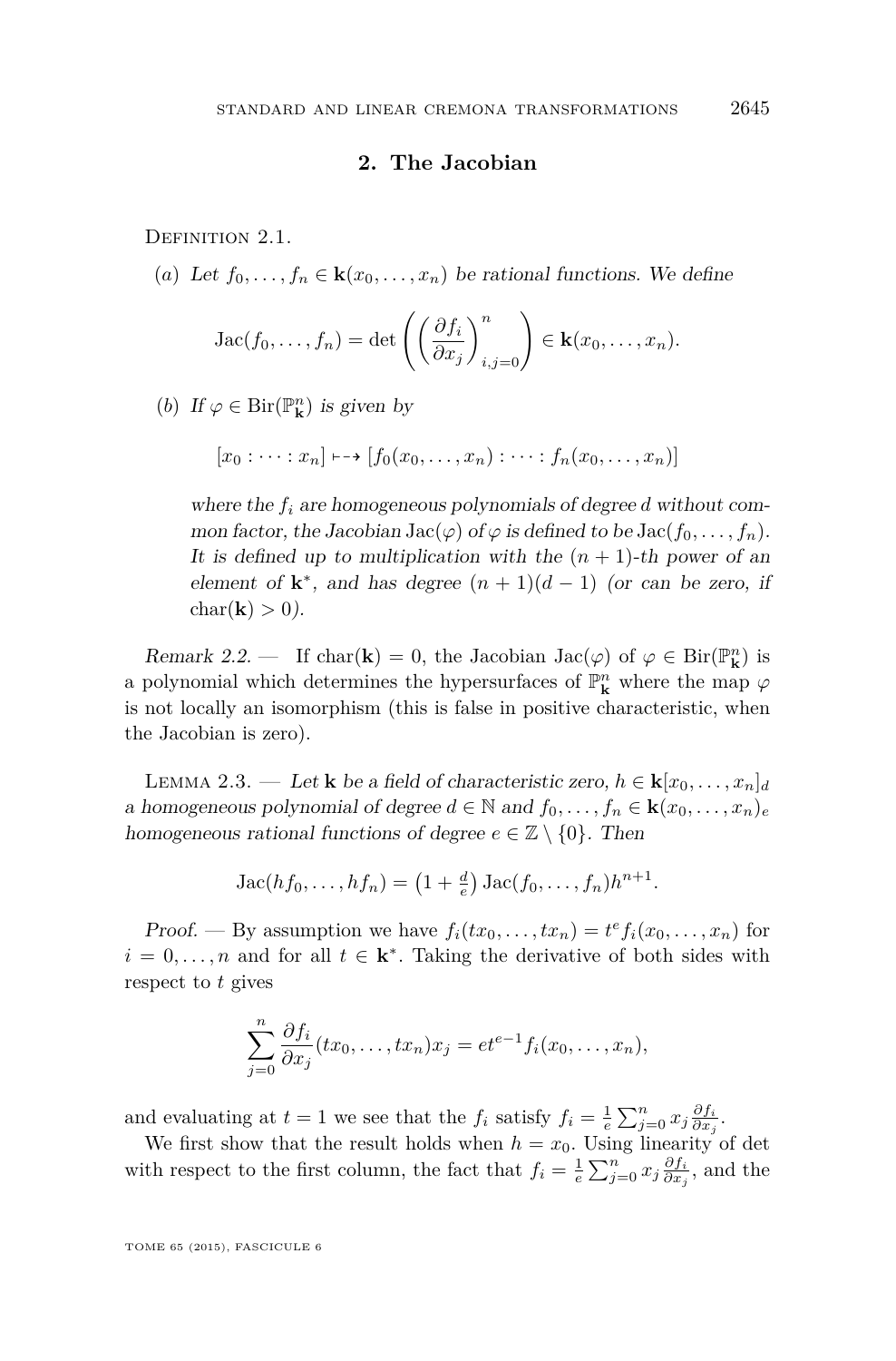fact that det is alternating, we obtain

$$
\begin{split}\n\text{Jac}(hf_0, \dots, hf_n) &= \det \begin{pmatrix} f_0 + x_0 \frac{\partial f_0}{\partial x_0} & x_0 \frac{\partial f_0}{\partial x_1} & \dots & x_0 \frac{\partial f_0}{\partial x_n} \\ \vdots & \vdots & \vdots & \vdots \\ f_n + x_0 \frac{\partial f_n}{\partial x_0} & x_0 \frac{\partial f_n}{\partial x_1} & \dots & x_0 \frac{\partial f_n}{\partial x_n} \end{pmatrix} \\
&= (x_0)^{n+1} \text{Jac}(f_0, \dots, f_n) \\
&+ (x_0)^n \frac{1}{e} \sum_{j=0}^n x_j \det \begin{pmatrix} \frac{\partial f_0}{\partial x_j} & \frac{\partial f_0}{\partial x_1} & \dots & \frac{\partial f_0}{\partial x_n} \\ \vdots & \vdots & \vdots & \vdots \\ \frac{\partial f_n}{\partial x_j} & \frac{\partial f_n}{\partial x_1} & \dots & \frac{\partial f_n}{\partial x_n} \end{pmatrix} \\
&= h^{n+1} \left( 1 + \frac{1}{e} \right) \text{Jac}(f_0, \dots, f_n),\n\end{split}
$$

so the result holds for  $h = x_0$ . Analogously it holds for  $h = x_j$ ,  $j = 1 \ldots, n$ and it also holds for  $h = \lambda \in \mathbf{k}$ . Applying it repeatedly, we obtain the case when *h* is a monomial.

Since the Jacobian is a derivation in each of its arguments and zero whenever two of the arguments are equal, we may use the product rule repeatedly and obtain

Jac(hf<sub>0</sub>,...,h f<sub>n</sub>) = 
$$
h^{n+1}
$$
Jac(f<sub>0</sub>,..., f<sub>n</sub>)  
+  $h^{n} \sum_{i=0}^{n} f_i \cdot \text{Jac}(f_0,..., f_{i-1}, h, f_{i+1},..., f_n).$ 

Hence, the result is equivalent to the following equality:

$$
e\sum_{i=0}^{n} f_i \cdot \text{Jac}(f_0, \ldots, f_{i-1}, h, f_{i+1}, \ldots, f_n) = dh \cdot \text{Jac}(f_0, \ldots, f_n),
$$

which is linear with respect to h, so the general case follows from the case of monomials.

Remark 2.4. — The Jacobian is an ancient tool, much used and studied in classical works. In [\[25,](#page-39-0) p. 261], one can see the identity

Jac
$$
(fx_0,...,fx_n) = f^n(f + x_0 \frac{\partial f}{\partial x_0} + \dots + x_n \frac{\partial f}{\partial x_n})
$$

for an arbitrary function *f* (not necessarily homogeneous) and it is written "the proof is hardly needed". If *f* is homogeneous of degree *m*, then  $x_0 \frac{\partial f}{\partial x_0} +$  $\cdots + x_n \frac{\partial f}{\partial x_n} = mf$  and the right hand side of the identity becomes (1 +  $m$ ) $f^{n+1}$ , which is a special case of Lemma [2.3](#page-5-0) (corresponding to the identity map).

For other relations and properties related to the Jacobian, see also [\[24,](#page-39-0) p. 220] and [\[27,](#page-39-0) p. 228–229].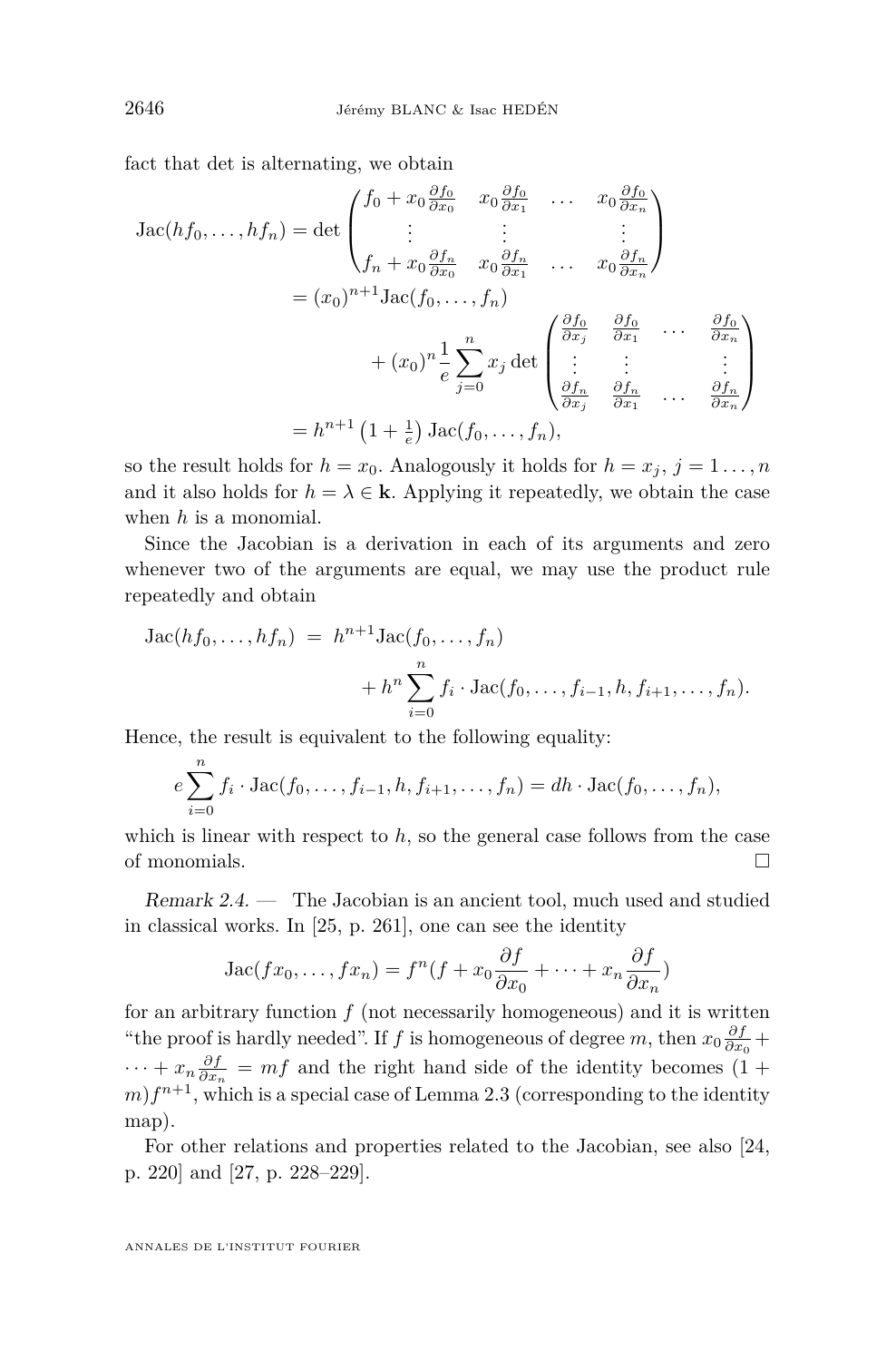<span id="page-7-0"></span>COROLLARY 2.5. — If  $char(\mathbf{k}) = 0$ , then  $Jac(\sigma_n) = n(-1)^n \prod_{i=0}^n (x_i)^{n-1}$ . Proof. — Since  $\sigma_n = \left[\frac{h}{x_0} : \cdots : \frac{h}{x_n}\right]$  with  $h = \prod_{i=0}^n x_i$ , it follows by Lemma [2.3](#page-5-0) that

$$
Jac(\sigma_n) = \left(1 + \frac{n+1}{-1}\right) Jac(x_0^{-1}, \dots, x_n^{-1})h^{n+1} = n(-1)^n \prod_{i=0}^n (x_i)^{n-1}.
$$

Remark  $2.6.$  — One can check by hand that Corollary 2.5 also holds if  $char(\mathbf{k}) > 0$ , even if Lemma [2.3](#page-5-0) does not hold, but this will not be used in the sequel.

PROPOSITION 2.7. — Suppose that char(**k**) = 0 and let  $n, k \geq 2$  be some integers such that *k* divides  $n + 1$ .

(1) The set

$$
H_{n,k} = \{ f \in \text{Bir}(\mathbb{P}^n) \mid \text{Jac}(f) = \lambda h^k \text{ for some } h \in \mathbf{k}[x_0, \dots, x_n], \lambda \in \mathbf{k}^* \}
$$
  
is a subgroup of  $\text{Bir}(\mathbb{P}^n)$  that contains  $\text{Aut}(\mathbb{P}^n)$ .

- (2) The group  $H_{n,k}$  contains  $\sigma_n$  if and only if  $k = 2$  and *n* is odd.
- (3) For each irreducible hypersurface  $S \subset \mathbb{P}^n$  of degree *d* prime to  $n+1$ , the group  $\text{Aut}(\mathbb{P}^n \setminus S)$  is contained in  $H_{n,n+1}$ , but  $\sigma_n \notin H_{n,n+1}$ .
- (4) In particular, taking *S* to be a line in  $\mathbb{P}^2$ , we have

$$
\langle \text{Aut}(\mathbb{P}^2), \text{Aut}(\mathbb{P}^2 \setminus S) \rangle = \langle \text{Aut}(\mathbb{P}^2), \text{Aut}(\mathbb{A}^2) \rangle \subset H_{2,3} \subsetneq \text{Bir}(\mathbb{P}^2)
$$

(the same for  $n \geq 3$  being obvious because of hypersurfaces contracted).

Proof. — Since the Jacobian of every element of  $Aut(\mathbb{P}^n)$  is an element of  $\mathbf{k}^*$ , we have  $\mathrm{Aut}(\mathbb{P}^n) \subset H_{n,k}$ .

Let  $f, g \in Bir(\mathbb{P}^n)$  be two birational maps of degree  $d_1, d_2$ , that we write as

$$
f : [x_0 : \cdots : x_n] \longmapsto [f_0(x_0, \ldots, x_n) : \cdots : f_n(x_0, \ldots, x_n)],
$$
  

$$
g : [x_0 : \cdots : x_n] \longmapsto [g_0(x_0, \ldots, x_n) : \cdots : g_n(x_0, \ldots, x_n)],
$$

with polynomials  $f_i, g_i \in \mathbf{k}[x_0, \ldots, x_n]$  such that both the  $f_i$  and the  $g_i$  are relatively prime. Supposing that the composition  $fg \in Bir(\mathbb{P}_{\mathbf{k}}^n)$  has degree  $d_1d_2$ , the chain rule states that

$$
Jac(fg) = g^*(Jac(f)) \cdot Jac(g),
$$

where  $g^*(Jac(f))$  is obtained by replacing each  $x_i$  with  $g_i$  in  $Jac(f)$ . If the degree of *fg* is  $d_1d_2 - m$ , for  $m > 0$ , there is a homogeneous polynomial *h* of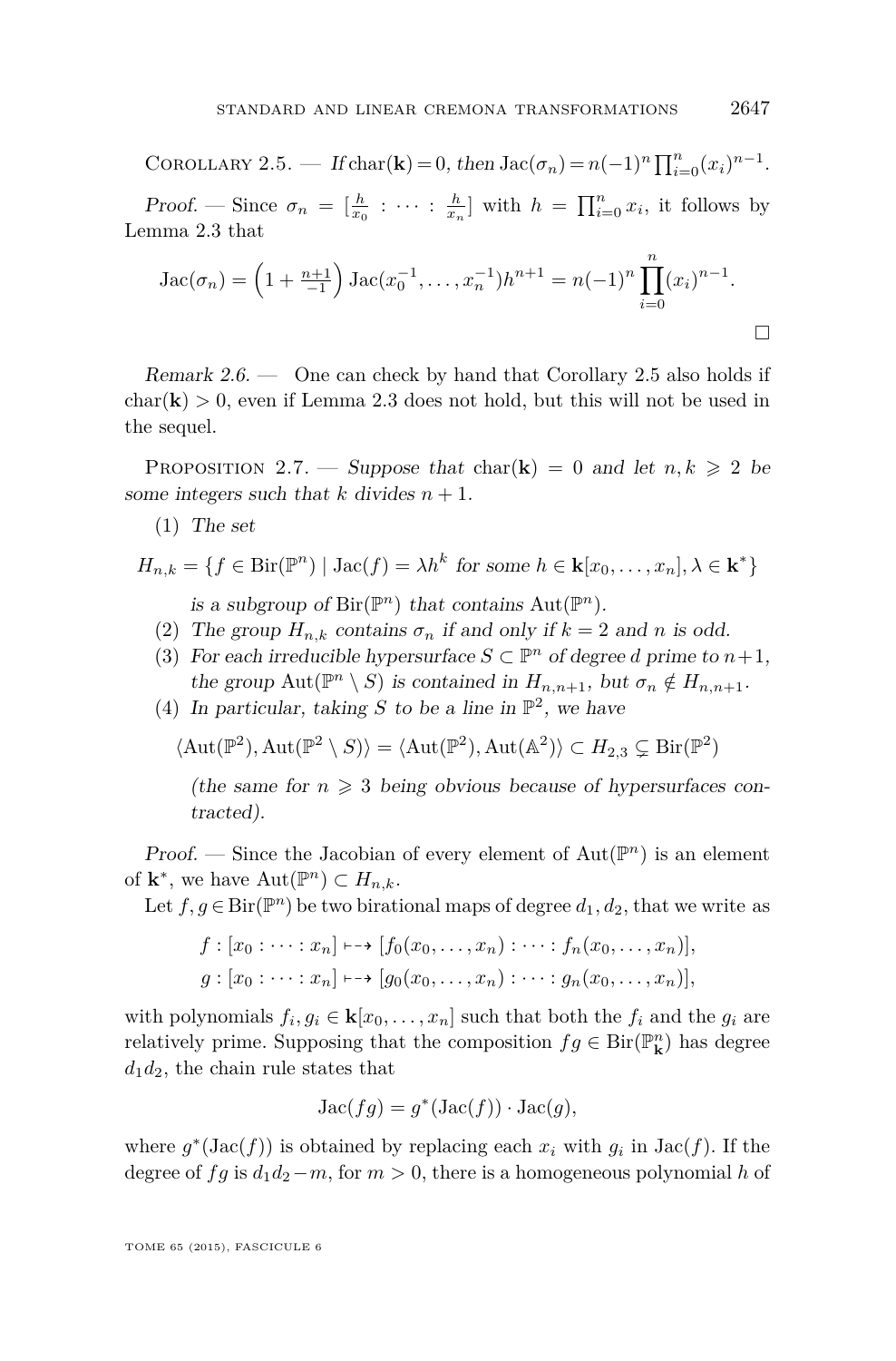<span id="page-8-0"></span>degree *m* that divides the formal composition of *f* and *g*. Using Lemma [2.3](#page-5-0) this implies that

$$
Jac(fg) = \left(\frac{d_1d_2 - m}{d_1d_2}\right)g^*(Jac(f)) \cdot Jac(g)/h^{n+1}.
$$

Since  $n + 1$  is a multiple of k, we see that  $f, g \in H_{n,k} \Rightarrow fg \in H_{n,k}$ . Moreover, taking  $g = f^{-1}$  we obtain that  $f \in H_{n,k} \Leftrightarrow f^{-1} \in H_{n,k}$ . This concludes the proof of Assertion (1).

Assertion (2) directly follows from Corollary [2.5.](#page-7-0)

In order to prove (3), denote by  $h \in \mathbf{k}[x_0, \ldots, x_n]$  the irreducible homogenous polynomial defining *S* (which is unique up to multiple by an element of  $\mathbf{k}^*$ ). For each  $f \in \text{Aut}(\mathbb{P}^n \setminus S)$ , the Jacobian of *f* only vanishes on *S*, hence  $\text{Jac}(f) = \lambda h^m$  for some integer  $m \geq 0$  and some  $\lambda \in \mathbf{k}^*$ . We obtain then

$$
m \deg(h) = \deg(\operatorname{Jac}(f)) = (n+1)(\deg(f) - 1)
$$

(see Definition [2.1\)](#page-5-0). By assumption,  $deg(h)$  and  $n+1$  are coprime, so  $n+1$ divides *m*. This implies that  $f \in H_{n,n+1}$ . Assertion (4) corresponds to the special case where  $n = 2$  and deg( $h$ ) = 1.

COROLLARY 2.8. — If *n* is odd and char( $\bf{k}$ ) = 0, the Jacobian of each element of  $G_n(\mathbf{k})$  is equal to  $\lambda p^2$ , for some  $\lambda \in \mathbf{k}$  and some homogeneous polynomial  $p \in \mathbf{k}[x_0, \ldots, x_n]$ .

Proof. — Using the notation of Proposition [2.7,](#page-7-0) this corresponds to saying that  $G_n(\mathbf{k})$  is contained in the group  $H_{n,2}$ . This is because Aut( $\mathbb{P}^n$ )  $\subset H_{n,2}$  and  $\sigma_n \in H_{n,2}$ , as observed in the proposition (or in Corollary [2.5\)](#page-7-0).

COROLLARY 2.9. — If *n* is odd and char( $\bf{k}$ ) = 0, the quadratic birational involution of  $\mathbb{P}^n$ **k** given by

$$
[x_0 : \dots : x_n] \longmapsto [\frac{x_1 x_2}{x_0} : x_1 : x_2 : \dots : x_n] = [x_1 x_2 : x_0 x_1 : \dots : x_0 x_n]
$$

does not belong to *Gn*.

Proof. — The Jacobian of this map is  $-2x_0^{n-1}x_1x_2$ . The result follows then from Corollary 2.8.

Example  $2.10$ . — We will see in Example [4.1](#page-16-0) that the map

$$
\theta_n : [x_0 : \cdots : x_n] \mapsto [x_0x_1 : (x_0)^2 : x_1x_2 : \cdots : x_1x_n]
$$

belongs to  $\in G_n(\mathbf{k})$ . It satisfies  $\text{Jac}(\theta_n) = -2(x_0)^2 \cdot (x_1)^{n-1}$  and this shows in particular that Corollary 2.8 cannot be generalised to even dimension.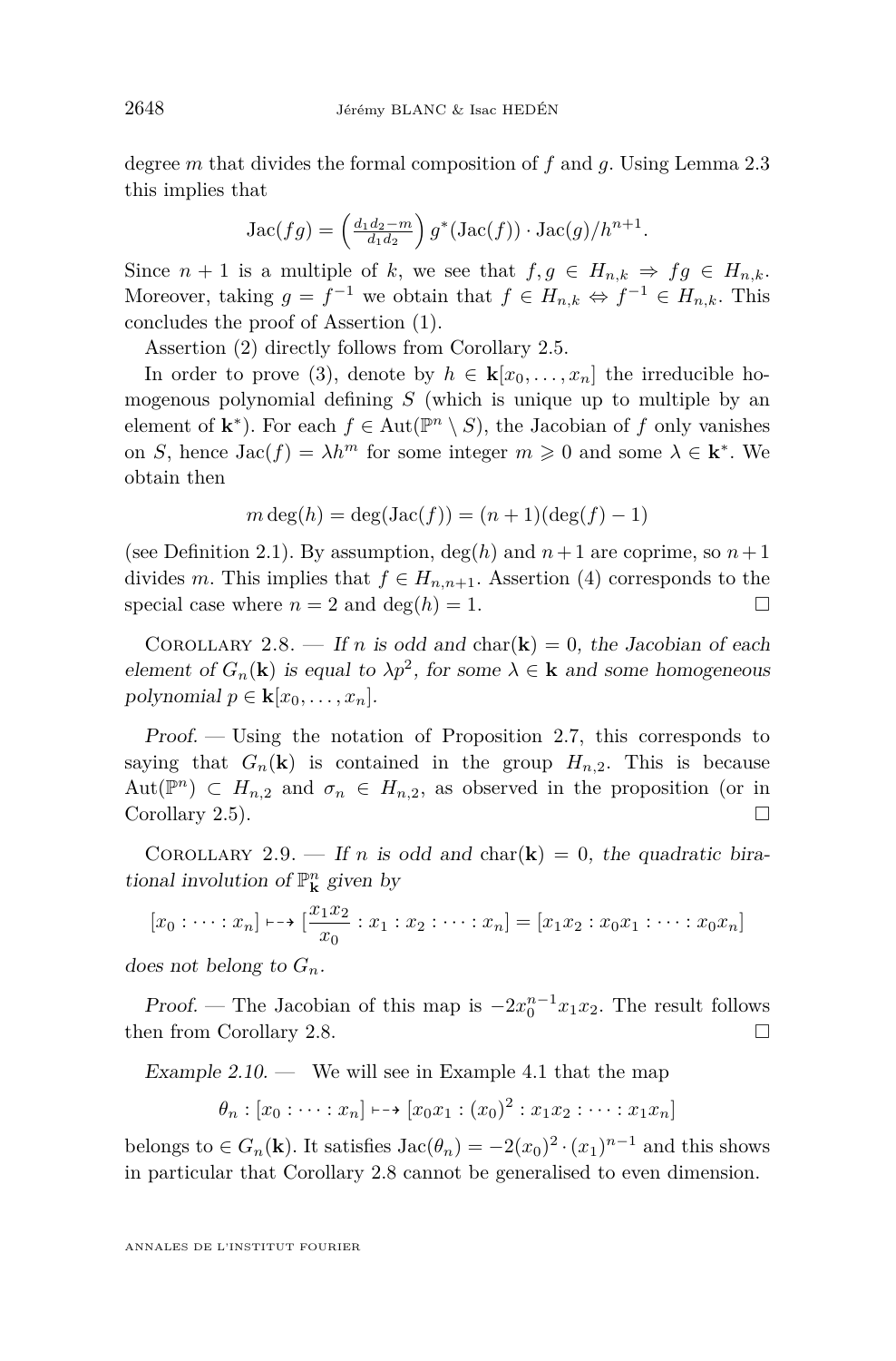Note that Corollary [2.9](#page-8-0) can be easily generalised to the following:

COROLLARY 2.11. — Let  $P_1, P_2 \in \mathbf{k}[x_1, \ldots, x_n] \setminus \{0\}$  be homogeneous of degree 1 and 2 respectively, such that  $P_2$  defines a reduced quadric of  $\mathbb{P}^n_{\mathbf{k}}$ . If  $n \geq 3$  is odd and char(**k**) = 0, the quadratic birational transformation of  $\mathbb{P}^3_{\mathbf{k}}$  given by

$$
[x_0 : \dots : x_n] \longmapsto [\frac{x_0 P_1(x_1, \dots, x_n) + P_2(x_1, \dots, x_n)}{x_0} : x_1 : x_2 : \dots : x_n]
$$
  
= 
$$
[x_0 P_1(x_1, \dots, x_n) + P_2(x_1, \dots, x_n) : x_0 x_1 : \dots : x_0 x_n]
$$

does not belong to  $G_n(\mathbf{k})$ .

Proof. – Since  
\n
$$
Jac \left( \frac{x_0 P_1(x_1, ..., x_n) + P_2(x_1, ..., x_n)}{x_0}, x_1, x_2, ..., x_n \right)
$$
\n
$$
= \frac{\partial}{\partial x_0} \left( \frac{P_2}{x_0} \right) = -\frac{P_2}{(x_0)^2}
$$

we have

Jac 
$$
(x_0P_1(x_1,...,x_n)+P_2(x_1,...,x_n),x_0x_1,x_0x_2,...,x_0x_n)
$$
  
=  $-2P_2(x_1,...,x_n)\cdot (x_0)^{n-1}$ 

by Lemma [2.3.](#page-5-0) The result follows then from Corollary [2.8.](#page-8-0)

Remark 2.12. — Corollaries [2.9](#page-8-0) and 2.11 also hold in positive characteristic (even in characteristic 2). This can be observed geometrically, with the tools developed in Section [3,](#page-10-0) but also by computing the affine Jacobian: To a birational map

$$
f : [x_0 : \dots : x_n] \mapsto [f_0(x_0, \dots, x_n) : \dots : f_n(x_0, \dots, x_n)]
$$

we can associate its affine Jacobian. This is

$$
\det\left(\left(\frac{\partial g_i}{\partial x_j}\right)_{i,j=1}^n\right)\in\mathbf{k}(x_1,\ldots,x_n),
$$

where  $g_i(x_1, ..., x_n) = \frac{f_i(1, x_1, ..., x_n)}{f_0(1, x_1, ..., x_n)}$ ,  $i = 1, ..., n$ , are the coordinates of the restriction of  $f$  to the affine open subset where  $x_0 = 1$ . One can check that this affine Jacobian is  $(-1)^n(\frac{1}{x_1...x_n})^2$  for  $\sigma_n$ , so is a square up to scalar multiple (and is not zero, even if  $char(\mathbf{k}) > 0$ ). For *n* odd, one can then see that the same holds for linear automorphisms and for elements of  $G_n(\mathbf{k})$ , by using chain rule.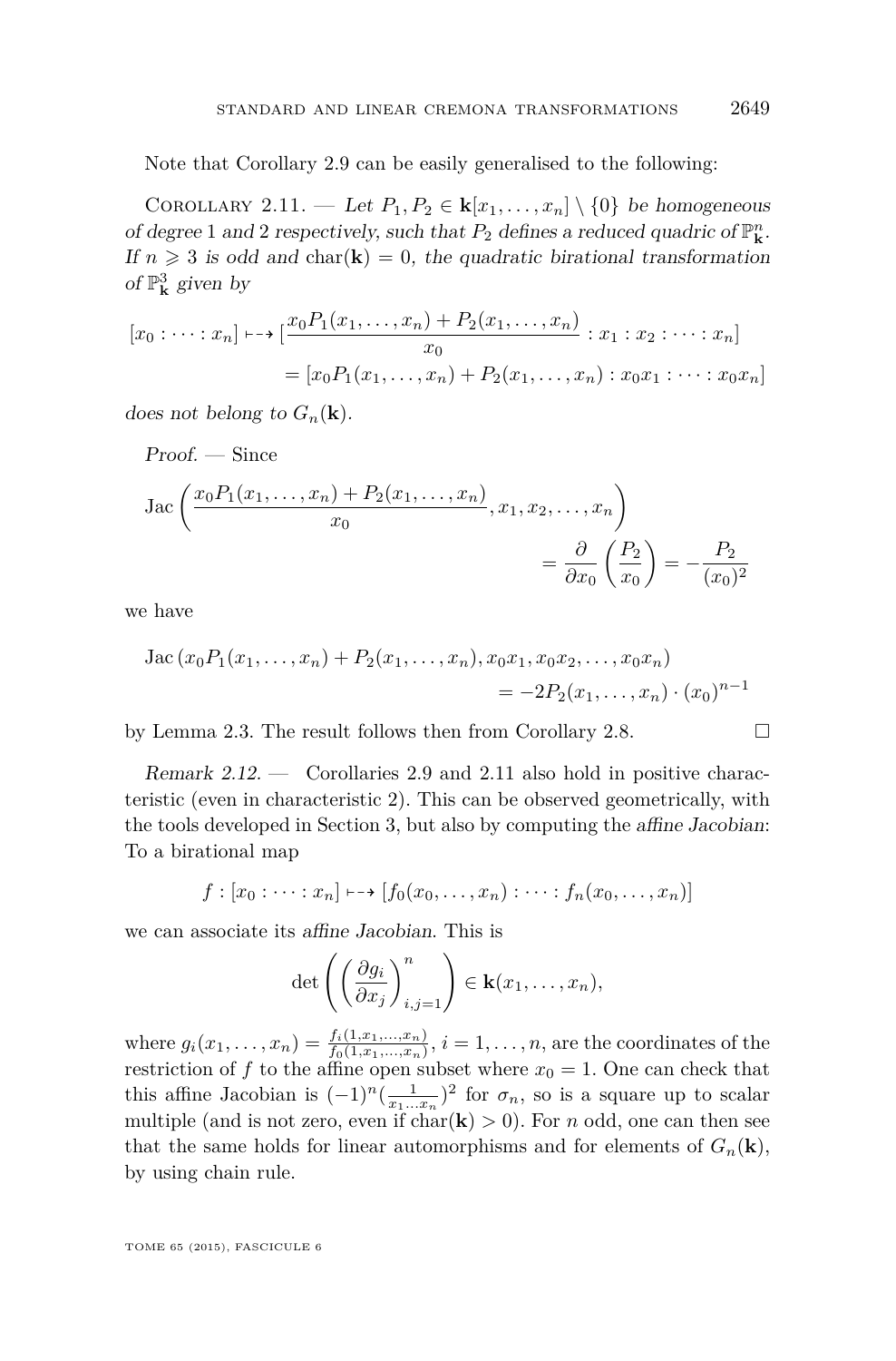## <span id="page-10-0"></span>**3. Resolution of the standard involution and result on discrepancies**

Let us recall the following easy and well known result: the standard quadratic involution  $\sigma_2$ :  $\mathbb{P}_{\mathbf{k}}^2$  -- $\rightarrow$   $\mathbb{P}_{\mathbf{k}}^2$  can be factorised as the blow-up of the three coordinate points  $[1:0:0]$ ,  $[0:1:0]$ ,  $[0:0:1]$  followed by the contraction of the three coordinate lines passing through 2 of these 3 points.

We can generalise this observation in the following way.

PROPOSITION 3.1. — Let  $n \geq 2$ , let  $I_n = \{0, \ldots, n\}$  and for each  $d \in$  $\{0, \ldots, n-2\}$  let  $\Omega_d$  be the set of all subsets of  $I_n$  of size  $n-d$ . For each element  $\Delta \in \Omega_d$ , we denote by  $X_{\Delta} \subset \mathbb{P}^n_{\mathbf{k}}$  the linear subset of dimension *d* defined by  $x_i = 0$  for each  $i \in \Delta$ .

We then define inductively a sequence of birational morphisms  $\pi_d$ :  $Y_{d+1} \rightarrow Y_d$ ,  $d = 0, \ldots, n-2$  in the following way:

- (1)  $Y_0 = \mathbb{P}^n_{\mathbf{k}}$  and  $\pi_0 : Y_1 \to \mathbb{P}^n_{\mathbf{k}}$  is the blow-up of all coordinate points, i.e. all sets  $X_{\Delta}$ , where  $\Delta \in \Omega_0$ .
- (2) For  $d = 1, \ldots, n-2, \pi_d : Y_{d+1} \to Y_d$  is the blow-up of the strict transform of all varieties  $X_{\Delta}$ , where  $\Delta \in \Omega_d$ .

Let  $Y = Y_{n-1}$ , let  $\pi : Y \to \mathbb{P}^n$  denote the composition  $\pi = \pi_0 \circ \cdots \circ \pi_{n-2}$ , and denote by  $E_{\Delta} \subset Y$  the strict transform of the exceptional divisor contracted on  $X_\Delta$ , for each  $\Delta$  in some  $\Omega_d$ . The following holds:

- (1) The lift  $\hat{\sigma}_n = \pi^{-1} \sigma_n \pi$  is a biregular automorphism of *Y*.
- (2) For each  $i \in \{0, \ldots, d-2\}$  and each  $\Delta \in \Omega_i$ , the automorphism  $\hat{\sigma}_n$ exchanges  $E_{\Delta}$  with  $E_{I_n \setminus \Delta}$ .

*Proof.* — (1) Denote by  $Sym_{n+1} \subset Aut(\mathbb{P}_{\mathbf{k}}^n)$  the group of permutations of variables. The variety  $Y_0 = \mathbb{P}^n_{\mathbf{k}}$  is covered by the  $n+1$  open subsets where  $x_i \neq 0, i = 0, \ldots, n$ , each isomorphic to  $\mathbb{A}^n_{\mathbf{k}}$  and each containing exactly one point blown up by  $\pi_0$ . We can moreover choose the isomorphism to be given by

$$
(y_1,\ldots,y_n)\mapsto\tau([1:y_1:\cdots:y_n])
$$

where  $\tau \in \text{Sym}_{n+1}$ . The choice of  $\tau$  is not unique, there are *n*! permutations for one given chart. The point blown up by  $\pi_0$  is the origin of  $\mathbb{A}^n_{\mathbf{k}}$ , so the blow-up of  $\mathbb{A}^n_{\mathbf{k}}$  at the origin naturally embeds into  $\mathbb{A}^n_{\mathbf{k}} \times \mathbb{P}^{n-1}$  and has then *n* affine charts isomorphic to  $\mathbb{A}^n_{\mathbf{k}}$ , each one intersecting exactly one of the *n* lines  $X_\Delta$  passing through the point corresponding to the origin. We can then choose the charts so that the map  $\pi_0$  corresponds to

$$
(y_1, \ldots, y_n) \mapsto \tau([1:y_1:y_1y_2:\cdots:y_1y_n]),
$$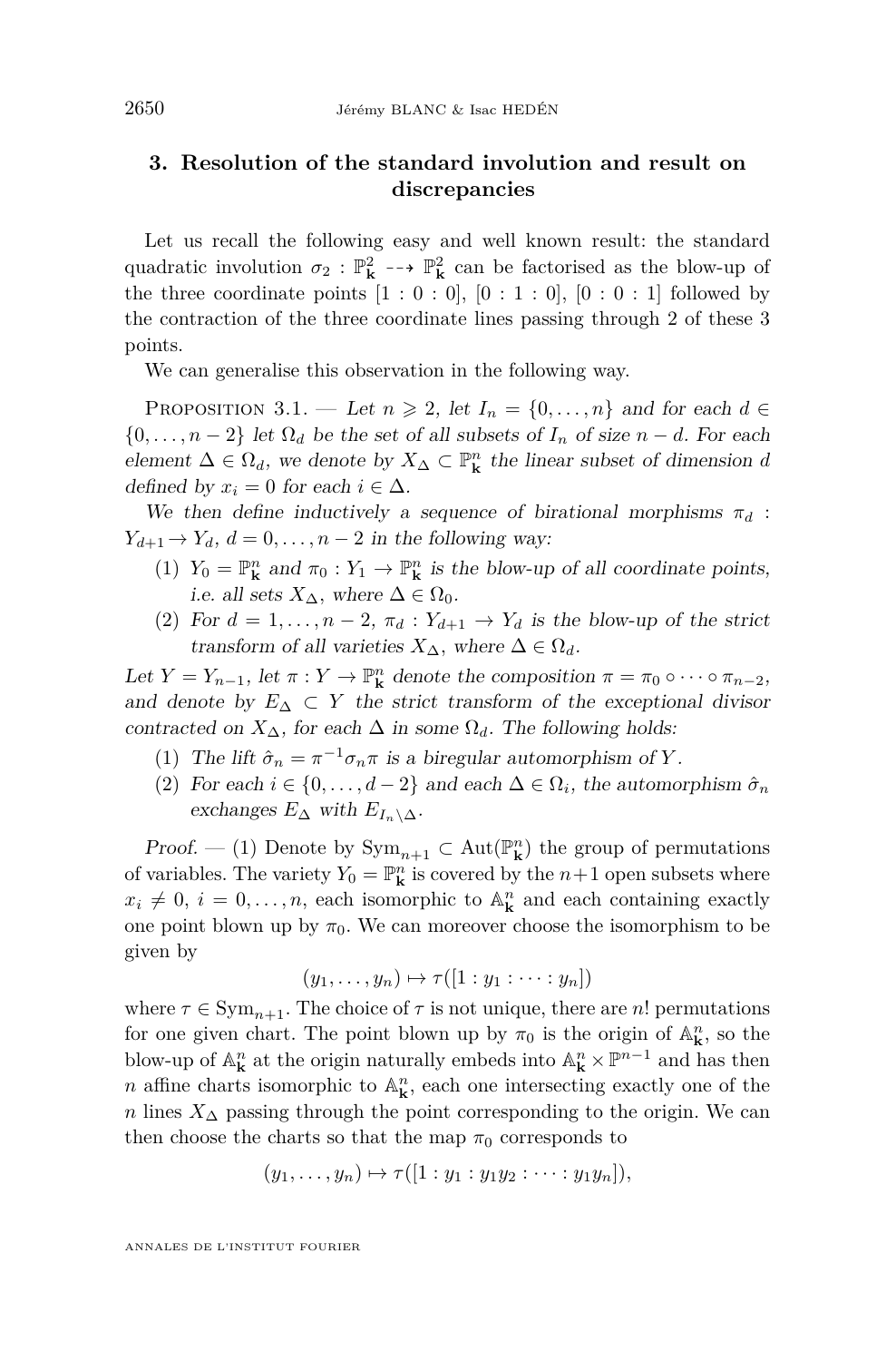the exceptional divisor corresponds to  $y_1 = 0$  and the line to  $y_2 = \cdots =$  $y_n = 0$ . Each of the  $(n+1)n$  charts on  $Y_1$  corresponds to a choice of a point  $X_{\Delta_0}$  and a line  $X_{\Delta_1}$  containing the point. Continuing in this way, we obtain exactly  $(n+1)!$  charts on *Y*, parametrised by the elements  $\tau \in \text{Sym}_{n+1}$  (or equivalently by the flags  $X_{\Delta_0} \subset X_{\Delta_1} \subset \cdots \subset X_{\Delta_{n-1}}$ , such that the map *π* corresponds in the corresponding chart to

$$
(y_1,\ldots,y_n)\mapsto\tau([1:y_1:y_1y_2:\cdots:y_1y_2\cdots y_n]).
$$

Since  $\sigma_n$  commutes with elements in  $Sym_{n+1}$ , we have

$$
\sigma_n \tau([1:y_1:y_1y_2:\cdots:y_1y_n])
$$
  
=  $\tau([1:\frac{1}{y_1}:\frac{1}{y_1y_2}:\cdots:\frac{1}{y_1y_2\cdots y_n}])$   
=  $\tau([y_1\cdots y_n:y_2\cdots y_n:y_3\cdots y_n:\cdots:y_{n-1}y_n:y_n:1])$ 

so the restriction of  $\hat{\sigma}_n$  yields an isomorphism between each chart of Y with another one.

(2) Since  $\hat{\sigma}_n$  is an automorphism of Y, it is enough to consider the blowups  $\pi_{\Delta}: Z_{\Delta} \to \mathbb{P}^n_{\mathbf{k}}$  and  $\pi_{I_n \setminus \Delta}: Z_{I_n \setminus \Delta} \to \mathbb{P}^n_{\mathbf{k}}$  of  $X_{\Delta}$  and  $X_{I_n \setminus \Delta}$  and check that the lift  $\sigma' = (\pi_{I_n} \setminus \Delta)^{-1} \sigma_n \pi_\Delta$  of  $\sigma_n$  induces a birational map between the exceptional divisors. By a change of variables, we may assume that *X*∆ ⊂  $\mathbb{P}^n_k$  and *X*<sub>*I*<sup>n</sup></sub> ∧ ⊂  $\mathbb{P}^n_k$  are given respectively by  $x_0 = x_1 = \ldots = x_k = 0$ and  $x_{k+1} = \ldots = x_n = 0$ , so the blow-ups of these two subsets are given locally by

$$
\mathbb{A}_{\mathbf{k}}^{n} \to \mathbb{P}_{\mathbf{k}}^{n}
$$
  

$$
(y_{1}, \ldots, y_{n}) \mapsto [y_{1} : y_{1}y_{2} : \cdots : y_{1}y_{k+1} : y_{k+2} : \cdots : y_{n} : 1],
$$

and

$$
\mathbb{A}_{\mathbf{k}}^n \to \mathbb{P}_{\mathbf{k}}^n
$$
  

$$
(y_1, \ldots, y_n) \mapsto [1 : y_1 : \cdots : y_k : y_{k+1} y_n : \cdots : y_{n-1} y_n : y_n].
$$

In these coordinates, the exceptional divisors are given by  $y_1 = 0$  and  $y_n = 0$  respectively and the map  $\sigma'$  becomes

$$
(y_1, \ldots, y_n) \mapsto \left(\frac{1}{y_2}, \frac{1}{y_3}, \ldots, \frac{1}{y_{k+1}}, \frac{1}{y_{k+2}}, \ldots, \frac{1}{y_n}, y_1\right).
$$

Restricting to  $y_1 = 0$  we get a birational map between the two exceptional divisors.

With this description, we can show that the discrepancy of a hypersurface contracted by an element of  $G_n(\mathbf{k})$  is even when *n* is odd. To explain what this means, we first recall the following definition.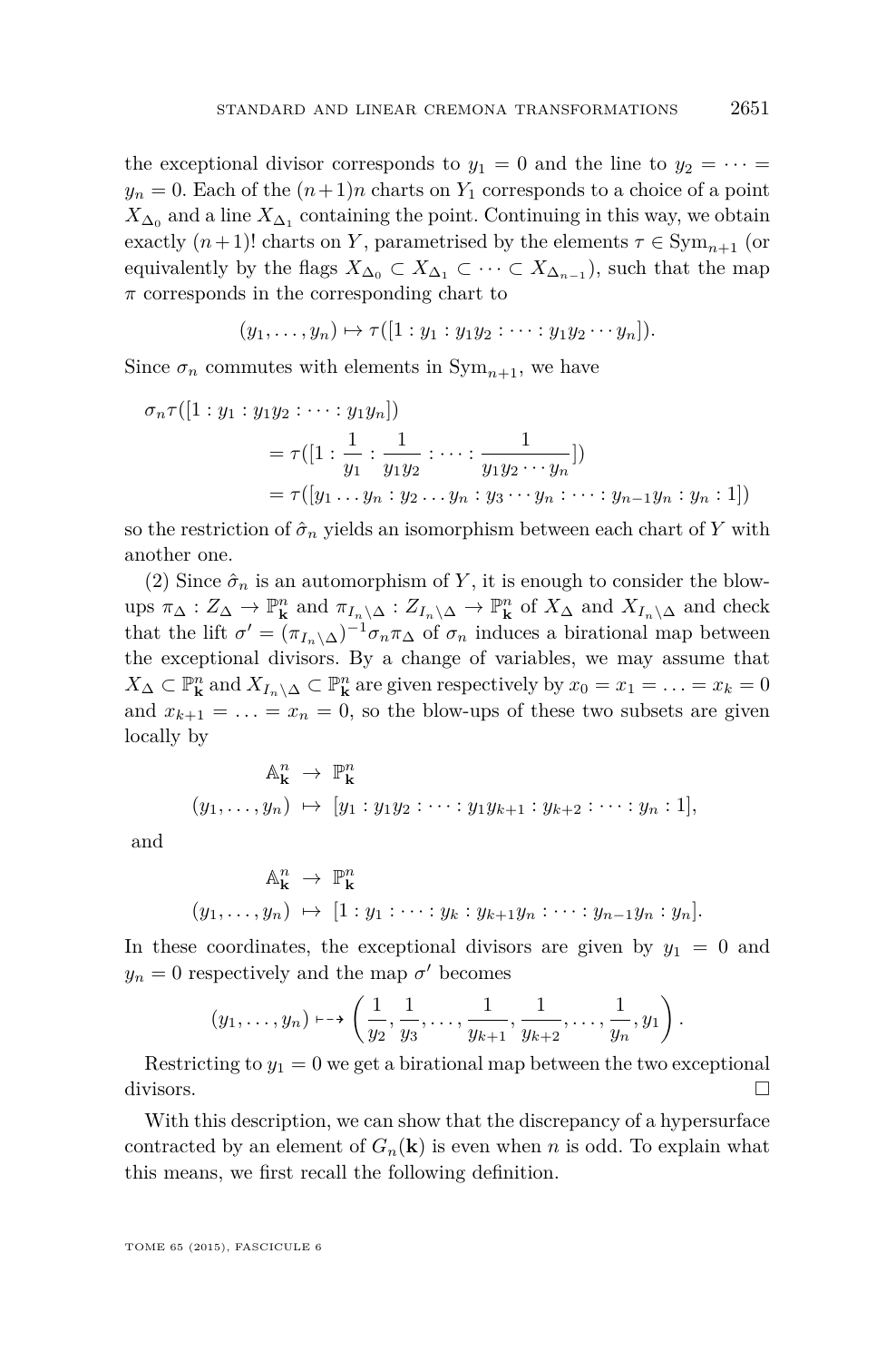<span id="page-12-0"></span>DEFINITION 3.2. — Let  $\psi: X \dashrightarrow Y$  be a birational map between two smooth projective varieties and let  $H \subset X$  be an irreducible hypersurface. We can always find a birational morphism  $\pi : Z \to Y$ , such that *Z* is a smooth projective variety and  $\pi^{-1}\psi$  :  $X \dashrightarrow Z$  can be restricted to a birational map  $H \dashrightarrow E$ , for some irreducible hypersurface  $E \subset Z$ . We then define the discrepancy of *H* with respect to  $\psi$  by the integer *a* as the order of vanishing of  $K_Z - \pi^*(K_Y)$  along *E*.

Remark 3.3. — The discrepancy only depends on  $\psi$  and *H*, and not on  $\pi$  [\[22,](#page-39-0) Proposition-Definition 4.4.1, p. 179]. In general, this definition is often used for terminal Q-factorial singularities and the discrepancy can be a rational number, but we will only need the smooth case here. In particular, the discrepancies that we will consider are all integers.

Remark 3.4. — If  $Y = \mathbb{P}^n_k$  and  $\pi : X \to Y$  is the blow-up of an irreducible subvariety  $\Gamma \subset \mathbb{P}^n_{\mathbf{k}}$  of dimension *d*, and  $E \subset X$  is the exceptional divisor, then the discrepancy of *E* with respect to  $\pi$  is  $n - d - 1$ .

PROPOSITION 3.5. — Let **k** be any field and let  $n \geq 3$  be odd. If  $g \in$ *G*<sub>*n*</sub>(**k**) and *H* ⊂  $\mathbb{P}_{\mathbf{k}}^n$  is an irreducible hypersurface, the discrepancy of *H* with respect to *g* is always even.

Remark 3.6. — In characteristic 0, one can see that the discrepancy of an irreducible hypersurface  $H \subset \mathbb{P}^n_{\mathbf{k}}$  with respect to  $\varphi \in \text{Bir}(\mathbb{P}^n_{\mathbf{k}})$  is the exponent of the equation of *H* in  $Jac(\varphi)$ . Hence, Proposition 3.5 is the geometric version of Corollary [2.8.](#page-8-0)

**Proof.** — Since the automorphisms of  $\mathbb{P}^n_{\mathbf{k}}$  do not change the discrepancy, we only need to show that the discrepancy of *H* with respect to *f* differs by an even number from the discrepancy of *H* with respect to  $\sigma_n f$  for  $f \in G_n(\mathbf{k}).$ 

With the same notation as in Proposition [3.1,](#page-10-0) let *Z* be a smooth projective variety with a birational morphism  $\rho: Z \longrightarrow Y$  such that the restriction of  $(\pi \rho)^{-1} f : \mathbb{P}^n_{\mathbf{k}} \dashrightarrow Z$  to *H* is a birational map  $H \dashrightarrow H_Z$  for some irreducible hypersurface  $H_Z \subset Z$ . This fact implies that the discrepancy of *H* with respect to *f* (respectively to  $\sigma_n f$ ) is equal to the discrepancy of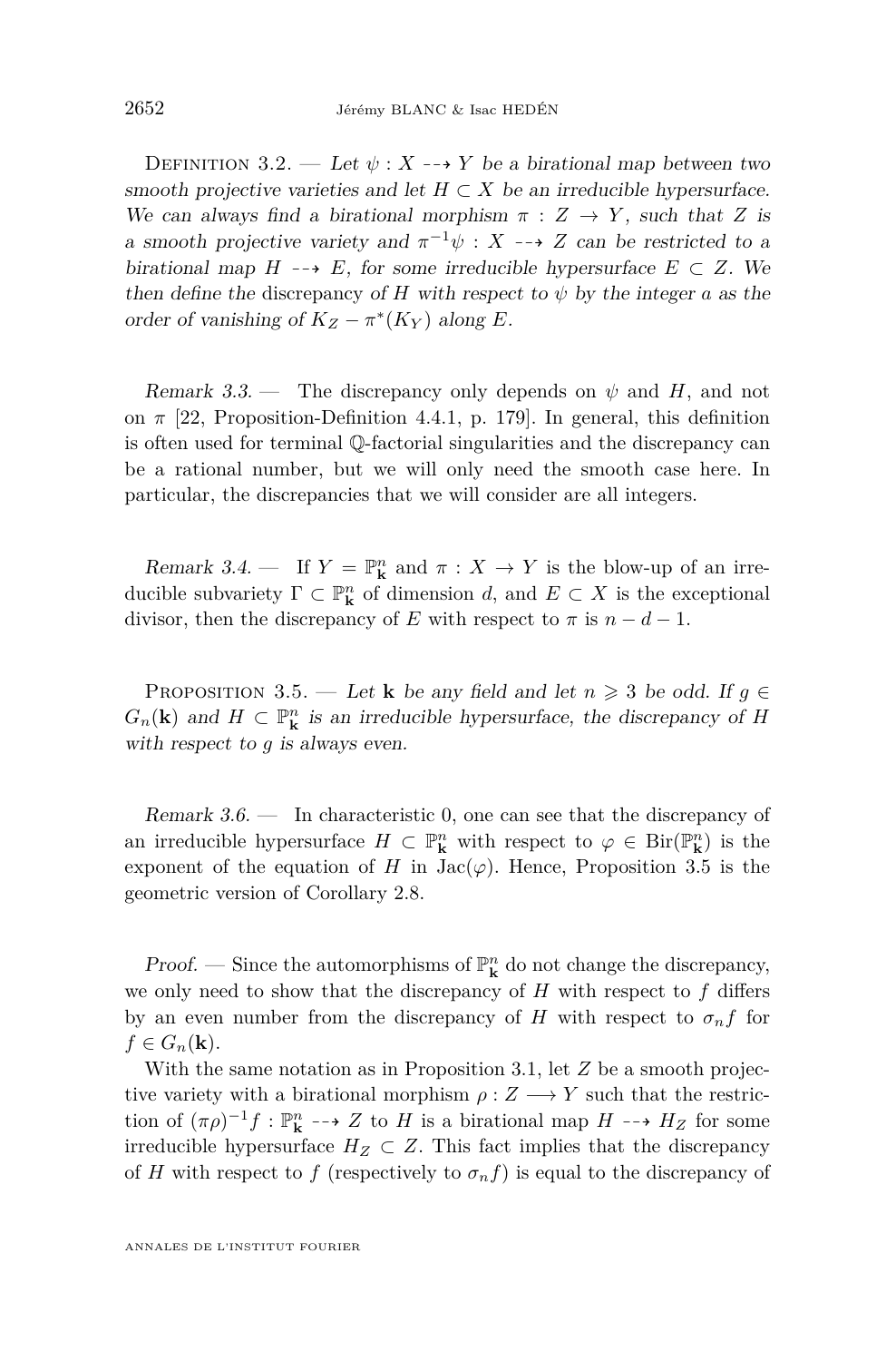*H<sub>Z</sub>* with respect to  $\pi \rho$  (respectively to  $\sigma_n \pi \rho = \pi \hat{\sigma}_n \rho$ ).



For  $d = 0, \ldots, n-2$ , let  $E_d \in Pic(Y_{d+1})$  be the exceptional divisor of  $\pi_d: Y_{d+1} \to Y_d$ , which is the sum of  $\binom{n+1}{n-d}$  irreducible divisors, contracted by  $\pi_d$  onto the strict transforms of the toric *d*-dimensional linear varieties of  $\mathbb{P}^n_{\mathbf{k}}$ .

Using the ramification formula,  $K_{Y_{d+1}} = \pi_d^*(K_{Y_d}) + (n-1-d)E_d$ , repeatedly we get

$$
K_Y = (\pi)^* (K_{\mathbb{P}_k^n}) + E_{n-2} + \sum_{j=0}^{n-3} (n-1-j)(\pi_{j+1} \cdots \pi_{n-2})^* (E_j).
$$

Since the linear spaces blown up by  $\pi_0, \ldots, \pi_{n-2}$  are in increasing dimension, the strict transform of each  $E_j$  on  $Y$  is the same as its total transform  $(\pi_j \cdots \pi_{n-2})^*(E_{j-1})$ ; we will denote it by  $\hat{E}_j$  (in the notation of Proposi-tion [3.1,](#page-10-0)  $\hat{E}_j = \sum_{\Delta \in \Omega_j} E_{\Delta}$ ). With this notation the above formula becomes

$$
K_Y = (\pi)^* (K_{\mathbb{P}_k^n}) + \sum_{j=0}^{n-2} (n-1-j)\hat{E}_j.
$$

We also denote by  $\hat{E}_{n-1}$   $\in$  Pic(*Y*) the strict transform of the union of the coordinate hyperplanes. Applying Proposition [3.1,](#page-10-0) we obtain that  $(\hat{\sigma}_n)^*(\hat{E}_j) = \hat{E}_{n-1-j}$  for  $j = 0, \ldots, n-1$ . Applying  $(\hat{\sigma}_n)^*$  to the above formula we get

$$
K_Y = (\pi \hat{\sigma}_n)^* (K_{\mathbb{P}_k^n}) + \sum_{j=0}^{n-2} (n-1-j) \hat{E}_{n-1-j}.
$$

It remains to compare the coefficients of  $H_Z$  in  $K_Z - (\pi \rho)^*(K_{\mathbb{P}_k^n})$  and  $K_Z - (\pi \hat{\sigma}_n \rho)^* (K_{\mathbb{P}^n_{\mathbf{k}}})$  and to see that the difference is even: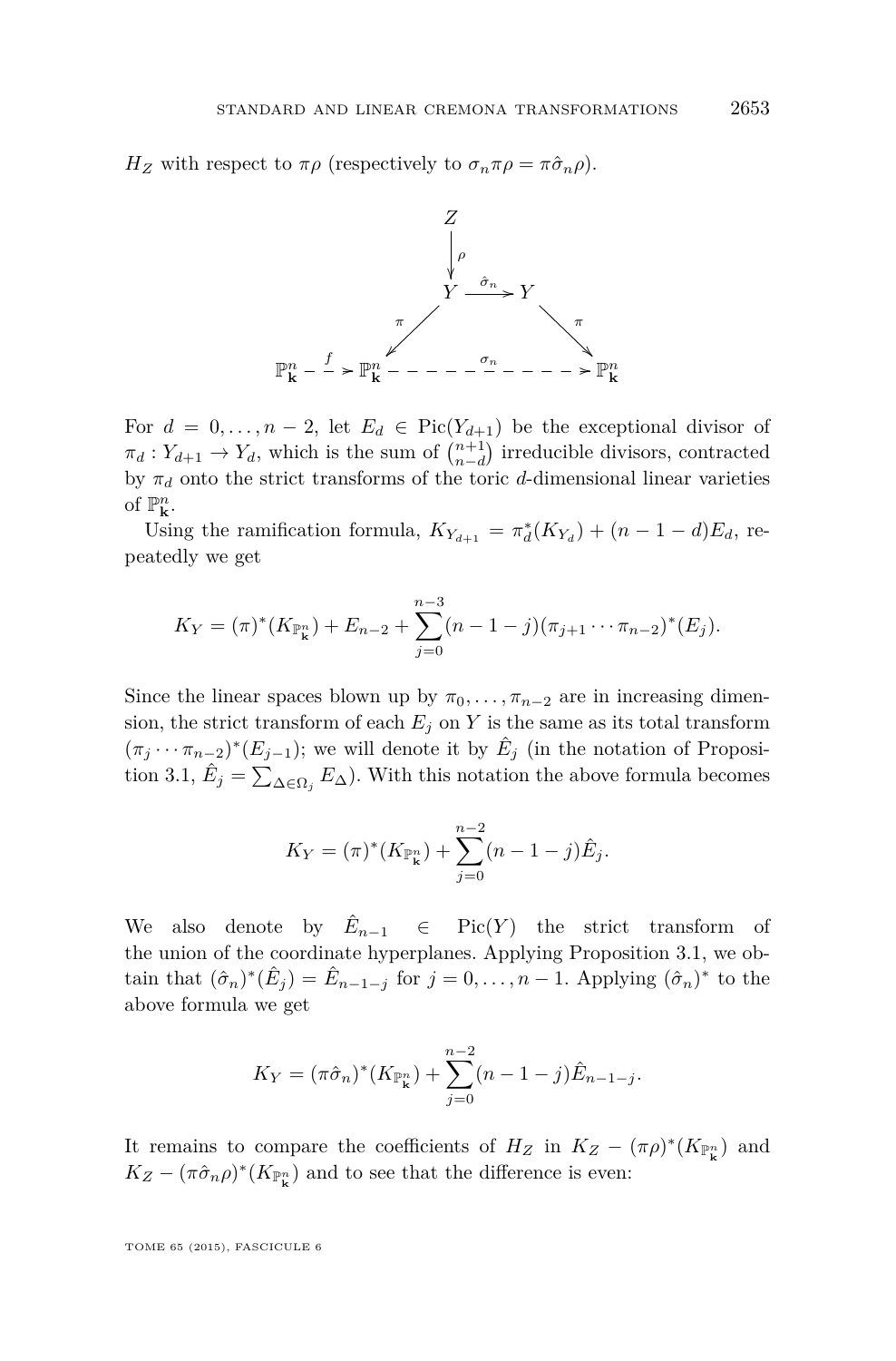<span id="page-14-0"></span>
$$
(\pi \hat{\sigma}_n \rho)^* (K_{\mathbb{P}_k^n}) - (\pi \rho)^* (K_{\mathbb{P}_k^n})
$$
  
\n
$$
= \rho^* ((\pi \hat{\sigma}_n)^* (K_{\mathbb{P}_k^n}) - \pi^* (K_{\mathbb{P}_k^n}))
$$
  
\n
$$
= \rho^* \left( (K_Y - \sum_{j=0}^{n-2} (n-1-j) \hat{E}_{n-1-j}) - (K_Y - \sum_{j=0}^{n-2} (n-1-j) \hat{E}_j) \right)
$$
  
\n
$$
= \rho^* \left( \sum_{j=0}^{n-2} (n-1-j) \hat{E}_j - \sum_{j=0}^{n-2} (n-1-j) \hat{E}_{n-1-j} \right)
$$
  
\n
$$
= \rho^* \left( \sum_{j=0}^{n-2} (n-1-j) \hat{E}_j - \sum_{j=1}^{n-1} j \hat{E}_j \right)
$$
  
\n
$$
= \rho^* \left( (n-1) \hat{E}_0 - (n-1) \hat{E}_{n-1} + \sum_{j=1}^{n-2} (n-1-2j) \hat{E}_j \right).
$$

All coefficients of the above sum are even, since  $n$  is odd.  $\square$ 

Remark  $3.7.$  — The proof above also shows that composing with elements of  $G_n(\mathbf{k})$  do not change the parity of the discrepancies, when *n* is odd. It can then be used to say that two elements  $\varphi_1, \varphi_2 \in \text{Bir}(\mathbb{P}^n_{\mathbf{k}})$  are not equal, up to right and left multiplication by elements of  $G_n(\mathbf{k})$ .

LEMMA 3.8. — Let **k** be any field and let  $n > m \ge 2$ . Then the birational map

$$
\varphi : [x_0 : \cdots : x_n] \mapsto [x_0 : x_1 : x_2 \frac{x_1}{x_0} : \cdots : x_m \frac{x_1}{x_0} : x_{m+1} : \cdots : x_n]
$$

sends the hyperplane  $H_1 \subset \mathbb{P}^n_k$  given by  $x_1 = 0$  onto the exceptional divisor of the linear subspace  $\Gamma \subset \mathbb{P}^n_k$  given by  $x_1 = x_2 = \cdots = x_m = 0$  and of dimension  $n - m$ .

*Proof.* — The hyperplane  $H_1 \subset \mathbb{P}^n_k$  given by  $x_1 = 0$  is contracted by  $\varphi$ onto the linear subspace  $\Gamma$ . The blow-up  $\pi_{\Gamma}: X_{\Gamma} \to \mathbb{P}^n_{\mathbf{k}}$  of this subset is the birational morphism given by the projection of

$$
X_{\Gamma} = \{([x_0 : \dots : x_n], [y_1 : \dots : y_m]) \in \mathbb{P}_{\mathbf{k}}^n \times \mathbb{P}_{\mathbf{k}}^{m-1} \mid x_i y_j = x_j y_i, i, j \in \{1, \dots, m\}\}\
$$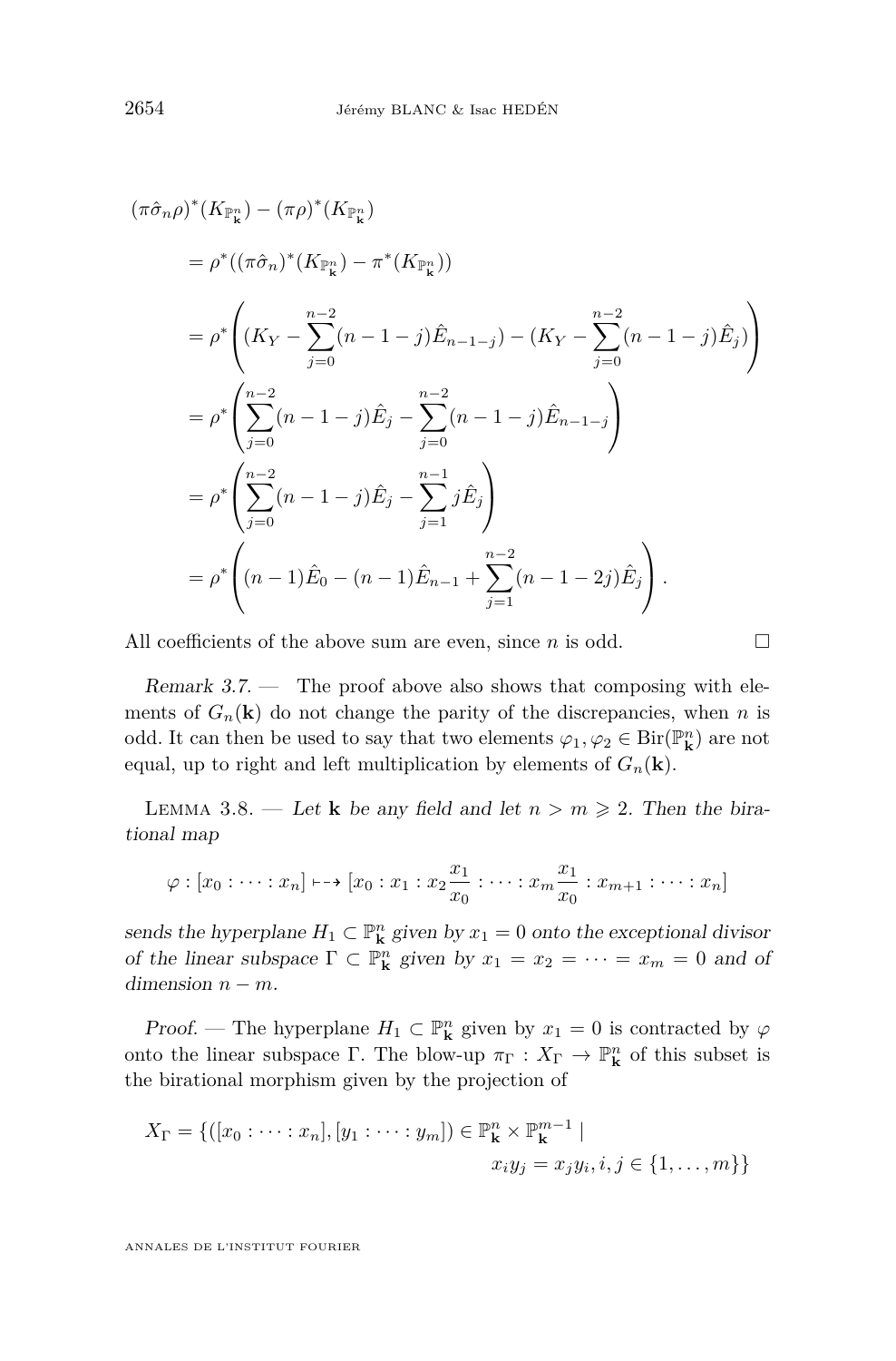<span id="page-15-0"></span>onto the first factor. The birational map  $(\pi_{\Gamma})^{-1} \circ \varphi$  is then

$$
([x_0 : \dots : x_n]) \longmapsto
$$
  

$$
([x_0 : x_1 : x_2 \frac{x_1}{x_0} : \dots : x_m \frac{x_1}{x_0} : x_{m+1} : \dots : x_n], [x_0 : x_2 : \dots : x_m]),
$$

so its restriction to  $H_1$  yields a birational map from  $H_1$  to the exceptional divisor  $E = (\pi_{\Gamma})^{-1}$ (Γ).

COROLLARY 3.9. — Let **k** be any field and  $n \geq 3$  be odd. Then the birational map

$$
\xi_n : [x_0 : \cdots : x_n] \mapsto [x_0 : x_1 : x_2 \frac{x_1}{x_0} : x_3 : \cdots : x_n]
$$

does not belong to  $G_n(\mathbf{k})$ .

Proof. — It follows from Lemma [3.8](#page-14-0) that  $\xi_n$  sends a hyperplane onto the exceptional divisor of the linear subspace given by  $x_1 = x_2 = 0$ . The linear subspace having codimension 2, the discrepancy obtained is equal to 1. Thus  $\xi_n$  does not belong to  $G_n(\mathbf{k})$ , by Proposition [3.5.](#page-12-0)

Example 3.10. — Looking at the geometric description of  $\sigma_n$ , one can easily produce elements  $g \in G_n(\mathbf{k})$  which are not symmetrical. We choose for instance  $\alpha \in \text{Aut}(\mathbb{P}^n_{\mathbf{k}})$  given by

$$
\alpha : [x_0 : x_1 : \cdots : x_n] \mapsto [x_0 : x_1 + x_0 : x_2 + x_1 + x_0 : x_3 : \cdots : x_n],
$$
  

$$
\alpha^{-1} : [x_0 : x_1 : \cdots : x_n] \mapsto [x_0 : x_1 - x_0 : x_2 - x_1 : x_3 : \cdots : x_n].
$$

The image of the coordinate points by  $\alpha$  and  $\alpha^{-1}$  have distinct alignement with respect to the hyperplanes contracted by  $\sigma_n$ . Indeed, denoting by *p<sub>i</sub>* the point where  $x_i$  is the only non-zero value,  $\alpha(p_0) = [1 : 1 : 1 :$  $0 : \cdots : 0$  has three non-zero coordinates, but this is not the case for  $\alpha^{-1}(p_i)$ ,  $i = 0, \ldots, n$ . This implies that the base-points of  $g = \sigma_n \alpha \sigma_n$  and  $g^{-1} = \sigma_n \alpha^{-1} \sigma_n$  have a different nature. Doing the computation, one gets

$$
g : [x_0 : x_1 : \dots : x_n] \mapsto [x_0 : \frac{x_0 x_1}{x_0 + x_1} : \frac{x_0 x_1 x_2}{x_0 x_1 + x_0 x_2 + x_1 x_2} : x_3 : \dots : x_n],
$$
  

$$
g^{-1} : [x_0 : x_1 : \dots : x_n] \mapsto [x_0 : \frac{x_0 x_1}{x_0 - x_1} : \frac{x_1 x_2}{x_1 - x_2} : x_3 : \dots : x_n].
$$

If  $n = 2$ , g and  $g^{-1}$  are two birational maps of degree 3, with not the same number of proper base-points (3 and 4 respectively). If  $n \geqslant 3$ , we get maps of different degree: 4 and 3. This contradicts the expectations of Kantor and Coble on the degree of elements of  $G_3(\mathbf{k})$ :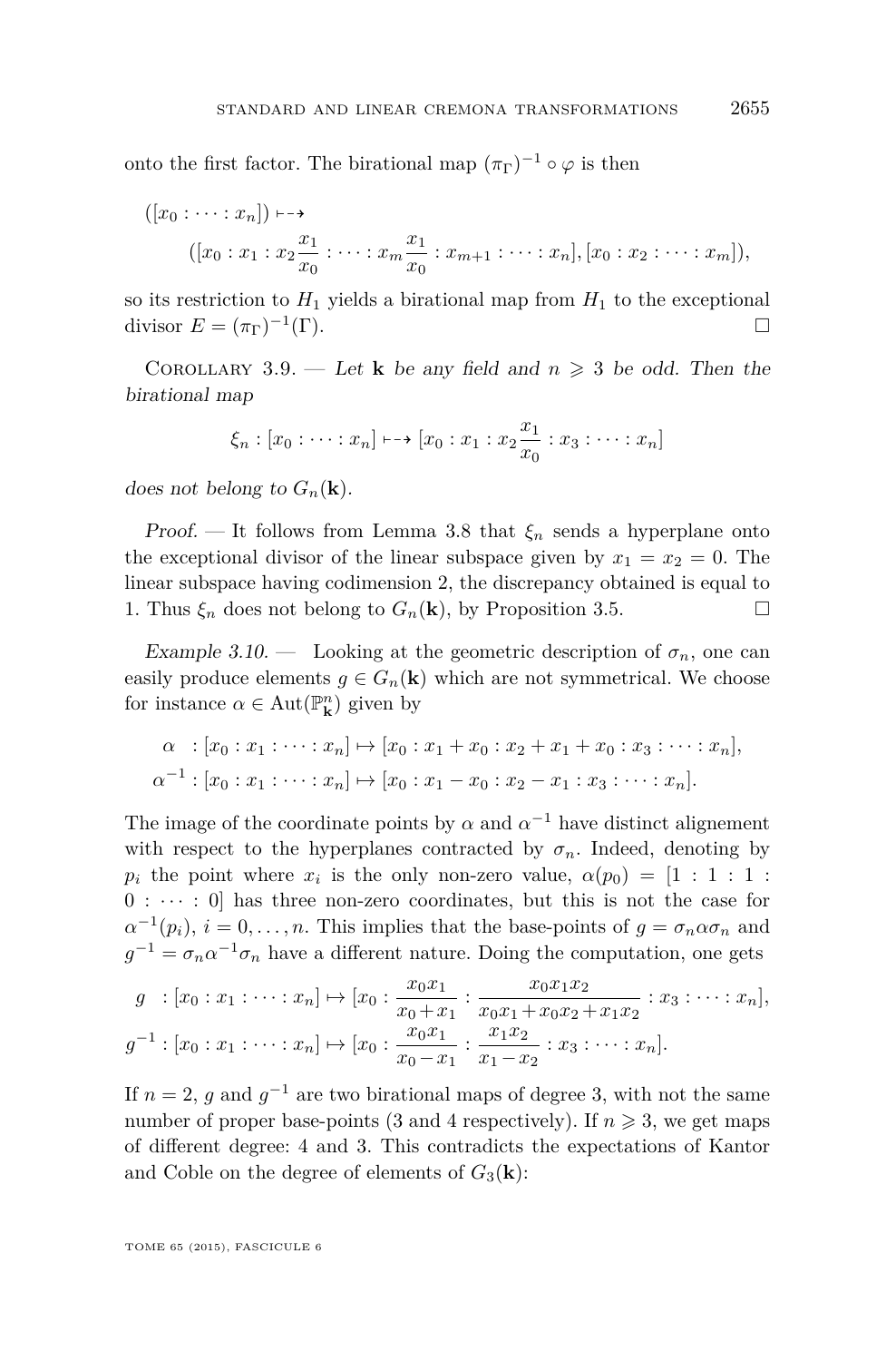<span id="page-16-0"></span>For regular transformations of 3-space, Kantor claims, in [\[18,](#page-39-0) Theorem IX, p. 7] "Die Transformationen haben stets in beiden Räumen gleich hohe Ordnung." Also one can see [\[1,](#page-38-0) p. 2108], "wie die ebenen Cremonaschen Transformationen: eine Transformation und ihre inverse haben ein und diesselbe Ordnung". Similarly, one find in [\[5,](#page-38-0) p. 366 (24)] "For a regular Cremona transformation in  $S_k$  the direct and inverse transformation have the same order and ..."

## **4. Changing the discrepancies in even dimension and monomial maps**

As we saw in Proposition [3.5,](#page-12-0) the discrepancy of a hypersurface which is contracted by an element of  $G_n$  is always even when *n* is odd, and the main reason for this is that  $\hat{\sigma}_n$  exchanges the divisors associated with blow-ups of linear subspaces of dimension *k* with divisors associated with blow-ups of linear subspaces of dimension  $n-1-k$ . Here, we show how to use this in even dimension to get elements of  $G_n(\mathbf{k})$  that contract divisors on subspaces of codimension 2, with discrepancy 1.

Example 4.1. — We fix  $n \geq 2$ .

(1) Let  $\alpha_1 \in \text{Aut}(\mathbb{P}^n_{\mathbf{k}})$  be given by

$$
[x_0 : x_1 : \cdots : x_n] \mapsto [x_0 : x_0 - x_1 : x_2 : \cdots : x_n].
$$

Then,  $\alpha_1 \sigma_n \alpha_1 \sigma_n \alpha_1 \in G_n(\mathbf{k})$  is equal to the quadratic involution

$$
\theta_n : [x_0 : \cdots : x_n] \mapsto [x_0 : \frac{(x_0)^2}{x_1} : x_2 : \cdots : x_n].
$$

(2) Moreover denoting by  $\alpha_2 \in \text{Aut}(\mathbb{P}^n_{\mathbf{k}})$  the element given by

$$
[x_0:x_1:\cdots:x_n]\mapsto [x_0:x_1:x_1-x_2:x_3:\cdots:x_n],
$$

the map  $\theta_n \alpha_2 \theta_n \in G_n(\mathbf{k})$  is equal to the quadratic involution

$$
[x_0:\cdots:x_n]\mapsto [x_0:x_1:\frac{(x_0)^2}{x_1}-x_2:x_3:\cdots:x_n].
$$

Remark 4.2. — The composition which yields the map  $\theta_n$  (but also the map  $\alpha_2$ ) was already constructed, at least for  $n = 3$ , by M. Gizatullin in [\[12,](#page-39-0) p. 115] to find elements of  $G_3(\mathbf{k})$  which contract hyperplanes onto curves (see Section [8](#page-35-0) for more details). The geometric idea here is that  $\sigma_n$  contracts a hyperplane onto a point, which is then moved by  $\alpha$  onto a general point of a coordinate line. The point is then blown up and replaced with a hypersurface in the blow-up of the line, which is sent by  $\sigma_n$  onto a codimension 2 subset.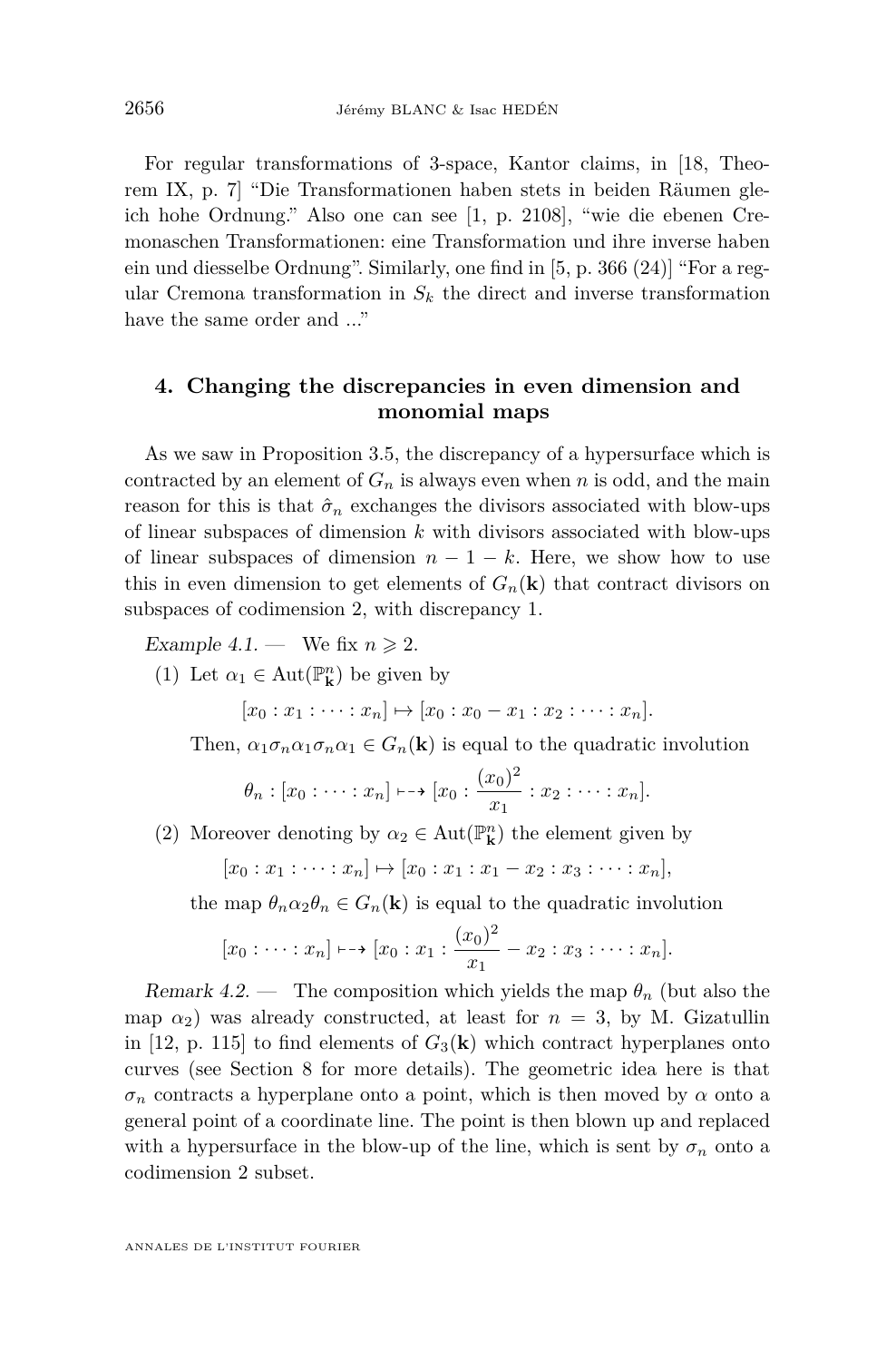<span id="page-17-0"></span>LEMMA 4.3. — If  $n \geq 3$  and char(**k**)  $\neq 2$ , the following map belongs to  $G_n(\mathbf{k})$ :

$$
\tau : [x_0 : \cdots : x_n] \mapsto [x_0 : x_1 + \frac{x_2 x_3}{x_0} : x_2 : \cdots : x_n]
$$

Remark 4.4. — We do not know if  $\tau$  belongs to  $G_n(\mathbf{k})$  when char( $\mathbf{k}$ ) = 2. Calculations tend to indicate that this is not the case, but we do not have a proof.

Proof. — It follows from Example [4.1](#page-16-0) that

$$
\tau': [x_0 : \dots : x_n] \longmapsto [x_0 : x_1 + \frac{(x_2)^2}{x_0} : x_2 : x_3 : \dots : x_n]
$$

belongs to  $G_n(\mathbf{k})$ . Hence, writing  $\alpha = [x_0 : \cdots : x_n] \mapsto [x_0 : x_1 : x_2 + x_3 :$  $x_3 : \cdots : x_n$ , we get

$$
(\tau')^{-1} \alpha^{-1} \tau' \alpha : [x_0 : \dots : x_n] \longmapsto [x_0 : x_1 + \frac{x_3(x_3 - 2x_2)}{x_0} : x_2 : x_3 : \dots : x_n],
$$

which is equal to  $\tau$ , up to linear automorphisms.  $\Box$ 

The main construction of this section is the following example, which we first describe algebraically, before explaining the geometry behind the construction.

Example 4.5. — The following construction works for each integer  $n \geq 3$ but is more interesting for  $n \geq 4$ .

We denote by  $\theta_n, \tau_1, \tau_2, \alpha \in \text{Bir}(\mathbb{P}^n_{\mathbf{k}})$  the following birational involutions

$$
\theta_n = [x_0 : \dots : x_n] \mapsto [x_0 : \frac{(x_0)^2}{x_1} : x_2 : \dots : x_n],
$$
  
\n
$$
\tau_1 = [x_0 : \dots : x_n] \mapsto [x_0 : -x_1 + \frac{x_0 x_2}{x_3} : x_2 : x_3 : \dots : x_n],
$$
  
\n
$$
\tau_2 = [x_0 : \dots : x_n] \mapsto [x_0 : x_1 : -x_2 + \frac{x_1 x_3}{x_0} : x_3 : \dots : x_n],
$$
  
\n
$$
\alpha = [x_0 : \dots : x_n] \mapsto [x_0 : x_1 : x_3 - x_2 : x_3 : \dots : x_n].
$$

It follows from Example [4.1](#page-16-0) and Lemma 4.3 that the four maps belong to  $G_n(\mathbf{k})$ , if char( $\mathbf{k}$ )  $\neq$  2. Then,

$$
\chi_0 = \sigma_n \alpha \sigma_n \tau_2 \sigma_n \tau_1 \theta_n \in G_n(\mathbf{k})
$$

is given by

$$
\chi_0: [x_0: \cdots : x_n] \longmapsto
$$
  

$$
[\frac{1}{x_0} : \frac{x_1 x_3}{x_0 (x_1 x_2 - x_0 x_3)} : \frac{x_1 (x_2)^2 + x_0 (x_3)^2 - x_0 x_2 x_3}{x_0 (x_3)^3} : \frac{1}{x_3} : \cdots : \frac{1}{x_n}].
$$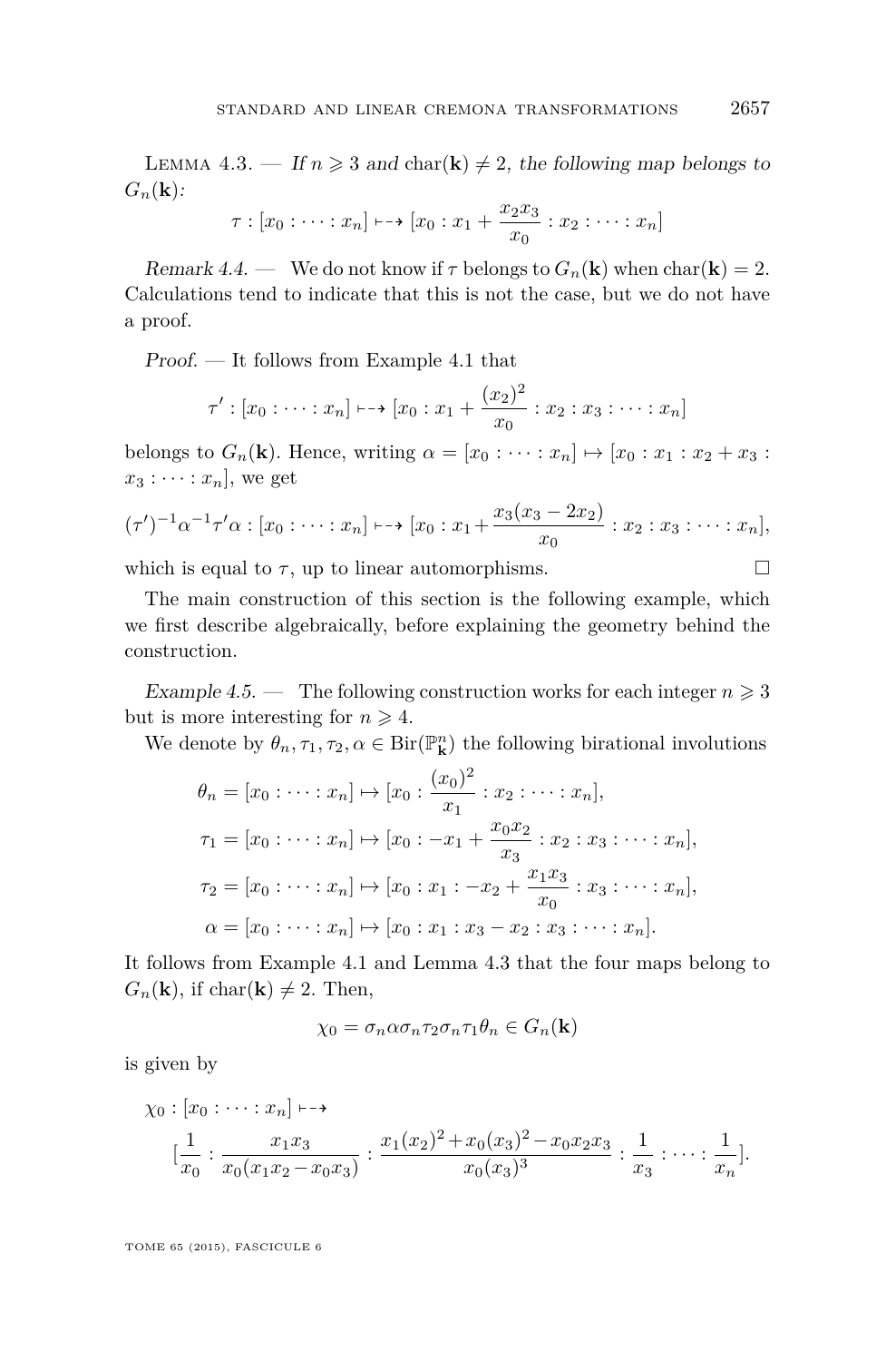<span id="page-18-0"></span>It sends the hyperplane  $H_0 \subset \mathbb{P}^n_k$  given by  $x_0 = 0$  onto the exceptional divisor of the plane  $P \subset \mathbb{P}^n_k$  given by  $x_3 = \cdots = x_n = 0$ . Hence the discrepancy is  $n-3$ .

Let us explain the geometric idea of this construction.

- (1) The map  $\theta_n$  sends the hyperplane  $H_0$  onto a codimension 1 subset of the exceptional divisor of the linear subspace  $R \subset \mathbb{P}^n_{\mathbf{k}}$  given by  $x_0 = x_1 = 0.$
- (2) The map  $\sigma_n$  exchanges the exceptional divisor of R with the exceptional divisor of the line  $L \subset \mathbb{P}^n_k$  given by  $x_2 = \cdots = x_n = 0$ ; these divisors are naturally birational to  $R \times L$ , so that the projections are restrictions of the blow-ups.
- (3) The image of  $H_0$  by  $\theta_n$  corresponds then to a divisor of bidegree  $(0,1)$  in  $R \times L$ ; the projection to R is surjective but the projection to *L* has only one point in its image.
- (4) The map  $\tau_1$  fixes R; its action on the divisor  $R \times L$  sends the divisor of bidegree  $(0, 1)$  onto a divisor of bidegree  $(1, 1)$ .
- (5) After applying  $\sigma_n$ , we apply  $\tau_2$ , which fixes *L*. It sends the divisor of bidegree  $(1, 1)$  onto a divisor of bidegree  $(1, 0)$  in  $R \times L$ .
- (6) After applying  $\sigma_n$  again, the divisor of bidegree  $(1,0)$  corresponds to a general hypersurface of  $R(x_3 = x_2)$ , which we move to a special one  $(x_2 = 0)$  by  $\alpha$ .
- (7) The last application of  $\sigma_n$  allows to go from  $x_0 = x_1 = x_2 = 0$  to the plane given by  $x_3 = \cdots = x_n = 0$ .

Remark  $4.6.$  — In the above construction, we could replace the maps *τ<sup>i</sup>* with maps fixing *L* and *R* respectively, and acting on the exceptional divisor in the same way. If  $char(\mathbf{k}) = 2$ , it does not seem to be possible to obtain such elements in  $G_n(\mathbf{k})$ .

Starting with the map  $\chi_0 \in G_n(\mathbf{k})$  of Example [4.5,](#page-17-0) the following construction provides monomial elements of  $G_n(\mathbf{k})$ .

Example 4.7. — We use the map  $\chi_0 \in G_n(\mathbf{k})$  of Example [4.5](#page-17-0) and the following two elements of  $G_n(\mathbf{k})$ .

$$
\tau = [x_0 : \dots : x_n] \longmapsto [x_0 : x_1 + \frac{x_0 x_3}{x_2} : x_2 : x_3 : \dots : x_n],
$$
  

$$
\alpha = [x_0 : \dots : x_n] \longmapsto [x_0 : x_1 : x_3 - x_2 : x_3 : \dots : x_n].
$$

Then  $\chi_1 = \sigma_n \tau \alpha \chi_0 \tau \in G_n(\mathbf{k})$  is the following monomial map

$$
\chi_1 : [x_0 : \cdots : x_n] \mapsto [x_0 : \frac{x_0 x_2}{x_3} : -\frac{x_0 (x_3)^3}{x_1 (x_2)^2} : x_3 : \cdots : x_n].
$$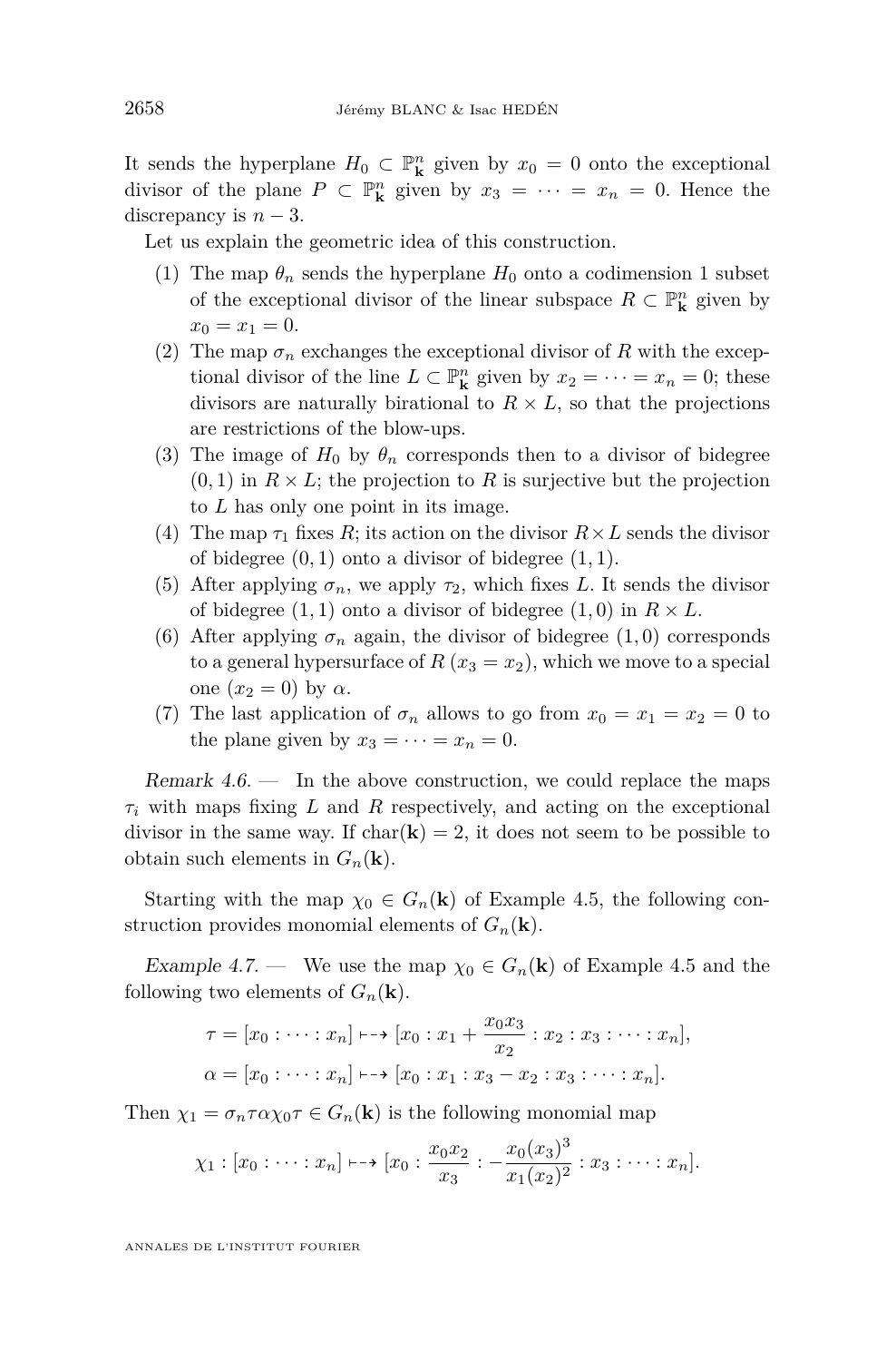<span id="page-19-0"></span>Then we can obtain the following.

PROPOSITION 4.8. — Assume that  $n \geq 3$  and char(**k**)  $\neq 2$ . Then, the following birational maps are elements of  $G_n(\mathbf{k})$ :

$$
\mu : [x_0 : \dots : x_n] \longmapsto [x_0 : x_1 : x_2(\frac{x_1}{x_0})^2 : x_3 : \dots : x_n],
$$
  

$$
\nu : [x_0 : \dots : x_n] \longmapsto [x_0 : x_1 : x_2 \frac{x_1}{x_0} : x_3 \frac{x_1}{x_0} : x_4 : \dots : x_n].
$$

Moreover, the following birational map belongs to  $G_n(\mathbf{k})$  if and only if *n* is even:

$$
\xi_n : [x_0 : \cdots : x_n] \longmapsto [x_0 : x_1 : x_2 \frac{x_1}{x_0} : x_3 : \cdots : x_n].
$$

Proof.  $-$  (*a*) It follows from Example [4.1](#page-16-0) that the birational map

$$
\theta_n : [x_0 : \dots : x_n] \longmapsto [x_0 : \frac{(x_0)^2}{x_1} : x_2 : \dots : x_n]
$$
  
=  $[x_1 : x_0 : x_2 \frac{x_1}{x_0} : \dots : x_n \frac{x_1}{x_0}]$ 

belongs to  $G_n(\mathbf{k})$ . Hence, the maps

$$
\varphi_1 : [x_0 : \dots : x_n] \longmapsto [x_0 : x_1 : \frac{(x_1)^2}{x_2} : x_3 : \dots : x_n],
$$
  

$$
\varphi_2 : [x_0 : \dots : x_n] \longmapsto [\frac{(x_1)^2}{x_0} : x_1 : \dots : x_n],
$$
  

$$
\varphi_3 : [x_0 : \dots : x_n] \longmapsto [x_0 : x_1 : \frac{(x_0)^2}{x_2} : x_3 : \dots : x_n],
$$

all belong to  $G_n(\mathbf{k})$ , which implies that  $\mu = \varphi_2 \varphi_3 \varphi_2 \varphi_1 \in G_n(\mathbf{k})$ .

(*b*) It follows from Example [4.7](#page-18-0) that the birational map

$$
\chi : [x_0 : \cdots : x_n] \mapsto [x_0 : \frac{x_0 x_2}{x_3} : \frac{x_0 (x_3)^3}{x_1 (x_2)^2} : x_3 : \cdots : x_n]
$$

belongs to  $G_n(\mathbf{k})$ , and as before the map

$$
\varphi_4 : [x_0 : \cdots : x_n] \mapsto [x_0 : \frac{(x_3)^2}{x_1} : x_2 : x_3 : \cdots : x_n]
$$

also belongs to  $G_n(\mathbf{k})$ . Hence, the map

$$
\mu \chi \varphi_4 : [x_0 : \cdots : x_n] \mapsto [x_0 : x_2 \frac{x_0}{x_3} : x_1 \frac{x_0}{x_3} : x_3 : \cdots : x_n]
$$

belongs to  $G_n(\mathbf{k})$ . This implies that  $\nu \in G_n(\mathbf{k})$ .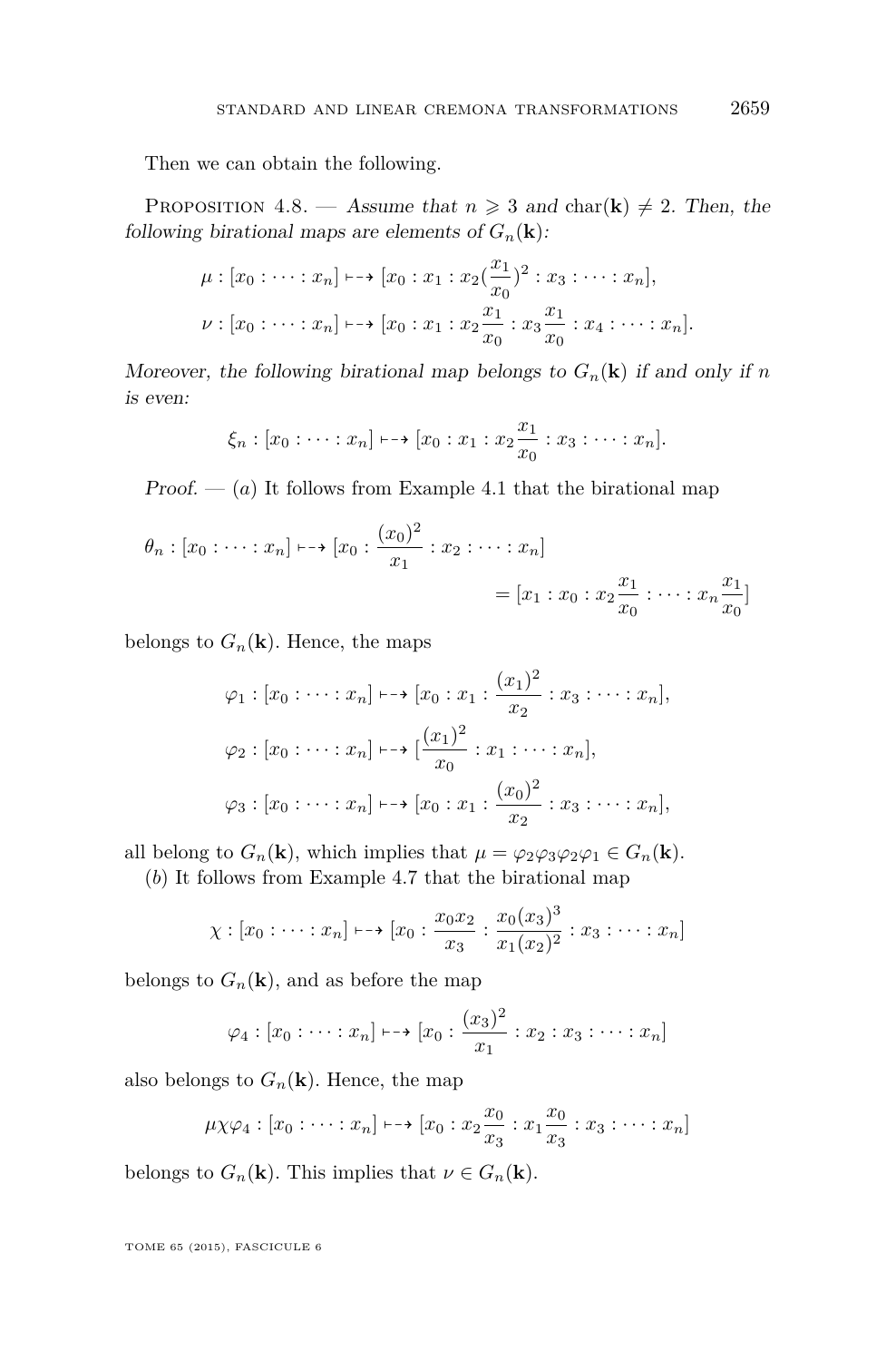(*c*) Multiplying *ν* with conjugates by permutations, we obtain that

$$
\psi_k : [x_0 : \dots : x_n] \longmapsto
$$
  

$$
[x_0 : x_1 : x_2 \frac{x_1}{x_0} : x_3 \frac{x_1}{x_0} : x_4 \frac{x_1}{x_0} : \dots : x_{2k-1} \frac{x_1}{x_0} : x_{2k} : \dots : x_n]
$$

belongs to  $G_n(\mathbf{k})$  for each *k* with  $3 \leq 2k - 1 \leq n$ .

If  $n = 2k - 1$ , the map  $\xi_n$  does not belong to  $G_n(\mathbf{k})$ , by Corollary [3.9.](#page-15-0) If  $n = 2k$ , the map  $\varphi_5(\psi_k)^{-1} \in G_n(\mathbf{k})$  is equal to

$$
[x_0 : \dots : x_n] \longmapsto [x_0 : x_1 : x_2 : \dots : x_{n-1} : x_n \frac{x_1}{x_0}]
$$

where

$$
\varphi_5 : [x_0 : \cdots : x_n] \mapsto [x_0 : x_1 : x_2 \frac{x_1}{x_0} : x_3 \frac{x_1}{x_0} : \cdots : x_n \frac{x_1}{x_0}].
$$

Since  $\varphi_5$  is equal to  $\theta_n$  up to automorphisms, the map  $\xi_n$  belongs to  $G_n(\mathbf{k})$ .  $\Box$ 

As we already explained in the introduction, the subgroup of  ${\rm Bir}({\mathbb P}^n_{\bf k})$  that consists of monomial transformations with coefficient one is isomorphic to  $GL(n, \mathbb{Z})$ : each matrix

$$
\left(\begin{array}{ccc} a_{11} & \dots & a_{1n} \\ \vdots & \ddots & \vdots \\ a_{n1} & \dots & a_{nn} \end{array}\right)
$$

corresponds to the birational map of  $\mathbb{A}^n_{\mathbf{k}}$  which is given by

$$
(x_1, \ldots, x_n) \dashrightarrow (x_1^{a_{11}} \cdots x_n^{a_{1n}}, \ldots, x_1^{a_{n1}} \cdots x_n^{a_{nn}})
$$

and which extends to the birational map of  $\mathbb{P}^n_{\mathbf{k}}$  given by

$$
[x_0:\cdots:x_n]\dashrightarrow [1:(\frac{x_1}{x_0})^{a_{11}}\cdots(\frac{x_n}{x_0})^{a_{1n}}:\cdots:(\frac{x_1}{x_0})^{a_{n1}}\cdots(\frac{x_n}{x_0})^{a_{nn}}].
$$

LEMMA 4.9. — Let  $n \geq 1$ , and denote by  $GL(n,\mathbb{Z})_{odd} \subset GL(n,\mathbb{Z})$  the subgroup of matrices such that each column has an odd number of odd entries. Then the following hold.

(1) The group  $GL(n, \mathbb{Z})_{odd}$  is a maximal subgroup of  $GL(n, \mathbb{Z})$ , and has  $index 2<sup>n</sup> - 1.$ 

<span id="page-20-0"></span>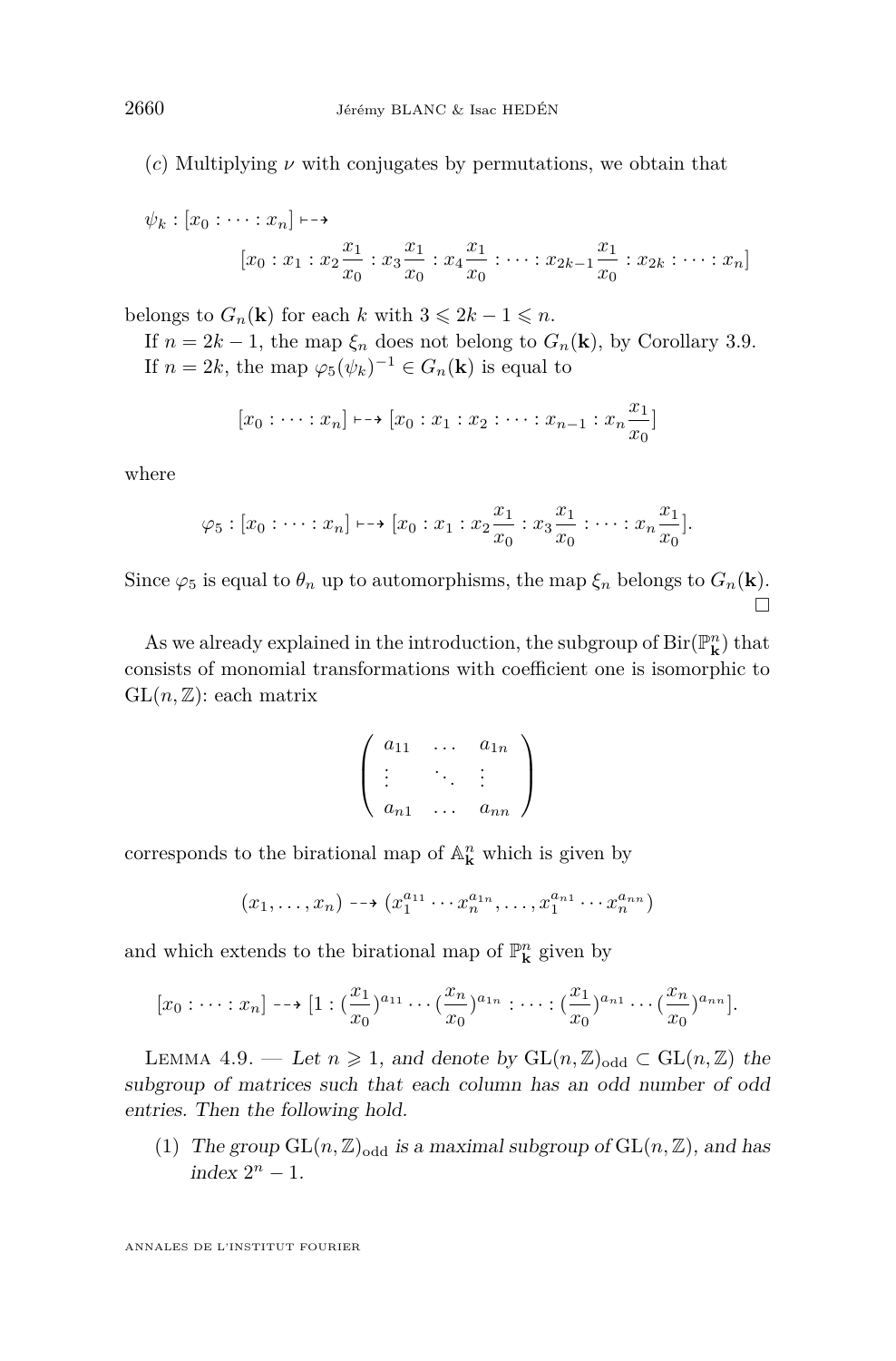(2) If  $n \geq 3$ , then  $GL(n, \mathbb{Z})_{odd}$  is generated by the group of matrix permutations and the following matrices:

$$
M_{\theta} = \begin{pmatrix} -1 & & & \\ & 1 & & \\ & & \ddots & \\ & & & 1 \end{pmatrix}, M_{\mu} = \begin{pmatrix} 1 & & & \\ 2 & 1 & & \\ & & \ddots & \\ & & & 1 \end{pmatrix}, M_{\nu} = \begin{pmatrix} 1 & & & \\ 1 & 1 & & \\ 1 & & 1 & \\ & & \ddots & \\ & & & 1 \end{pmatrix}.
$$

 $Proof. - (1)$  There is a canonical surjective group homomorphism  $GL(n,\mathbb{Z}) \to GL(n,\mathbb{F}_2)$ , which induces an action  $GL(n,\mathbb{Z})$  on the vector space  $V = (\mathbb{F}_2)^n$  by right multiplication. As two distinct elements of  $V \setminus \{0\}$ are linearly independent, the action on  $V \setminus \{0\}$  is doubly transitive. Moreover, it follows from the definition of  $GL(n,\mathbb{Z})_{odd}$  that it is the isotropy group of the point  $(1, \ldots, 1)$ , so  $GL(n, \mathbb{Z})$ <sub>odd</sub> has index  $2^n - 1$  in  $GL(n, \mathbb{Z})$ , and acts transitively on  $V \setminus \{(0, \ldots, 0), (1, \ldots, 1)\}\$ . It remains to see that this implies that  $GL(n, \mathbb{Z})_{odd}$  is maximal in  $GL(n, \mathbb{Z})$ . An elementary way is to observe that for each  $M, N \in GL(n, \mathbb{Z}) \setminus GL(n, \mathbb{Z})_{odd}$ , there exist  $A, B \in GL(n, \mathbb{Z})$ <sub>odd</sub> such that  $AM = NB$ : choose *B* that sends  $(1, \ldots, 1)N$ onto  $(1, \ldots, 1)M$  and observe that  $A = NBM^{-1}$  fixes  $(1, \ldots, 1)$ . This can also be explained by more general classical results: groups doubly transitive are primitive [\[15,](#page-39-0) p. 149, Theorem 1.9] and stabilisers in primitive groups are maximal [\[15,](#page-39-0) p. 147, Theorem 1.4].

(2) We assume  $n \geq 3$  and denote by  $H \subset GL(n, \mathbb{Z})_{odd}$  the group generated by matrix permutations and by  $M_{\theta}$ ,  $M_{\mu}$ ,  $M_{\nu}$ . Our aim is to prove that  $GL(n,\mathbb{Z})_{odd} \subset H$ .

Denote by  $H'$  the group of elements of  $GL(n, \mathbb{Z})_{\text{odd}}$  having  ${}^t(0, \ldots, 0, 1)$  as the last column. By sending an element of  $H'$  onto the submatrix consisting of the first  $n-1$  lines and columns, we obtain a group homomorphism  $\rho: H' \to GL(n-1, \mathbb{Z})$ . Note that  $\rho$  is surjective: we can complete any element of  $GL(n-1,\mathbb{Z})$  by adding entries on the last line so that the corresponding element belongs to  $H' \subset GL(n, \mathbb{Z})_{odd}$ . The kernel of  $\rho$  is then isomorphic to  $\mathbb{Z}^{n-1}$ , generated by the matrices

$$
\begin{pmatrix} 1&&&&\\&1&&&\\&&\ddots&\\&&&1&\\2&&&&1\end{pmatrix}, \begin{pmatrix} 1&&&&\\&1&&&\\&&\ddots&\\&&&1&\\&&&1&\\&&&&1\end{pmatrix}, \ldots, \begin{pmatrix} 1&&&\\&1&&&\\&&\ddots&\\&&&1&\\&&&2&1\end{pmatrix},
$$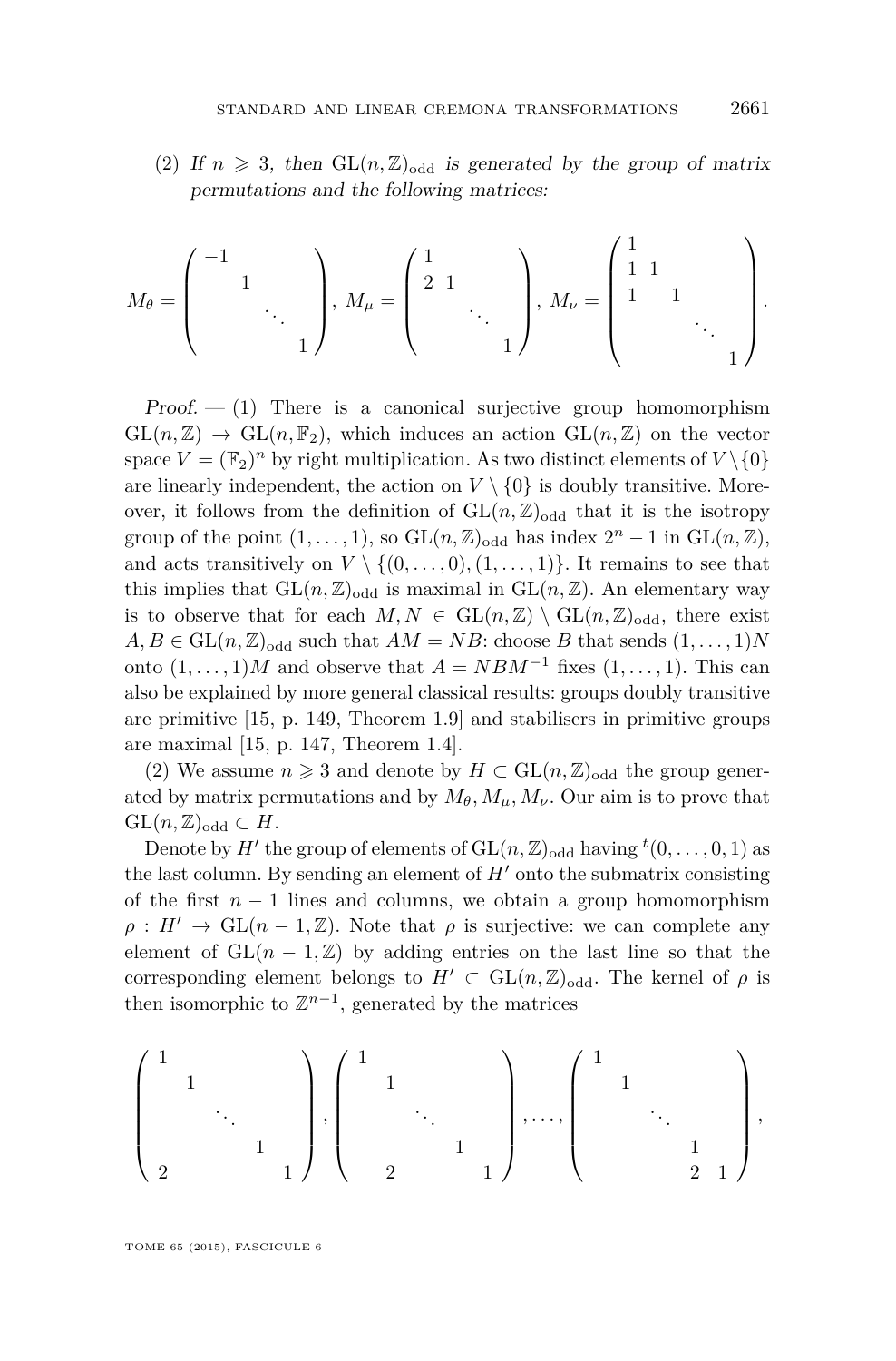and is thus contained in *H*. Moreover, the matrices

$$
M_{\theta} = \left(\begin{array}{cccc} -1 & & & \\ & 1 & & \\ & & \ddots & \\ & & & 1 \end{array}\right), M_{\nu}' = \left(\begin{array}{cccc} 1 & & & \\ 1 & 1 & & \\ & & \ddots & \\ 1 & & & 1 \end{array}\right)
$$

belong to  $H' \cap H$  and are sent by  $\rho$  onto elements that generate  $GL(n, \mathbb{Z})$ , together with the image of the permutation matrices of  $H'$ . It follows that  $H' \subset H$ .

It remains to take an arbitrary element  $g \in GL(n, \mathbb{Z})_{odd}$  and to see that some element of  $Hg$  has last column equal to  ${}^t(0,\ldots,0,1)$ ; this will imply that  $g \in H$ . To do this, we replace g with  $hg$ , where  $h \in H$ , in the following way.

- Step 1: We multiply *g* on the left with multiples of permutations and  $M_{\theta}$ , so that the last column becomes  ${}^t(a_1, \ldots, a_n)$  with  $0 \leq a_1 \leq \cdots \leq a_n$ .
- Step 2: We multiply on the left with the conjugate of  $M_{\nu}^{-1}$  by a permutation matrix, replace  ${}^t(a_1, \ldots, a_n)$  with  ${}^t(a_1, \ldots, a_{n-3}, a_{n-2}$  $a_{n-1}, a_{n-1}, a_n - a_{n-1}$ , and then go back to Step 1.

It remains to observe that this algorithm always ends with a last column equal to  ${}^t(0,\ldots,0,1)$ . Note that Step 2 decreases the value of  $\sum_i |a_i|$  by  $2a_{n-2}$ . If  $a_{n-2} = 0$ , then  $a_{n-1} \neq a_n$  because the sum is odd, and applying Step 2 decreases the value of  $\max_i |a_i|$  (except in the case where  $a_{n-1} = 0$ , which implies that  $a_n = 1$ ). Hence, we always decrease the value of the pair  $(\sum_i |a_i|, \max_i |a_i|)$  (in a lexicographic order), until we reach  $t(0, \ldots, 0, 1)$ .  $\Box$ 

We can now give the proofs of Theorems [1.1](#page-3-0) and [1.4,](#page-4-0) which follow from the above results.

Proof of Theorem [1.1.](#page-3-0) — For any *n* and any **k**, the group  $G_n(\mathbf{k})$  contains the diagonal automorphisms of  $\mathbb{P}^n_{\mathbf{k}}$ , so the question reduces to studying the intersection of  $G_n(\mathbf{k})$  with the group  $GL(n, \mathbb{Z})$  of monomial transformations with coefficient one.

If  $n = 2$ , then  $G_2(\mathbf{k})$  contains  $\theta_2 : [x_0 : x_1 : x_2] \mapsto [x_0 : \frac{(x_0)^2}{x_1}]$  $\frac{x_0}{x_1}$  :  $x_2$ ] = [1 :  $\frac{x_0}{x_1}$  :  $\frac{x_2}{x_0}$  [Example [4.1\)](#page-16-0), and thus also the map  $[x_0 : x_1 : x_2] \mapsto \left[\frac{(x_0)^2}{x_2}\right]$  $\frac{x_0}{x_2}$  :  $x_1$  :  $[x_0] = [1: \frac{x_1}{x_0} \cdot \frac{x_2}{x_0} : \frac{x_2}{x_0}]$ . The two correspond to

$$
\left(\begin{array}{cc} -1 & 0\\ 0 & 1 \end{array}\right), \left(\begin{array}{cc} 1 & 1\\ 0 & 1 \end{array}\right) \in \text{GL}(2,\mathbb{Z})
$$

and generate, together with permutations, the group  $GL(2, \mathbb{Z})$ .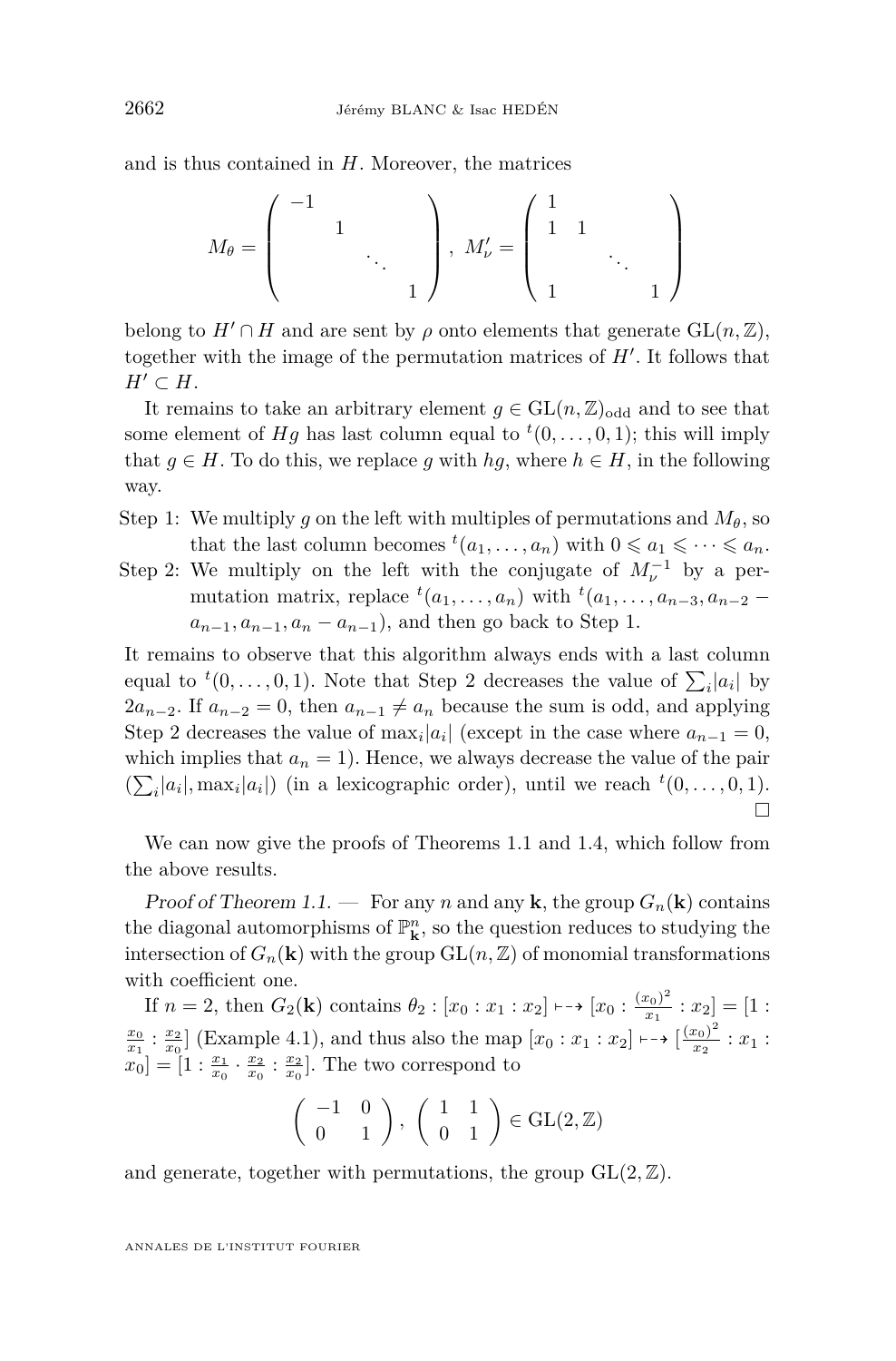If  $n \geq 4$  is even and char(**k**)  $\neq 2$ , the map

$$
\xi_n : [x_0 : \cdots : x_n] \mapsto [x_0 : x_1 : x_2 \frac{x_1}{x_0} : x_3 : \cdots : x_n]
$$

belongs to  $G_n(\mathbf{k})$  (Proposition [4.8\)](#page-19-0). This map, together with permutations and  $\theta_n$ , generates  $GL(n,\mathbb{Z})$ .

If *n* is odd, then  $G_n(\mathbf{k})$  does not contain  $\xi_n$  (Corollary [3.9\)](#page-15-0), so  $GL(n, \mathbb{Z})$ is not contained in  $G_n(\mathbf{k})$ .

If *n* is odd and char(**k**)  $\neq$  2, then  $G_n(\mathbf{k})$  contains the following maps (see Example [4.1](#page-16-0) and Proposition [4.8\)](#page-19-0):

$$
\theta_n : [x_0 : \dots : x_n] \longmapsto [x_0 x_1 : (x_0)^2 : x_1 x_2 : \dots : x_1 x_n],
$$
  
\n
$$
\mu : [x_0 : \dots : x_n] \longmapsto [x_0 : x_1 : x_2 \left(\frac{x_1}{x_0}\right)^2 : x_3 : \dots : x_n],
$$
  
\n
$$
\nu : [x_0 : \dots : x_n] \longmapsto [x_0 : x_1 : x_2 \frac{x_1}{x_0} : x_3 \frac{x_1}{x_0} : x_4 : \dots : x_n].
$$

This shows, together with Lemma [4.9,](#page-20-0) that  $G_n(\mathbf{k})$  contains the subgroup  $GL(n,\mathbb{Z})_{odd}$  of  $GL(n,\mathbb{Z})$  because  $M_{\theta}, M_{\mu}, M_{\nu} \in GL(n,\mathbb{Z})_{odd}$  correspond to  $\theta_n, \mu, \nu \in G_n(\mathbf{k})$  respectively. Moreover, this group being maximal in  $GL(n,\mathbb{Z})$ , we have

$$
G_n(\mathbf{k}) \cap \mathrm{GL}(n, \mathbb{Z}) = \mathrm{GL}(n, \mathbb{Z})_{\mathrm{odd}}.
$$

*Proof of Theorem [1](#page-4-0).4.* — (1) If  $H \subset \mathbb{P}^n$  is a irreducible hypersurface which is sent by an element  $g \in G_n(\mathbf{k})$  onto the exceptional divisor of an irreducible closed subset  $\Gamma \subset \mathbb{P}^n_{\mathbf{k}}$ , the discrepancy of *H* with respect to *g* is  $n - d - 1$ , where *d* is the dimension of Γ. If *n* is odd, the discrepancy is even by Proposition [3.5,](#page-12-0) so *d* is even.

(2) If  $n > m \geq 0$ , nm is even and char(k)  $\neq 2$ , we want to find an irreducible closed linear subset  $\Gamma \subset \mathbb{P}^n_{\mathbf{k}}$  and an element  $g \in G_n(\mathbf{k})$  that sends a hyperplane onto the exceptional divisor of  $\Gamma$ . We consider the map

$$
\varphi : [x_0 : \cdots : x_n] \mapsto [x_0 : x_1 : x_2 \frac{x_1}{x_0} : \cdots : x_{n-m} \frac{x_1}{x_0} : x_{n-m+1} : \cdots : x_n]
$$

which sends the hyperplane  $H_1 \subset \mathbb{P}^n$  given by  $x_1 = 0$  onto the exceptional divisor of the linear subspace  $\Gamma \subset \mathbb{P}^n_k$  given by  $x_1 = x_2 = \cdots = x_{n-m} = 0$ and of dimension *m*.

If *n* is even, then  $\varphi$  belongs to  $G_n(\mathbf{k})$ , like all monomomial birational maps of  $\mathbb{P}^n_{\mathbf{k}}$  (Theorem [1.1\)](#page-3-0). If *n* is odd, then *m* is even, so  $\varphi$  belongs to  $GL(n, \mathbb{Z})_{\text{odd}}$ , which is contained in  $G_n(\mathbf{k})$  by Theorem [1.1.](#page-3-0)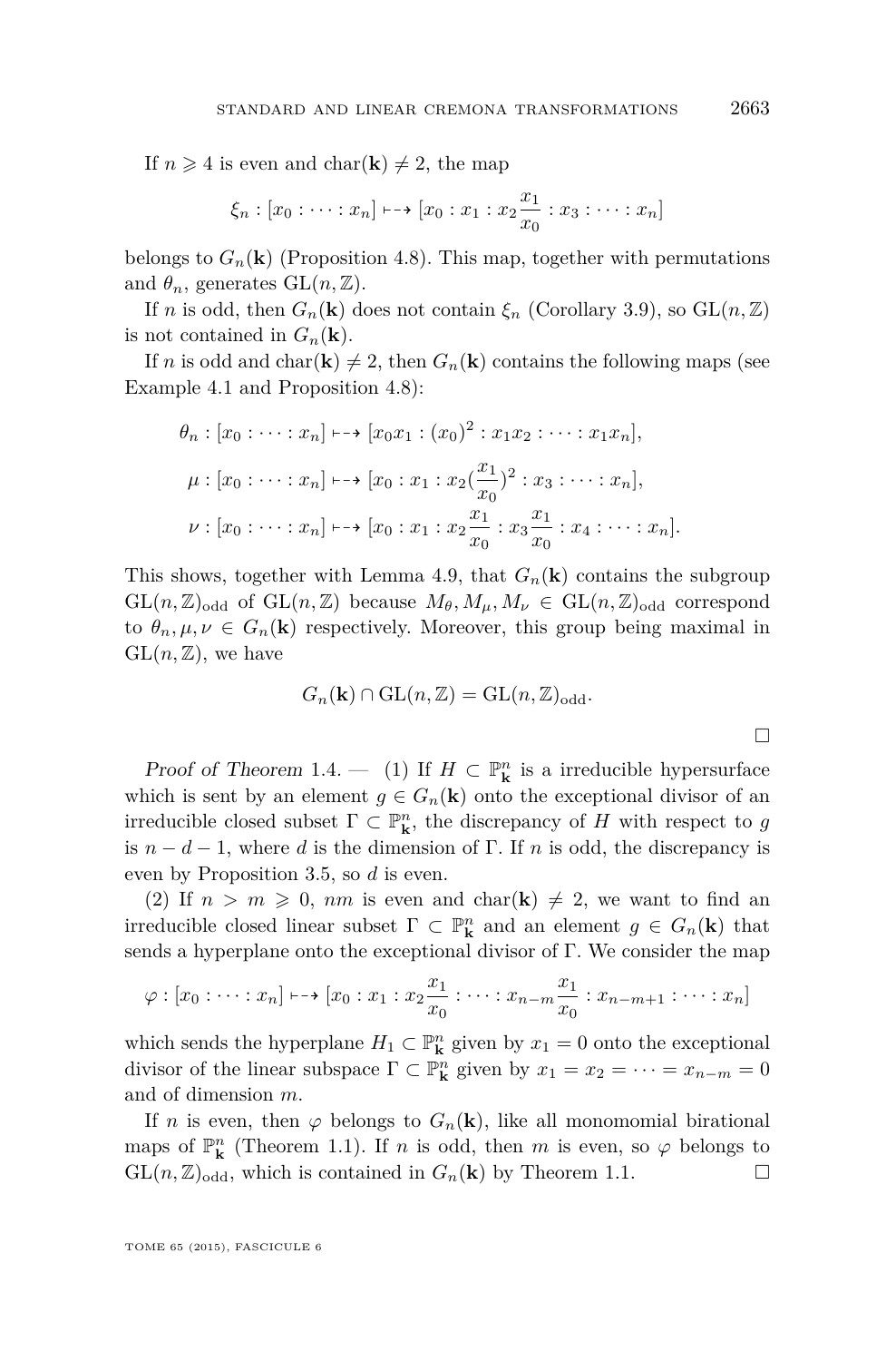Example 4.10.  $\qquad$  At the end of the introduction of [\[12\]](#page-39-0), M. Gizatullin gives an example of quadratic transformation due to I. Dolgachev, "considered as an analog for  $\mathbb{P}^5$  of the standard quadratic transformation"  $\sigma_2$ . The transformation is given by

$$
\sigma': [x_0 : \cdots : x_5] \mapsto [x_1x_2 : x_0x_2 : x_0x_1 : x_0x_3 : x_1x_4 : x_2x_5].
$$

It sends the three hyperplanes  $x_0 = 0$ ,  $x_1 = 0$  and  $x_2 = 0$  onto the exceptional divisors of three planes. In affine coordinates, we obtain

$$
(x_1, \ldots, x_5) \mapsto \left(\frac{1}{x_1}, \frac{1}{x_2}, \frac{x_3}{x_1x_2}, \frac{x_4}{x_2}, \frac{x_5}{x_1}\right)
$$

which corresponds to the matrix

$$
\begin{pmatrix}\n-1 & 0 & 0 & 0 & 0 \\
0 & -1 & 0 & 0 & 0 \\
-1 & -1 & 1 & 0 & 0 \\
0 & -1 & 0 & 1 & 0 \\
-1 & 0 & 0 & 0 & 1\n\end{pmatrix} \in GL(5, \mathbb{Z})_{odd}
$$

so the map belongs to  $G_5(\mathbf{k})$  if char( $\mathbf{k}$ )  $\neq$  2, by Theorem [1.1.](#page-3-0)

Remark 4.11. — Seeing  $\mathbb{P}^5$  as  $\mathbb{P}({\bf k}[x_0,\ldots,x_2]_2)$ , where  ${\bf k}[x_0,\ldots,x_n]_d$ denotes the vector space of homogeneous polynomials of degree *d*, we can choose homogenous coordinates  $z_{i,j} = x_i x_j$  on it. The map of Example 4.10 becomes then

$$
\sigma': [z_{00}: z_{11} : z_{22} : z_{12} : z_{02} : z_{01}] \longmapsto
$$
  

$$
[z_{11}z_{22} : z_{00}z_{22} : z_{00}z_{11} : z_{12}z_{00} : z_{02}z_{11} : z_{01}z_{22}]
$$
  

$$
= [\frac{1}{z_{00}} : \frac{1}{z_{11}} : \frac{1}{z_{22}} : \frac{z_{12}}{z_{11}z_{22}} : \frac{z_{02}}{z_{00}z_{22}} : \frac{z_{01}}{z_{00}z_{11}}]
$$

One obtains a map  $Aut(\mathbb{P}^2) \cup {\sigma_2} \rightarrow G_5(\mathbf{k})$  that sends  $\sigma_2$  onto  $\sigma'$ , and a linear automorphism  $\alpha$  onto the linear automorphism corresponding to the action of  $\alpha$  on  $\mathbb{P}(\mathbf{k}[x_0,\ldots,x_2]_2)$ . This map naturally extends to a group homomorphism  $G_2(\mathbf{k}) \to G_5(\mathbf{k})$ , as it was observed by [\[12\]](#page-39-0).

One can then generalise this construction to any dimension, and send  $\sigma_n$ onto the involution  $\sigma' \in \text{Bir}(\mathbb{P}(\mathbf{k}[x_0,\ldots,x_n]_2) = \text{Bir}(\mathbb{P}^N)$  given by

$$
\sigma': [z_{00}:z_{11}:\cdots:z_{nn}:\cdots:z_{ij}:\cdots]\longmapsto
$$

$$
[\frac{1}{z_{00}}:\frac{1}{z_{11}}:\cdots:\frac{1}{z_{nn}}:\cdots:\frac{z_{ij}}{z_{ii}z_{jj}}:\cdots].
$$

This element is a monomial transformation of  $\mathbb{P}^N$ , that belongs to  $G_N(\mathbf{k})$ if  $n \not\equiv 3 \pmod{4}$ .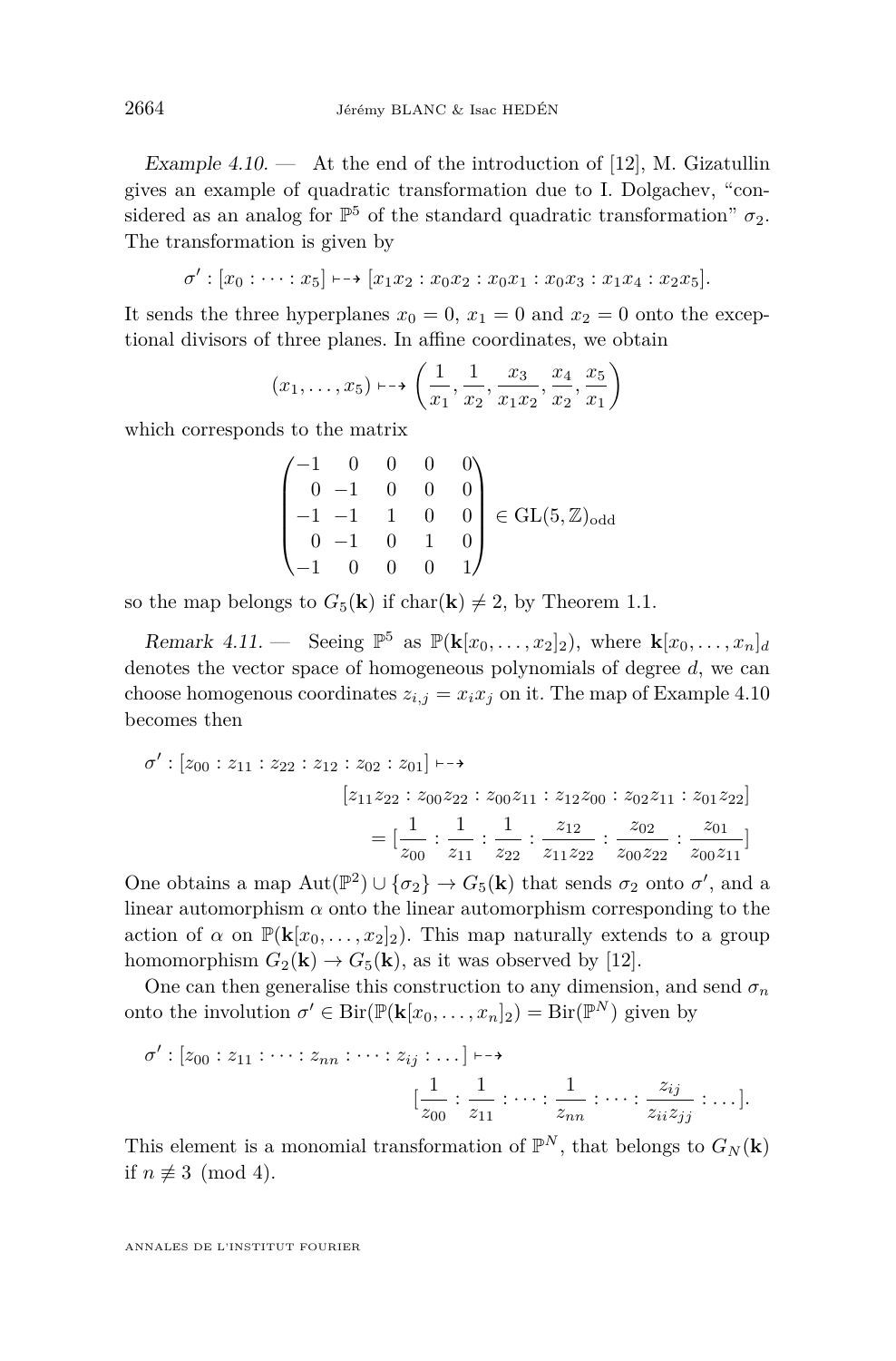<span id="page-25-0"></span>The natural question that arises is to know if this extends to a group homomorphism  $G_n(\mathbf{k}) \to \text{Bir}(\mathbb{P}^N)$  (or  $G_n(\mathbf{k}) \to G_N(\mathbf{k})$  for  $n \not\equiv 3 \pmod{4}$ ). One needs for this to know the relations of the group  $G_n(\mathbf{k}) = \langle \text{Aut}(\mathbb{P}^n), \sigma_n \rangle$ .

#### $\mathbf{5.}$  Linear injections  $\mathrm{Bir}(\mathbb{P}^n_{\mathbf{k}}) \to \mathrm{Bir}(\mathbb{P}^{n+1}_{\mathbf{k}})$  $\binom{n+1}{\mathbf{k}}$

There is a canonical injection

$$
\iota_n: \mathrm{Bir}(\mathbb{A}_{\mathbf{k}}^n) \to \mathrm{Bir}(\mathbb{A}_{\mathbf{k}}^{n+1}),
$$

which corresponds to acting on the *n* first coordinates of  $\mathbb{A}_{\mathbf{k}}^{n+1}$  and to fix the last one: if  $\varphi \in \text{Bir}(\mathbb{A}_{\mathbf{k}}^n)$ , then  $\iota_n(\varphi) \in \text{Bir}(\mathbb{A}_{\mathbf{k}}^{n+1})$  is given by

$$
(\iota_n(\varphi))(x_1,\ldots,x_{n+1})=(\varphi(x_1,\ldots,x_n),x_{n+1}).
$$

Choosing birational maps  $\mathbb{A}_{\mathbf{k}}^n \to \mathbb{P}_{\mathbf{k}}^n$  and  $\mathbb{A}_{\mathbf{k}}^{n+1} \to \mathbb{P}_{\mathbf{k}}^{n+1}$ , we can thus obtain injections  $\text{Bir}(\mathbb{P}^n_{\mathbf{k}}) \to \text{Bir}(\mathbb{P}^{n+1}_{\mathbf{k}})$ . The simplest one is when we use linear open embeddings  $\mathbb{A}_{\mathbf{k}}^i \to \mathbb{P}_{\mathbf{k}}^i$ , i.e. open embeddings such that the pullback of a general hyperplane is a hyperplane.

DEFINITION 5.1. — An injective group homomorphism *ι* : Bir( $\mathbb{P}^n$ **k**) →  $\text{Bir}(\mathbb{P}_{\mathbf{k}}^{n+1})$  is said to be a linear embedding if there exist linear open embeddings  $\tau_n : \mathbb{A}^n_{\mathbf{k}} \to \mathbb{P}^n_{\mathbf{k}}$  and  $\tau_{n+1} : \mathbb{A}^{n+1}_{\mathbf{k}} \to \mathbb{P}^{n+1}_{\mathbf{k}}$  such that

$$
\iota(\varphi) = \tau_{n+1} \iota_n((\tau_n)^{-1} \varphi \tau_n)(\tau_{n+1})^{-1}
$$

for each  $\varphi \in \text{Bir}(\mathbb{P}^n_{\mathbf{k}})$  (where  $\iota_n : \text{Bir}(\mathbb{A}^n_{\mathbf{k}}) \to \text{Bir}(\mathbb{A}^{n+1}_{\mathbf{k}})$  is the canonical embedding as above).

PROPOSITION 5.2. — Let  $\iota : Bir(\mathbb{P}^n_{\mathbf{k}}) \to Bir(\mathbb{P}^{n+1})$  be a linear embedding.

(1) If *n* is even, then  $\iota(G_n(\mathbf{k})) \not\subset G_{n+1}(\mathbf{k}).$ 

(2) If *n* is odd and char(**k**)  $\neq$  2, then  $\iota(G_n(\mathbf{k})) \subset G_{n+1}(\mathbf{k})$ .

Proof. — Let us denote by  $\tau_n : \mathbb{A}^n_{\mathbf{k}} \to \mathbb{P}^n_{\mathbf{k}}$  and  $\tau_{n+1} : \mathbb{A}^{n+1}_{\mathbf{k}} \to \mathbb{P}^{n+1}_{\mathbf{k}}$  the linear embdeddings associated to *ι*.

If we replace  $\tau_n$  with another linear embedding  $\tau'_n : \mathbb{A}^n_{\mathbf{k}} \to \mathbb{P}^n_{\mathbf{k}}$ , we do not change the group  $\iota(G_n(\mathbf{k}))$  since  $(\tau'_n)^{-1} \circ \tau_n$  is an element of  $\text{Aut}(\mathbb{P}^n_{\mathbf{k}}) \subset$  $G_n(\mathbf{k})$ . Similarly, replacing  $\tau_n$  with another linear embedding only replaces  $\iota(G_n(\mathbf{k}))$  with a conjugate by an element of  $\text{Aut}(\mathbb{P}_{\mathbf{k}}^{n+1}) \subset G_{n+1}(\mathbf{k})$ . We can then assume that  $\tau_n, \tau_{n+1}$  are given by

$$
\tau_n(x_1, \ldots, x_n) = [1 : x_1 : \cdots : x_n],
$$
  

$$
\tau_{n+1}(x_1, \ldots, x_{n+1}) = [1 : x_1 : \cdots : x_n : x_{n+1}].
$$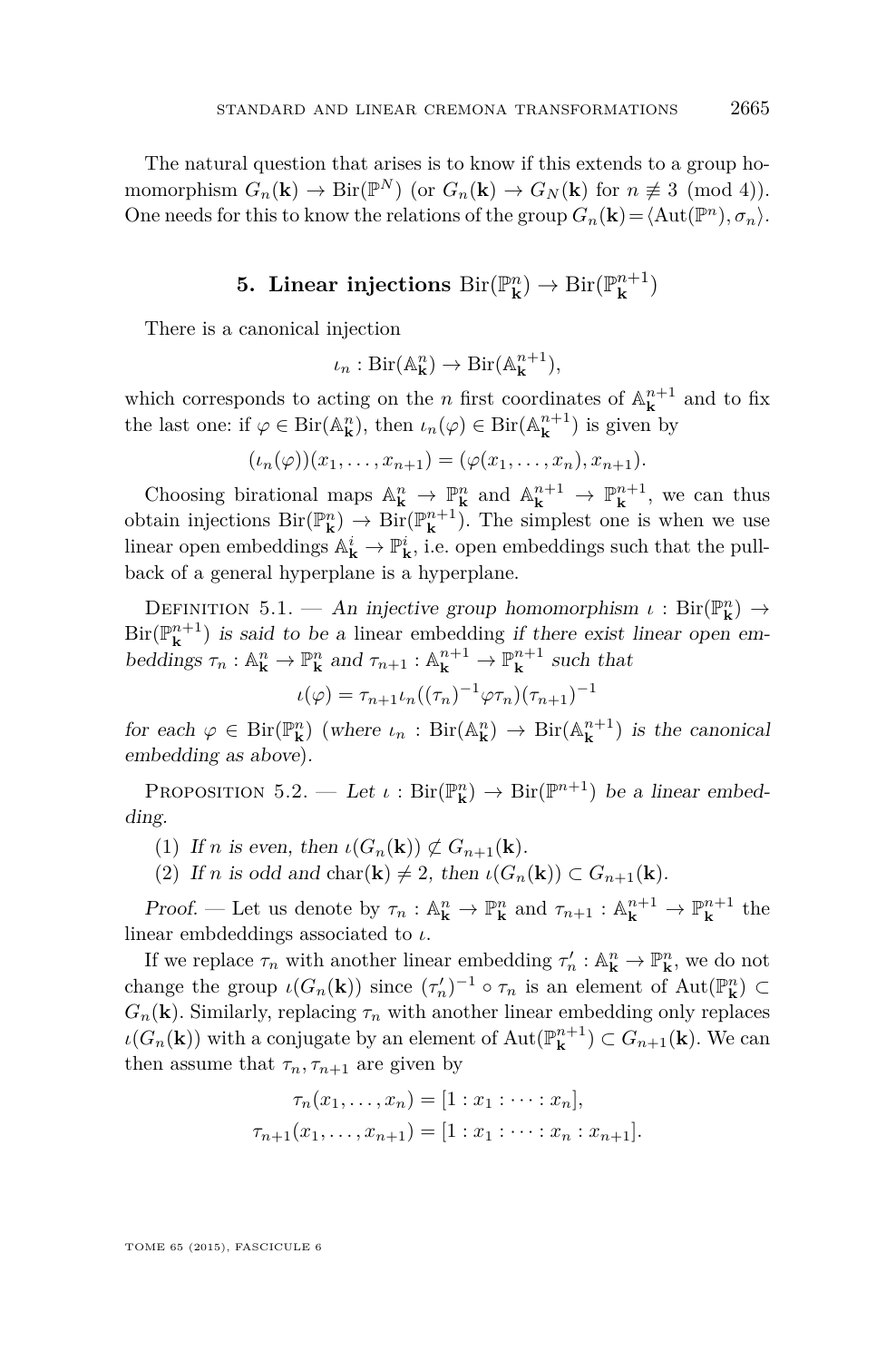With this choice, we can see  $\iota(\sigma_n)$  locally as

$$
\iota(\sigma_n): [1: x_1: \cdots: x_{n+1}] \mapsto [1: \frac{1}{x_1}: \cdots: \frac{1}{x_n}: x_{n+1}].
$$

Hence,  $\iota(\sigma_n)\sigma_{n+1}$  is the map

$$
[1:x_1:\cdots:x_{n+1}]\longmapsto [1:x_1:\cdots:x_n:\frac{1}{x_{n+1}}],
$$

which is equal to the map  $\theta_{n+1} \in G_{n+1}(\mathbf{k})$  of Example [4.1](#page-16-0) up to permutations. This shows that  $\iota(\sigma_n) \in G_{n+1}(\mathbf{k})$  for each *n*, so it remains to decide when  $\iota(\text{Aut}(\mathbb{P}_{\mathbf{k}}^n)) \subset G_{n+1}(\mathbf{k}).$ 

Let us denote by  $A_0 \subset \text{Aut}(\mathbb{P}^n_{\mathbf{k}})$  the subgroup of elements that preserve the hyperplane  $H_0 \subset \mathbb{P}^n_{\mathbf{k}}$  given by  $x_0 = 0$ . The group  $(\tau_n)^{-1} A_0 \tau_n \subset \text{Bir}(\mathbb{A}_{\mathbf{k}}^n)$ is then equal to the group  $\mathrm{Aff}_n$  of affine automorphisms of  $\mathbb{A}^n_{\mathbf{k}}$  (generated by  $GL(n, \mathbf{k})$  and the translations). Since  $\iota(Aff_n)$  is contained in  $Aff_{n+1}$ , we  $\text{obtain that } \iota(A_0) \subset \text{Aut}(\mathbb{P}^{n+1}) \subset G_{n+1}(\mathbf{k}).$ 

Because  $A_0$  acts transitively on the set of hyperplanes of  $\mathbb{P}^n_{\mathbf{k}}$  distinct from *H*<sub>0</sub>, it is a maximal subgroup of Aut $(\mathbb{P}_{\mathbf{k}}^n)$ . Hence, *ι*( $G_n(\mathbf{k})$ ) is contained in *G*<sub>*n*+1</sub>(**k**) if and only if  $\iota(\nu) \in G_{n+1}(\mathbf{k})$  for one element  $\nu \in \text{Aut}(\mathbb{P}_{\mathbf{k}}^n) \setminus A_0$ .

We choose  $\nu \in \text{Aut}(\mathbb{P}^n_{\mathbf{k}})$  to be the involution

$$
\nu : [x_0 : \cdots : x_n] \mapsto [x_1 : x_0 : x_2 : \cdots : x_n]
$$

and obtain

$$
(\tau_n)^{-1} \nu \tau_n: \qquad (x_1, \ldots, x_n) \qquad \longmapsto \left(\frac{1}{x_1}, \frac{x_2}{x_1}, \ldots, \frac{x_n}{x_1}\right)
$$

$$
\iota_n((\tau_n)^{-1} \nu \tau_n): \qquad (x_1, \ldots, x_{n+1}) \qquad \longmapsto \left(\frac{1}{x_1}, \frac{x_2}{x_1}, \ldots, \frac{x_n}{x_1}, x_{n+1}\right)
$$

$$
\iota(\nu): [x_0: x_1: \cdots: x_{n+1}] \longmapsto [x_1: x_0: x_2: \cdots: x_n: x_{n+1} \frac{x_1}{x_0}].
$$

If *n* is odd and char(**k**)  $\neq$  2, then *ι*(*ν*) belongs to  $G_{n+1}(\mathbf{k})$  by Theorem [1.1.](#page-3-0)

If *n* is even, then  $\iota(\nu)$  does not belong to  $G_{n+1}(\mathbf{k})$  by Corollary [3.9.](#page-15-0)  $\Box$ 

# **6.** Automorphisms of  $\mathbb{A}^n_k$

Any linear embedding of  $\mathbb{A}^n_{\bf k}$  into  $\mathbb{P}^n_{\bf k}$  yields an injective group homomorphism

$$
Aut(\mathbb{A}_{\mathbf{k}}^n) \to Bir(\mathbb{P}_{\mathbf{k}}^n).
$$

Changing the linear embedding only changes the image by conjugation by an element of  $Aut(\mathbb{P}^n_{\mathbf{k}})$ . Hence, whether an element of  $Aut(\mathbb{A}^n_{\mathbf{k}})$  belongs to  $G_n(\mathbf{k})$  or not does not depend of the linear embedding. In the sequel, we

<span id="page-26-0"></span>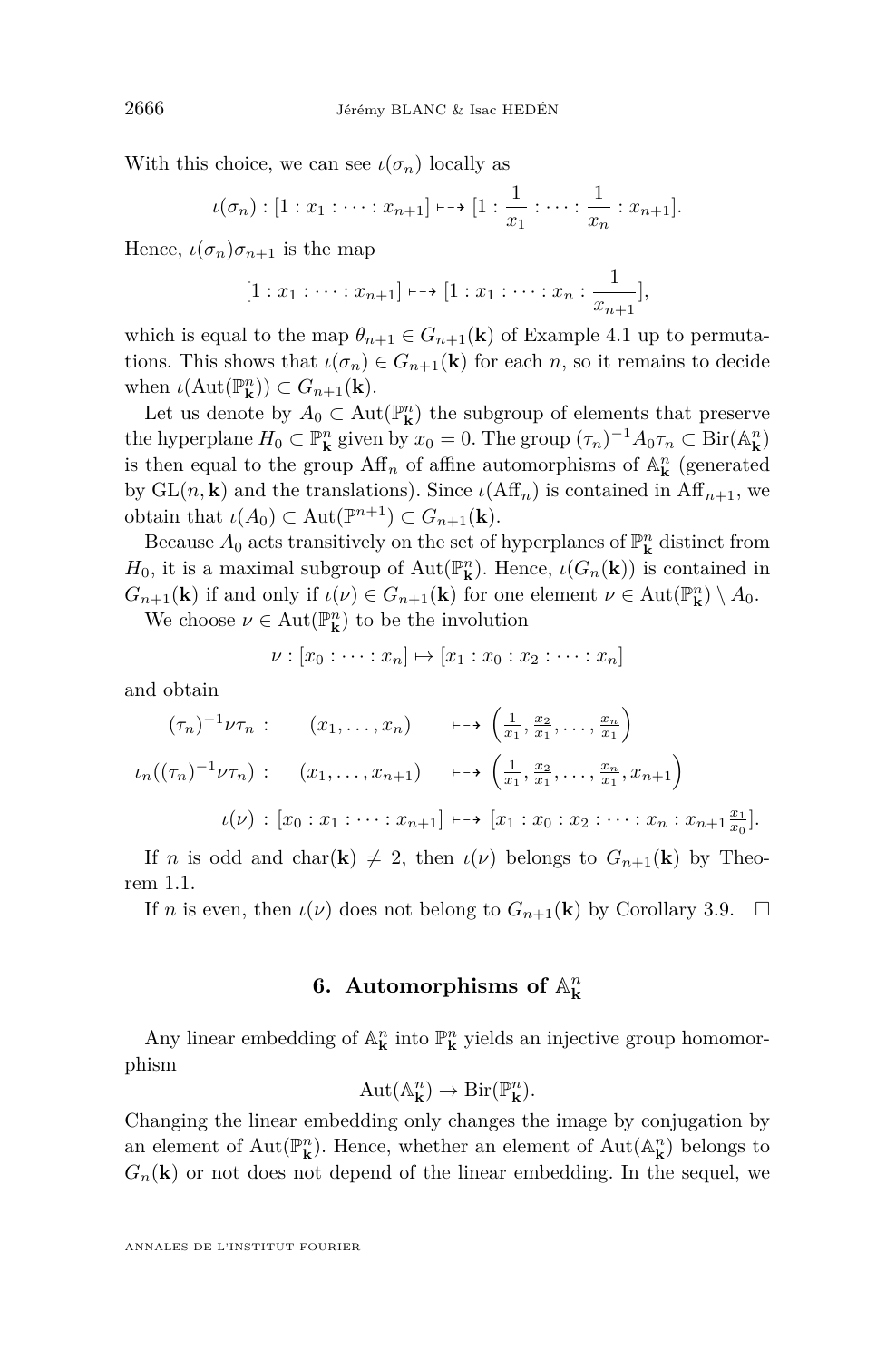will always talk about extension of automorphisms of  $\mathbb{A}^n_{\bf k}$  to  $\mathbb{P}^n_{\bf k}$  via linear embeddings.

By Jung-van der Kulk's Theorem [\[17\]](#page-39-0), [\[20\]](#page-39-0), the group  $Aut(A_{\mathbf{k}}^2)$  is generated by  $GL(2, \mathbf{k})$  and by all elementary automorphisms of the form  $(x, y) \mapsto$  $(x + p(y), y)$  (where  $p \in \mathbf{k}[y]$  is a polynomial).

This is no longer true for  $Aut(A^3_k)$  if  $char(\mathbf{k}) = 0$  [\[30\]](#page-40-0) and still open for Aut $(\mathbb{A}_{\mathbf{k}}^n)$  if  $n \geq 4$  or if  $n = 3$  and char $(\mathbf{k}) > 0$ . The group TAut $(\mathbb{A}_{\mathbf{k}}^n) \subset$  $Aut(A_{\mathbf{k}}^{n})$  generated by  $GL(n, \mathbf{k})$  and elementary automorphisms is then called Tame group of automorphisms.

If  $char(\mathbf{k}) = 0$  and  $n \ge 3$ , H. Derksen showed that the group  $TAut(\mathbb{A}_{\mathbf{k}}^n)$ is generated by affine automorphisms and by

$$
(x_1,...,x_n) \mapsto (x_1 + (x_2)^2, x_2,...,x_n)
$$

(see [\[11,](#page-39-0) Theorem 5.2.1, p. 95]). Hence, we easily obtain that  $\text{TAut}(\mathbb{A}_{\mathbf{k}}^n)$  is contained in  $G_n(\mathbf{k})$  in this case. In char( $\mathbf{k}$ ) > 0, the result of H. Derksen does not work, as the following lemma shows.

LEMMA 6.1. — Let  $n \geq 2$  and let **k** be a field of characteristic  $p > 0$ .

(a) Let us write 
$$
R_p = \mathbf{k}[(x_1)^p, \dots, (x_n)^p] \subset \mathbf{k}[x_1, \dots, x_n]
$$
 and let  

$$
R = x_1 R_p + \dots + x_n R_p \subset \mathbf{k}[x_1, \dots, x_n].
$$

Then, the following sets of endomorphisms of  $\mathbb{A}^n_{\mathbf{k}}$  are closed under composition:

 $\{f:(x_1,\ldots,x_n)\mapsto (f_1,\ldots,f_n)\mid f_i\in x_1R_n+\ldots+x_nR_n+R_n \text{ for } i=1,\ldots,n\},\$  ${f: (x_1, \ldots, x_n) \mapsto (f_1, \ldots, f_n) | f_i \in x_1 \mathbf{k} + \ldots + x_n \mathbf{k} + R_p \text{ for } i = 1, \ldots, n}$ 

(*b*) The group generated by affine transformations and all maps of the form

$$
(x_1,...,x_n) \mapsto (x_1 + x_2 x_3^{pa_3} ... x_n^{pa_n}, x_2,...,x_n), a_3,...,a_n \in \mathbb{N}
$$

is a proper subgroup of  $\text{TAut}(\mathbb{A}_{\mathbf{k}}^n)$ .

(*c*) The group generated by affine transformations and all maps of the form

 $(x_1, \ldots, x_n) \mapsto (x_1 + (x_2)^{mp}, x_2, \ldots, x_n), \ m \in \mathbb{N}$ 

is a proper subgroup of  $\text{TAut}(\mathbb{A}_{\mathbf{k}}^n)$ .

Remark 6.2. — If  $\mathbf{k} = \mathbb{F}_2$ , Assertion (*c*) can also be proven by looking at the bijections induced by the automorphisms on the **k**-points of  $\mathbb{A}^n_{\mathbf{k}}$ , as observed in [\[23\]](#page-39-0).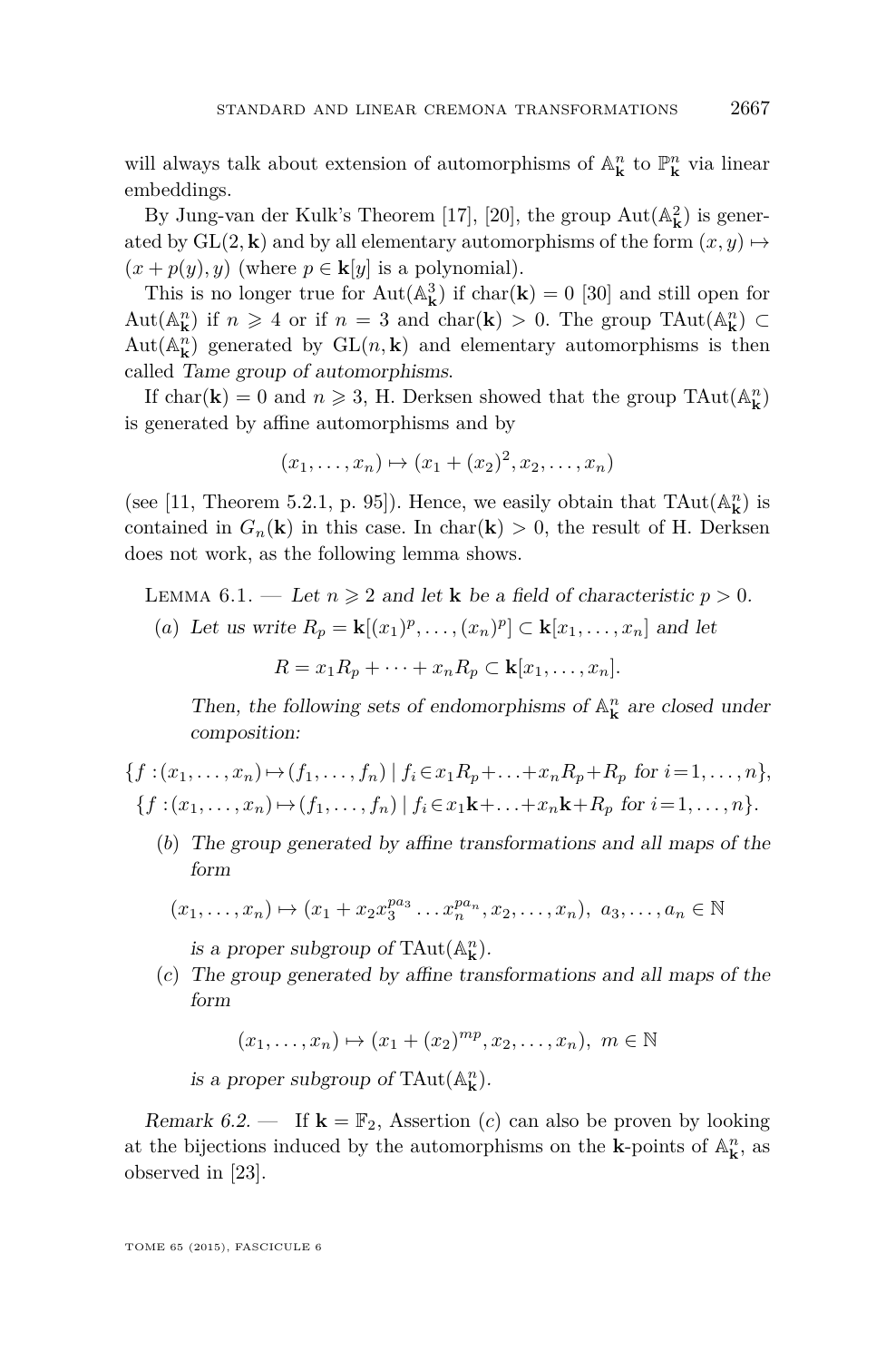<span id="page-28-0"></span>Proof. — Assertion (*a*) is given by the fact that if  $g(x_1, \ldots, x_n) \in R_p$ , then  $g(f_1, \ldots, f_n) \in R_p$ , for each  $f_1, \ldots, f_n \in k[x_1, \ldots, x_n]$ . Assertions (*b*) and  $(c)$  directly follow from  $(a)$ .

The question of finding a finite set of elements that generate, together with affine automorphisms, the group  $\text{TAut}(\mathbb{A}_{\mathbf{k}}^n)$  is still open when char(**k**)  $> 0$  (see [\[23\]](#page-39-0)).

We will show all tame automorphisms belong to  $G_n(\mathbf{k})$ , when char( $\bf{k}) \neq 2$ . This shows in particular that we only need affine automorphisms and two elements of  $\text{Bir}(\mathbb{A}_{\mathbf{k}}^n)$  (Corollary [6.6\)](#page-29-0).

LEMMA 6.3. — Let  $n \geq 2$ , let **k** be such that char(**k**)  $\neq 2$  and let  $a_2, \ldots, a_n \in \mathbb{Z}$ .

If  $na_2$  is even, the element of Bir( $\mathbb{A}^n_k$ ) given by

$$
(x_1,\ldots,x_n)\mapsto (x_1+x_2^{a_2}\ldots x_n^{a_n},x_2,\ldots,x_n)
$$

extends to an element of  $G_n(\mathbf{k})$ , via any linear embedding  $\mathbb{A}_{\mathbf{k}}^n \to \mathbb{P}_{\mathbf{k}}^n$ .

Proof.  $\overline{\phantom{a}}$  If  $a_2$  is even, the matrix

$$
\begin{pmatrix} 1 & -a_2 & -a_3 & \dots & -a_n \\ & 1 & a_3 & \dots & a_n \\ & & 1 & & \\ & & & \ddots & \\ & & & & 1 \end{pmatrix}
$$

belongs to  $GL(n, \mathbb{Z})_{odd}$ , so the birational map of  $\mathbb{A}^n_{\mathbf{k}}$  given by

$$
\varphi : (x_1, \ldots, x_n) \mapsto (x_1 x_2^{-a_2} \ldots x_n^{-a_n}, x_2 x_3^{a_3} \ldots x_n^{a_n}, x_3, \ldots, x_n)
$$

extends to an element of  $G_n(\mathbf{k})$  by Theorem [1.1.](#page-3-0) The same holds if  $a_2$  is odd but *n* is even, since in this case all monomial elements belong to  $G_n(\mathbf{k})$ , again by Theorem [1.1.](#page-3-0) We take

$$
l:(x_1,\ldots,x_n)\mapsto (x_1+1,x_2,\ldots,x_n)
$$

and obtain

$$
l\varphi : (x_1, \ldots, x_n) \mapsto (x_1 x_2^{-a_2} \ldots x_n^{-a_n} + 1, x_2 x_3^{a_3} \ldots x_n^{a_n}, x_3, \ldots, x_n)
$$
  

$$
\varphi^{-1} l\varphi : (x_1, \ldots, x_n) \mapsto (x_1 + x_2^{a_2} \ldots x_n^{a_n}, x_2, x_3, \ldots, x_n),
$$

which concludes the proof.  $\Box$ 

COROLLARY 6.4. — If *n* is even and char( $\bf{k}$ )  $\neq$  2, any linear embedding of  $\mathbb{A}^n_{\mathbf{k}}$  to  $\mathbb{P}^n_{\mathbf{k}}$  yields an inclusion TAut $(\mathbb{A}^n_{\mathbf{k}}) \subset G_n(\mathbf{k})$ .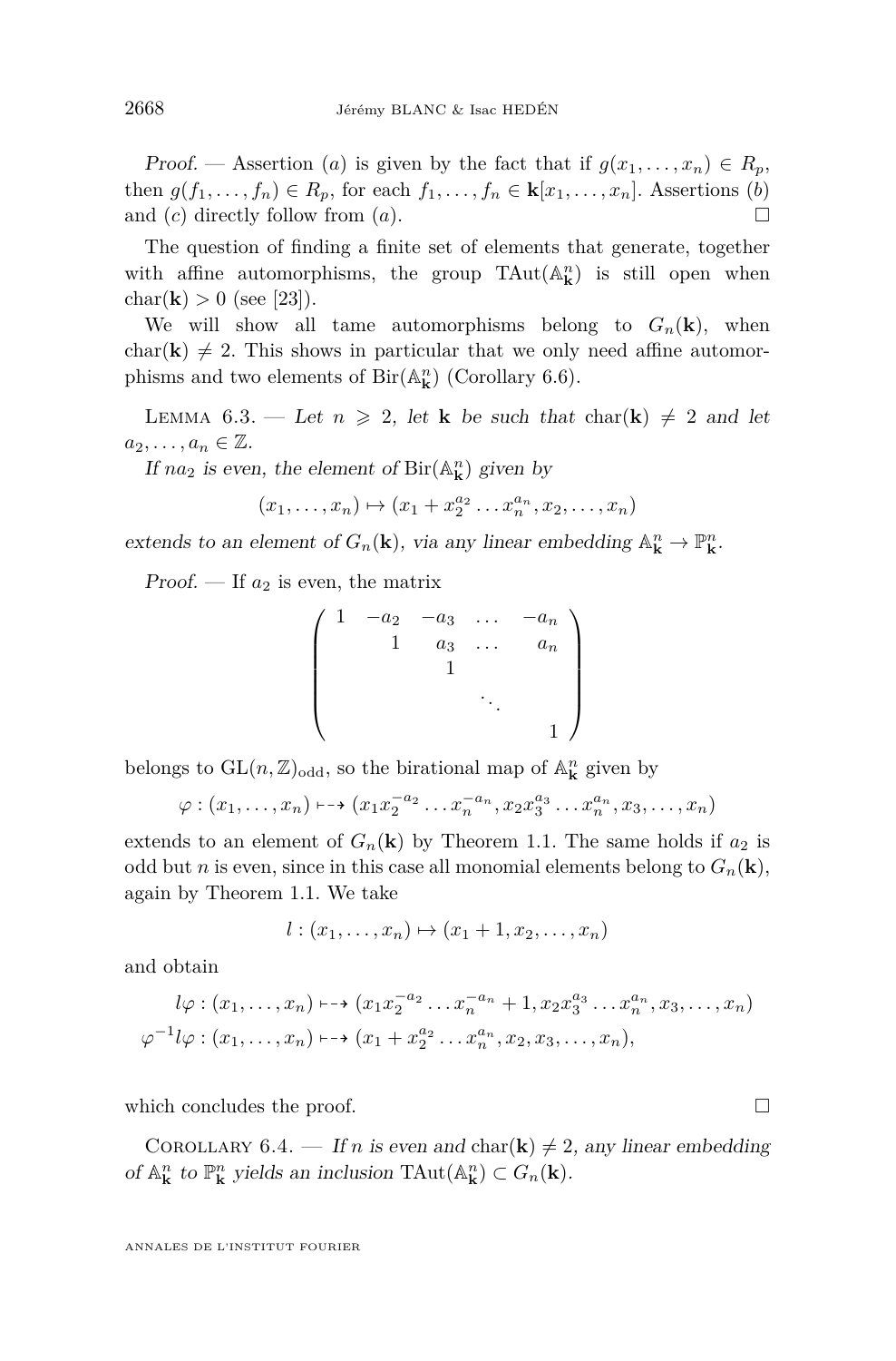<span id="page-29-0"></span>**Proof.** — Follows from Lemma [6.3](#page-28-0) and from the fact that  $\text{TAut}(\mathbb{A}_{\mathbf{k}}^n)$  is generated by affine automorphisms, which extend to elements of  $\mathrm{Aut}(\mathbb{P}^n_{\mathbf{k}}) \subset$  $G_n(\mathbf{k})$ , and maps of the form

$$
(x_1,\ldots,x_n)\mapsto (x_1+x_2^{a_2}\ldots x_n^{a_n},x_2,\ldots,x_n).
$$

In the case where *n* is odd, we can work a little bit more and obtain the same result:

PROPOSITION 6.5. — If  $n \ge 2$  and  $char(\mathbf{k}) \ne 2$ , any linear embedding of  $\mathbb{A}^n_{\mathbf{k}}$  to  $\mathbb{P}^n_{\mathbf{k}}$  yields an inclusion TAut $(\mathbb{A}^n_{\mathbf{k}}) \subset G_n(\mathbf{k})$ .

Proof. — By Corollary [6.4,](#page-28-0) we can assume that *n* is odd. The aim is to show that each map of the form

$$
P_v = (x_1, \ldots, x_n) \mapsto (x_1 + x_2^{v_2} \ldots x_n^{v_n}, x_2, \ldots, x_n),
$$

extends to an element of  $G_n(\mathbf{k})$ , for each  $v = (v_2, \dots, v_n) \in \mathbb{N}^{n-1}$ . It follows from Lemma  $6.3$  that this works if one of the  $v_i$  is even (apply permutations of coordinates).

We can also get  $P_v$  if one of the  $v_i$  is equal to 1. Indeed, for each  $(v_3, \ldots, v_n)$  ∈  $\mathbb{N}^{n-2}$ , the following maps belong to  $G_n(\mathbf{k})$ :

$$
(x_1, \ldots, x_n) \mapsto (x_1 + (x_2 + 1)^2 x_3^{v_3} \ldots x_n^{v_n}, x_2, \ldots, x_n),
$$
  
\n
$$
(x_1, \ldots, x_n) \mapsto (x_1 - x_3^{v_3} \ldots x_n^{v_n}, x_2, \ldots, x_n),
$$
  
\n
$$
(x_1, \ldots, x_n) \mapsto (x_1 - (x_2)^2 x_3^{v_3} \ldots x_n^{v_n}, x_2, \ldots, x_n),
$$

so the composition  $(x_1, ..., x_n) \mapsto (x_1 + 2x_2 x_3^{v_3} ... x_n^{v_n}, x_2, ..., x_n)$  belongs to  $G_n(\mathbf{k})$ . As char $(\mathbf{k}) \neq 2$ , we get  $P_v \in G_n(\mathbf{k})$ .

Then, we observe that

$$
f:(x_1,...,x_n)\dashrightarrow (x_1\cdot(x_2)^2,x_2,...,x_n)
$$

extends to an element of  $G_n(\mathbf{k})$ , by Theorem [1.1.](#page-3-0) Conjugating

$$
(x_1,\ldots,x_n)\mapsto (x_1+x_2^{v_2}\ldots x_n^{v_n},x_2,\ldots,x_n)
$$

by *f* we obtain

$$
(x_1,\ldots,x_n)\mapsto (x_1+x_2^{v_2+2}x_3^{v_3}\ldots x_n^{v_n},x_2,\ldots,x_n).
$$

This implies that we can get all elements  $P_v$ .

COROLLARY 6.6. — For each  $n \ge 2$ , the group TAut( $\mathbb{A}^n_k$ ) is contained in the subgroup of  $\text{Bir}(\mathbb{A}_{\mathbf{k}}^n)$  generated by affine automorphisms and by the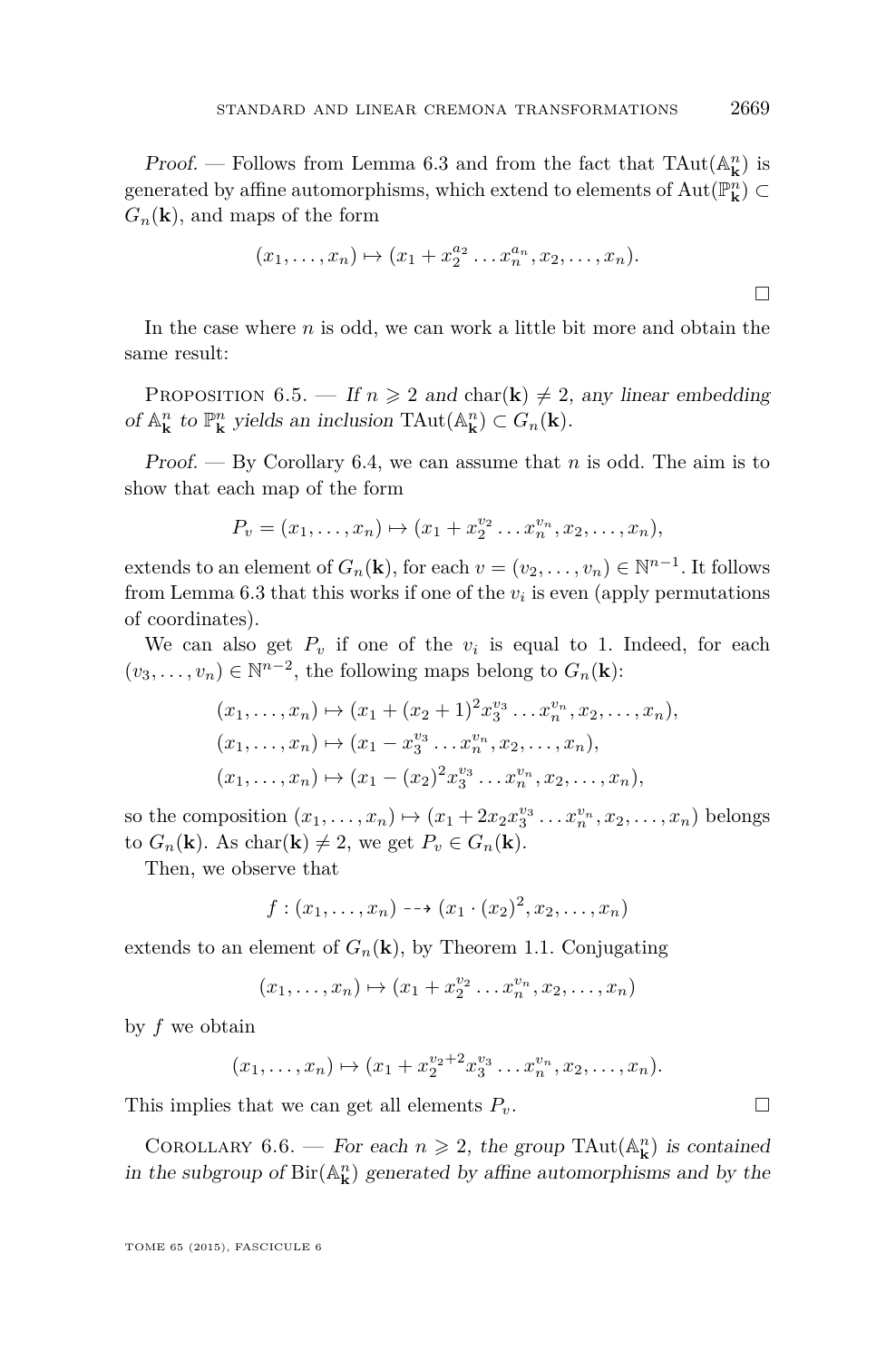following two birational involutions

$$
(x_1, \ldots, x_n) \mapsto (\frac{1}{x_1}, \ldots, \frac{1}{x_n})
$$

$$
(x_1, \ldots, x_n) \mapsto (\frac{1}{x_1}, \frac{x_2}{x_1}, \ldots, \frac{x_n}{x_1})
$$

Proof. — We fix the linear embedding  $\mathbb{A}^n_{\mathbf{k}} \to \mathbb{P}^n_{\mathbf{k}}$ ,  $(x_1, \ldots, x_n) \mapsto [1 : x_1 :$  $\cdots : x_n$ , that fixes an isomorphism  $\text{Bir}(\mathbb{A}_{\mathbf{k}}^n) \to \text{Bir}(\mathbb{P}_{\mathbf{k}}^n)$ . The image of affine automorphisms corresponds then to the subgroup of  $\operatorname{Aut}(\mathbb{P}^n_{\mathbf{k}})$  that preserve the hyperplane  $x_0$ , being the complement of  $\mathbb{A}_{\mathbf{k}}^n$ . The group  $G_n(\mathbf{k})$  is then generated by this group, by the automorphism  $[x_0 : \cdots : x_n] \mapsto [x_1 : x_0 :$  $x_2 : \cdots : x_n$  and by  $\sigma_n$ . Writing the action of these two elements on  $\mathbb{A}^n_{\mathbf{k}}$ gives the result.  $\Box$ 

Example  $6.7.$  — Let us recall that the famous Nagata automorphism of  $\mathbb{A}_{\mathbf{k}}^3$  is given by

$$
N: (x, y, z) \mapsto (x + 2y(xz - y^{2}) + z(xz - y^{2})^{2}, y + z(xz - y^{2}), z).
$$

This element was proven to be in  $Aut(A_{\mathbf{k}}^3) \setminus TAut(A_{\mathbf{k}}^3)$  if  $char(\mathbf{k}) = 0$  in [\[30\]](#page-40-0). The case of  $char(\mathbf{k}) > 0$  is however still open.

PROPOSITION 6.8. — Let **k** be a field such that  $char(\mathbf{k}) \neq 2$ . Taking any linear embedding  $\mathbb{A}_{\mathbf{k}}^3 \to \mathbb{P}_{\mathbf{k}}^3$  sends the Nagata automorphism to an element of  $G_3(\mathbf{k})$ .

Proof. — Recall the following classical observation: the Nagata automorphism can be seen as an automorphism of the affine plane over the field  $\mathbf{k}(z)$ , and as such can be decomposed as a composition of elementary automorphisms and affine automorphisms.

Explicitely, we can write

$$
\alpha: (x, y, z) \mapsto (x + \frac{y^2}{z}, y, z)
$$

$$
\beta: (x, y, z) \mapsto (x, y + xz^2, z)
$$

and obtain  $N = \alpha^{-1}\beta\alpha$ . We fix a linear embedding  $(x, y, z) \mapsto [1 : x : y : z]$ of  $\mathbb{A}_{\mathbf{k}}^3$  into  $\mathbb{P}^3_{\mathbf{k}}$  and obtain the birational maps

$$
\hat{\alpha}: [w:x:y:z] \longmapsto [w:x+\frac{y^2}{z}:y:z]
$$

$$
\hat{\beta}: [w:x:y:z] \longmapsto [w:x:y+\frac{xz^2}{w^2}:z].
$$

The map  $\hat{\alpha}$  belongs to  $G_3(\mathbf{k})$  by Example [4.1.](#page-16-0) The map  $\hat{\beta}$  also belongs to  $G_3(\mathbf{k})$  as it is the extension of a tame automorphism  $\beta \in \text{TAut}(\mathbb{A}_{\mathbf{k}}^3)$ (Proposition [6.5\)](#page-29-0).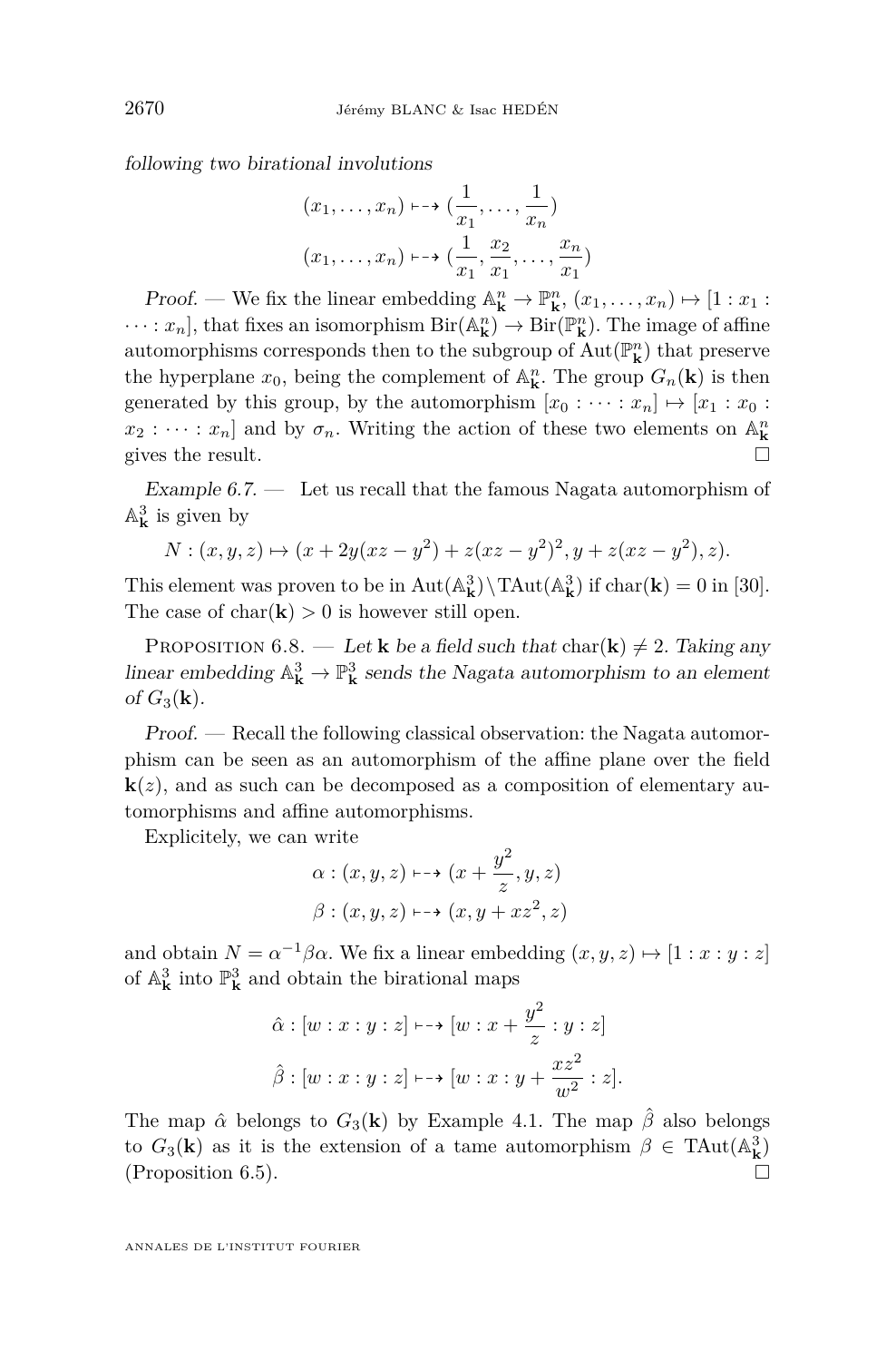<span id="page-31-0"></span>Remark  $6.9$ . — In TAut( $\mathbb{A}^n_k$ ), one easily gets elements whose inverse does not have the same degree. For example,

$$
(x_1, \ldots, x_n) \mapsto (x_1 + (x_2)^2, x_2 + (x_3)^2, x_3, \ldots, x_n)
$$

has degree 2 but its inverse has degree 4. This provides other kind of elements  $g \in G_n(\mathbf{k})$ , such that  $\deg(g) \neq \deg(g^{-1})$  (see Example [3.10\)](#page-15-0).

#### **7. Rational hypersurfaces contracted**

Let us recall why there are elements of  $\text{Bir}(\mathbb{P}_{\mathbf{k}}^n)$ , for each  $n \geq 3$ , that contract non-rational hypersurfaces  $([14, p. 381, §31], [26])$  $([14, p. 381, §31], [26])$  $([14, p. 381, §31], [26])$  $([14, p. 381, §31], [26])$  $([14, p. 381, §31], [26])$ . This is done for example by taking an irreducible polynomial  $q \in \mathbf{k}[x, y]$  of degree  $d > 1$ that defines a non-rational curve  $\Gamma$  of  $\mathbb{A}^2$ , and by considering the birational map

$$
[x_0:\cdots:x_n]\dashrightarrow [x_0q(\frac{x_1}{x_3},\frac{x_2}{x_3}):x_1:\cdots:x_n],
$$

which contracts the hypersurface given by  $q(\frac{x_1}{x_3}, \frac{x_2}{x_3}) \cdot (x_3)^d$ , birational to  $\Gamma \times \mathbb{P}^{n-2}$ . Note that this argument directly implies that the group  $\text{Bir}(\mathbb{P}^n_{\mathbf{k}})$  is in fact not generated by  $\mathrm{Aut}(\mathbb{P}^n_{\mathbf{k}})$  and a finite number of elements. However, the question of whether  ${\rm Bir}({\mathbb P}^n_{\bf k})$  is generated by maps preserving a fibration is still open.

If  $n = 2$  and **k** is not algebraically closed, a similar argument works: we take an irreducible polynomial  $p \in \mathbf{k}[x]$  of degree  $d > 1$ , having roots in  $\overline{k}\setminus k$ , where  $\overline{k}$  is the algebraic closure of **k**. We then consider the birational map of  $\mathbb{P}^2_{\bf k}$  given by

$$
[x_0:x_1:x_2]\longmapsto [x_0:x_1:x_2p(\frac{x_1}{x_0})]
$$

which contracts the curve given by  $p(\frac{x_1}{x_0})x_0^d = 0$ , which is irreducible over **k** and not rational (but is a union of lines over  $\overline{\mathbf{k}}$ ).

These two observations show that  $G_n(\mathbf{k}) \neq \text{Bir}(\mathbb{P}^n_{\mathbf{k}})$  if  $n \geq 3$  or if  $n = 2$ and **k** is not algebraically closed.

The description of  $G_2(\mathbf{k})$ , for any field **k** is given in Proposition [7.4](#page-34-0) below, and follows from an adaptation of the classical proofs of Noether-Castelnuovo's Theorem, and the following easy observation on the relation between the base-points and curves contracted.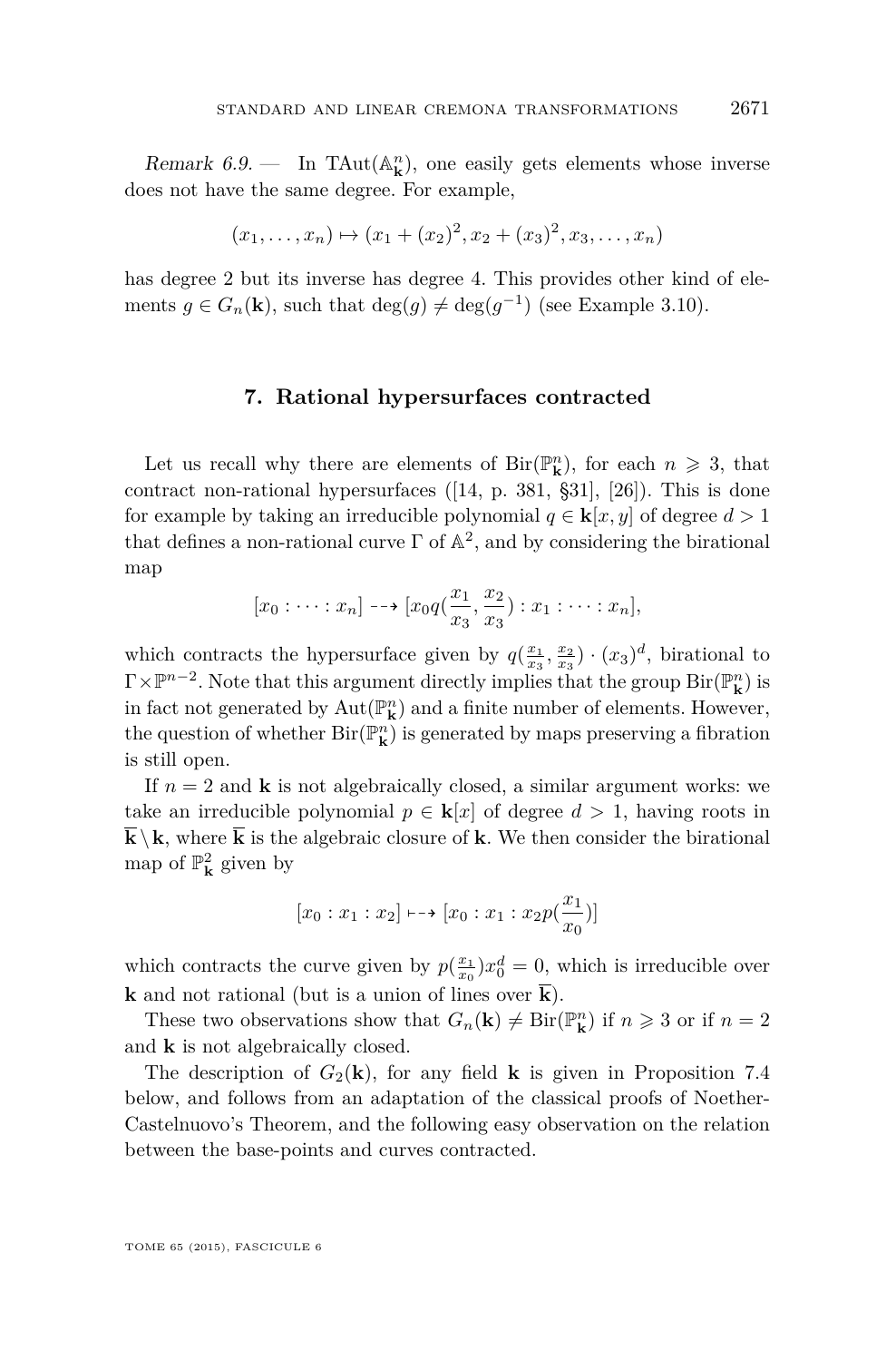<span id="page-32-0"></span>LEMMA 7.1. — Let **k** be any field, and let  $\overline{k}$  be its algebraic closure. Let  $\varphi \in \text{Bir}(\mathbb{P}^2_{\mathbf{k}})$  be a birational map, which is also a birational map of  $\mathbb{P}^2_{\mathbf{k}}$  $\frac{2}{\mathbf{k}}$ . The following are equivalent.

- (1) Every  $\overline{\mathbf{k}}$ -base-point of  $\varphi$  is defined over **k**.
- (2) Every  $\overline{k}$ -base-point of  $\varphi^{-1}$  is defined over **k**.
- (3) Every irreducible  $\overline{\mathbf{k}}$ -curve contracted by  $\varphi$  is defined over **k**.
- (4) Every irreducible **k**-curve contracted by  $\varphi$  is rational over **k**.

Proof. — Seeing  $\varphi$  as an element of Bir( $\mathbb{P}^2_{\overline{k}}$  $\frac{2}{k}$ , where **k** is the algebraic closure of **k**, we have a minimal resolution



where  $\pi$  and  $\eta$  are the blow-ups of the  $\overline{k}$ -base-points of  $\varphi$  and  $\varphi^{-1}$  respectively.

(*a*) We suppose that one  $\overline{\mathbf{k}}$ -base-point of  $\varphi^{-1}$  is not defined over **k**. There is thus a  $(-1)$ -curve  $E \subset Z$ , not defined over **k**, which is contracted by  $\eta$  and not by  $\pi$ . The image  $\pi(E)$  is then an irreducible  $\bar{k}$ -curve in  $\mathbb{P}^2$  $\frac{2}{k}$ , contracted by  $\varphi$ . This yields  $(3) \Rightarrow (2)$ .

(*b*) If one irreducible  $\overline{\mathbf{k}}$ -curve *C* in  $\mathbb{P}^2$  $\frac{2}{k}$  is contracted by  $\varphi$  but not defined over **k**, the closure of *C* under the **k**-topology is an irreducible **k**-curve, not irreducible over  $\bar{\mathbf{k}}$ , and contracted by  $\varphi$ . This curve being not rational over **k**, we obtain  $(4) \Rightarrow (3)$ .

(*c*) Suppose that (2) holds. Observing that the Picard group of *Z*, viewed as a  $\bar{k}$ -variety, is generated by the pull-back by  $\eta$  of the divisor of a line in  $\mathbb{P}^2_{\bar{k}}$ **k** and by the exceptional divisors produced by the corresponding blow-ups, we see that each  $\overline{k}$ -curve on  $Z$  is linearly equivalent to a divisor defined over **k**. Hence, all rational irreducible  $\overline{\mathbf{k}}$ -curves in *Z* with negative selfintersection are defined over **k**, since they are rigid in their equivalence classes. This implies that all irreducible  $\overline{k}$ -curves contracted by  $\eta$  and  $\pi$  are defined over  $\bf{k}$ , and yields  $(1)$ ,  $(3)$  and  $(4)$ .

(*d*) The last implication needed is  $(1) \Rightarrow (2)$  which is equivalent to  $(2) \Rightarrow$ (1), by replacing  $\varphi$  with its inverse.

The classical proofs of the Noether-Castelnuovo's Theorem decompose an element of Bir( $\mathbb{P}^2$  $\frac{2}{\mathbf{k}}$ ) into a product of quadratic and linear elements. One of the simplest can be find in [\[3\]](#page-38-0), and works perfectly here if the field is infinite, but not in the case of finite fields, as it uses the choice of "general" points.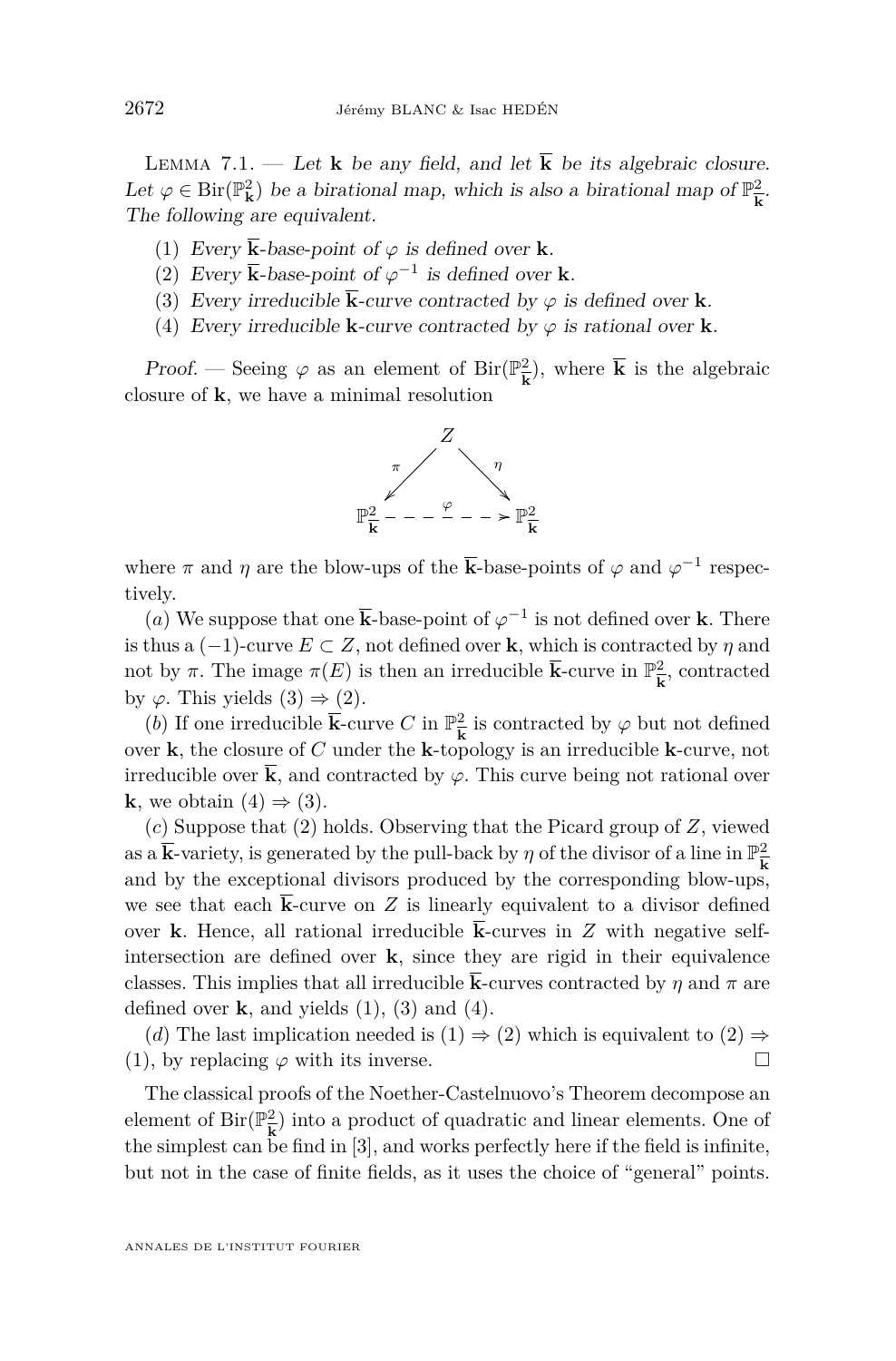<span id="page-33-0"></span>The same phenomenon occurs for the classical proof of G. Castelnuovo, well explained in [\[2,](#page-38-0) Chapter 8], together with historical references. We will then take the proofs given by the Minimal Model Program (see [\[16,](#page-39-0) Comment 4, p. 622]).

Using the classical Noether inequalities [\[16,](#page-39-0) Lemma 2.4], one can obtain the decomposition of every element of  ${\rm Bir}({\mathbb P}^2_{\mathbf k})$  into Sarkisov links [\[16,](#page-39-0) Theorem 2.5]. The fact that all our base-points are defined over **k** implies that the base-points of the Sarkisov links are also defined over **k**. Hence, the links involved are the following [\[16,](#page-39-0) Section 2.2].

- (I) A birational map  $\mathbb{P}^2_{\bf k} \dashrightarrow \mathbb{F}_1$  given by the blow-up of a  ${\bf k}$ -point of  $\mathbb{P}^2_{\mathbf{k}}$ .
- (II) A birational map  $\mathbb{F}_m \dashrightarrow \mathbb{F}_{m \pm 1}$  given by the blow-up of a **k**-point, followed by the contraction of the strict transform of a fibre.
- (III) A birational morphism  $\mathbb{F}_1 \to \mathbb{P}^2_{\mathbf{k}}$  given by the contraction of the (−1)-curve onto a **k**-point of P 2 **k** (inverse of a link of type I).
- (IV) The automorphism  $\mathbb{F}_0 = \mathbb{P}^1_{\mathbf{k}} \times \mathbb{P}^1_{\mathbf{k}} \to \mathbb{F}_0$  that consists of exchanging the two factors.

Remark 7.2. — Usually, there is a fibration associated to each  $\mathbb{F}_i$ , which is implicit for  $i \geq 1$  but important for  $\mathbb{F}_0$  as there are two such; this explains why links of type IV arise. For our purpose, we do not need to really consider the fibration, and observe that the composition of a link with automorphisms is again a link. So we consider automorphisms as composition of zero links, and will then not need links of type IV.

LEMMA 7.3. — Let **k** be any field and let  $\varphi \in Bir(\mathbb{P}_{\mathbf{k}}^2)$  be a birational map, such that all  $\overline{\mathbf{k}}$ -base-points are defined over  $\mathbf{k}$ . Then,  $\varphi$  decomposes into a sequence of elementary links as above, involving only  $\mathbb{P}^2_{\mathbf{k}}$ ,  $\mathbb{F}_1$ ,  $\mathbb{F}_0$ .

Proof. — As we already explained, we can decompose  $\varphi$  into Sarkisov links of type I, II, III as above. It remains to see that we can avoid  $\mathbb{F}_n$  for  $n \geqslant 2$ .

To do this, we take two two links of type II given by

$$
\varphi_1 : \mathbb{F}_m \dashrightarrow \mathbb{F}_{m+1}
$$
 and  $\varphi_2 : \mathbb{F}_{m+1} \dashrightarrow \mathbb{F}_m$ ,

for some  $m \geq 1$  and prove that  $\varphi_2 \varphi_1$  is either an isomorphism or decomposes into links involving only  $\mathbb{F}_i$  for some  $i \leq m$ . If  $\varphi_2 \varphi_1$  is not an isomorphism, then it has exactly two base-points: the point  $p_1$  being the base-points of  $\varphi_1$  and the other point  $p_2$  corresponding to the base-point of  $\varphi_2$ , via  $\varphi_1$ . Note that  $p_1$  is a proper point of  $\mathbb{F}_m$  and that  $p_2$  is either a proper point or infinitely near to  $p_1$ , and that the two points do not belong to the same fibre (as proper or infinitely near points). The exceptional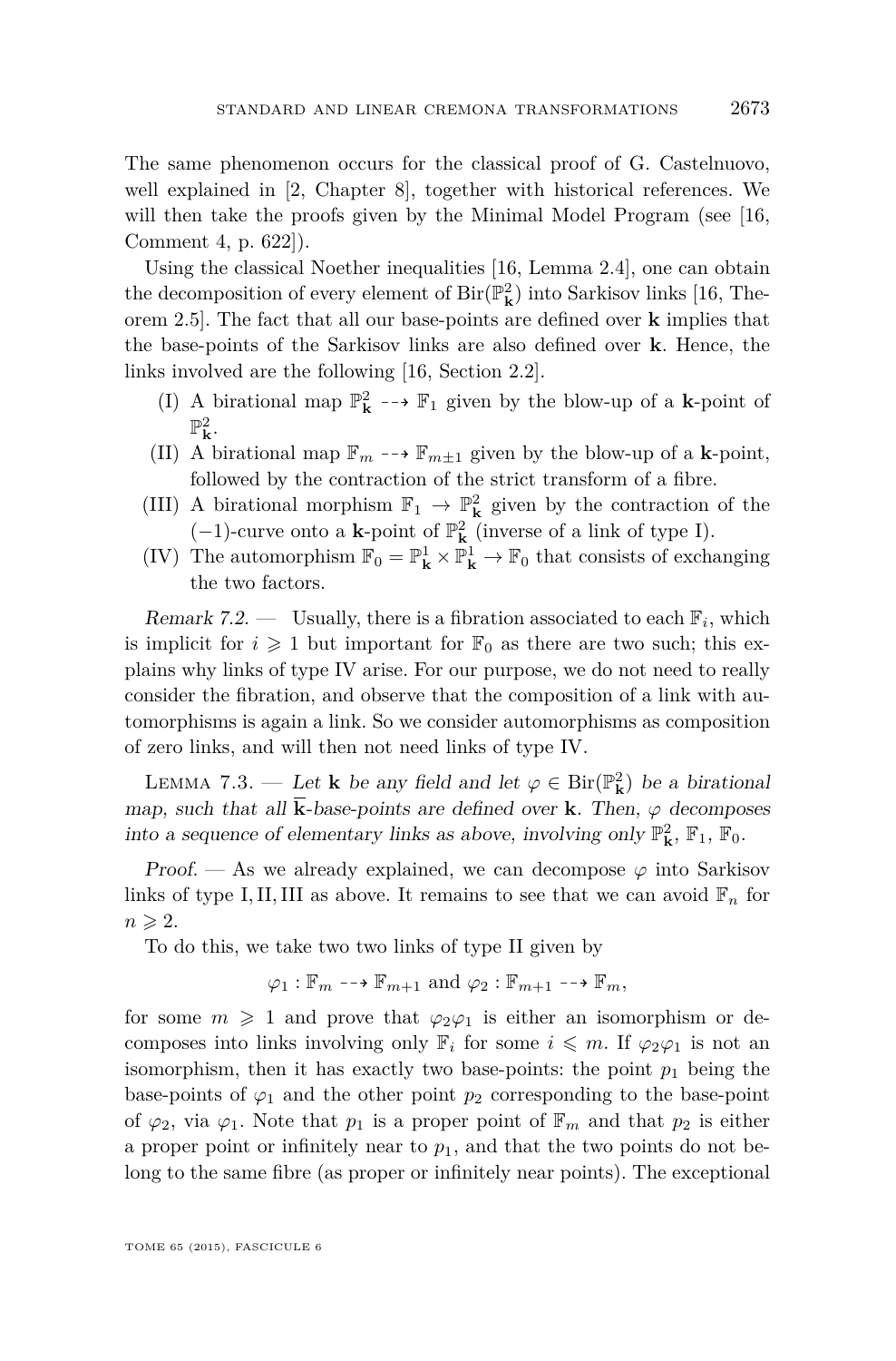<span id="page-34-0"></span>section *E* of  $\mathbb{F}_m$  is sent by  $\varphi_2\varphi_1$  onto itself, so  $p_1 \in E$  but  $p_2$  does not belong to  $E$  (as a proper or infinitely near point). If  $p_2$  is a proper point of  $\mathbb{F}_m$ , we factorise  $\varphi_1\varphi_2$  into the link associated first to  $p_2$  and then to the image of  $p_1$ , and obtain links  $\mathbb{F}_m$  --+  $\mathbb{F}_{m-1}$  --+  $\mathbb{F}_m$ . Otherwise, we take a point  $p_3 \in \mathbb{F}_m$  on a distinct fibre of  $p_1$  and not lying on *E*, and denote by  $\varphi_3 : \mathbb{F}_m \dashrightarrow \mathbb{F}_{m-1}$  the link associated to it, and by  $\varphi_4 : \mathbb{F}_{m-1} \dashrightarrow \mathbb{F}_m$ the link associated to  $\varphi_3(p_1)$ . Then,  $p_1, p_3$  are the two base-points of  $\varphi_4\varphi_3$ and  $\varphi_2\varphi_1(\varphi_4\varphi_3)^{-1}$  has exactly two base-points, which are now both proper points of  $\mathbb{F}_m$ . Applying the previous case, we get the result.

PROPOSITION 7.4. — Let **k** be some field. The group  $G_2(\mathbf{k})$  is equal to the subgroup of  $\text{Bir}(\mathbb{P}_{\mathbf{k}}^2)$  consisting of elements that contract only rational curves, which is equal to the subgroup of elements of  $\text{Bir}(\mathbb{P}_{\mathbf{k}}^2)$  having all base-points defined over **k**.

Proof. — By Lemma [7.1,](#page-32-0) it suffices to show that every element  $\varphi \in$ Bir( $\mathbb{P}^2_{\mathbf{k}}$ ) which has all base-points defined over **k** belongs to  $G_2(\mathbf{k})$ . If  $\varphi$  has degree 1, then  $\varphi \in \text{Aut}(\mathbb{P}_{\mathbf{k}}^2) = \text{PGL}(3,\mathbf{k}) \subset G_2(\mathbf{k})$ . Otherwise, we apply Lemma [7.3](#page-33-0) and decompose  $\varphi$  into links of type I, II, III, involving only  $\mathbb{P}^2_{\mathbf{k}}$ ,  $\mathbb{F}_0$ ,  $\mathbb{F}_1$ . We prove then that  $\varphi \in G_2(\mathbf{k})$ , proceeding by induction on the number of links, the case of zero links being the case of automorphisms.

Let  $\varphi_1 : \mathbb{P}^2_{\mathbf{k}} \dashrightarrow \mathbb{F}_1$  be some link of type I. If  $\varphi_1$  is followed by a link  $\varphi_2$  of type III, then  $\varphi_2 \varphi_1$  is an automorphism of  $\mathbb{P}^2_{\mathbf{k}}$ , so we can decrease by two the number of links. If  $\varphi_1$  is followed by a link  $\varphi_2 : \mathbb{F}_1 \dashrightarrow \mathbb{F}_0$ , then  $\varphi_3$  is a link  $\mathbb{F}_0 \dashrightarrow \mathbb{F}_1$  (we did not use links of type IV, see Remark [7.2\)](#page-33-0). It remains to show that the birational map  $\psi = (\varphi_1)^{-1} \varphi_3 \varphi_2 \varphi_1 : \mathbb{P}^2_{\mathbf{k}} \dashrightarrow \mathbb{P}^2_{\mathbf{k}}$  belongs to  $G_2(\mathbf{k})$ . Replacing  $\varphi$  with  $\varphi \psi^{-1}$  will then decrease by 2 the number of links needed.

Note that  $\psi$  has at most 3 base-points, and is thus of degree 1 or 2. If  $\psi$  has degre 1, then  $\psi \in G_2(\mathbf{k})$ . Otherwise, the three base-points of  $\psi$ are defined over  $\mathbf{k}$  and two of these are proper points of  $\mathbb{P}^2_{\mathbf{k}}$  : these are the base-point  $p_1$  of  $\varphi_1$  and  $p_2 = (\varphi_1)^{-1}(q)$ , where  $q$  is the base-point of  $\varphi_2$ , which does not belong to the exceptional divisor of  $\mathbb{F}_1$ . Moreover, the three base-points of  $\psi$  are not collinear, since the linear system of  $\psi$  is irreducible and of degree 2.

If the third base-point  $p_3$  of  $\psi$  is also a proper point of  $\mathbb{P}^2_{\mathbf{k}}$ , there exists  $\beta \in \text{Aut}(\mathbb{P}_{\mathbf{k}}^2) = \text{PGL}(3,\mathbf{k})$  that sends the coordinate points  $[1:0:0]$ ,  $[0:1:0], [0:0:1]$  onto  $p_1, p_2, p_3$ . Then,  $\varphi$  and  $\sigma_2\beta$  have the same linear system, which implies that  $\varphi = \alpha \sigma_2 \beta$  for some  $\alpha \in \text{PGL}(3, \mathbf{k})$ . This shows that  $\varphi \in G_2(\mathbf{k})$ .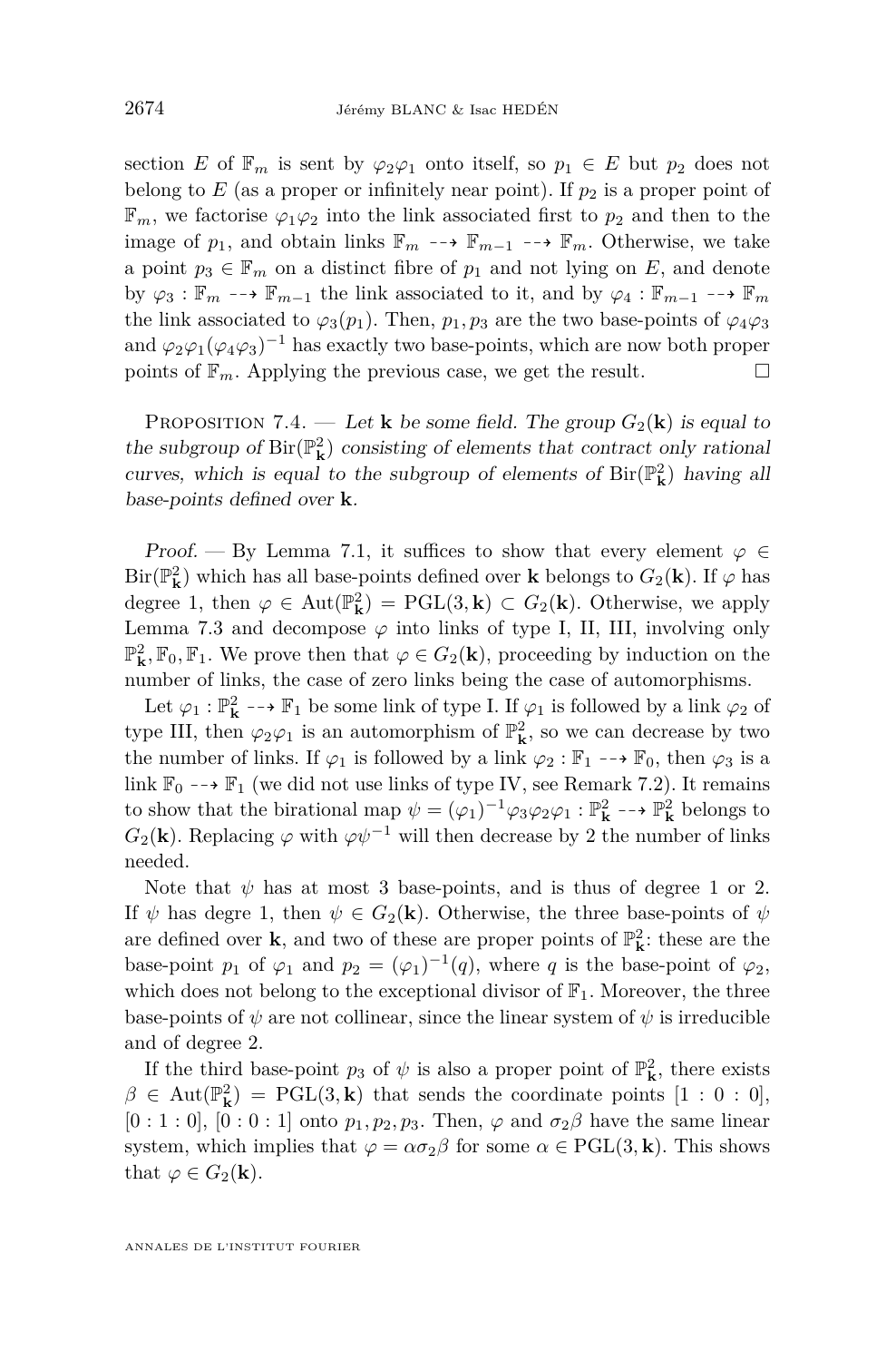<span id="page-35-0"></span>If  $p_3$  is not a proper point of  $\mathbb{P}^2_{\mathbf{k}}$ , it has to correspond to a tangent to one of the two other points, say  $p_1$ , and which is not the direction of the line through  $p_1, p_2$ . We can then as before replace  $\varphi$  with  $\varphi\beta$ , for some  $\beta \in \text{PGL}(3,\mathbf{k})$  and assume that  $p_1 = [0:0:1], p_2 = [0:1:0],$  and that  $p_3$  corresponds to the direction of  $x_1 = 0$ . Hence,  $\varphi = \alpha \theta_2$ , where  $\alpha \in \text{PGL}(3,\mathbf{k})$  and  $\theta_2$  is as before equal to

$$
\theta_2 : [x_0 : x_1 : x_2] \longmapsto [x_0 x_1 : (x_0)^2 : x_2 x_1]
$$

and belongs to  $G_2(\mathbf{k})$  (see Example [4.1\)](#page-16-0).

#### **8. Punctual maps**

There are plenty of definitions of a punctual element of  ${\rm Bir}({\mathbb P}^n_{\bf k})$  in the literature, which are often falsely considered as equivalent. The most studied case is when  $n = 3$  and  $\mathbf{k} = \mathbb{C}$ ; let us restrict to that case for the moment, and give the most used definitions.

- (0) The map  $\theta_n$  from Example [4.1](#page-16-0) can be seen, in affine coordinates, as an affine blow-up  $z_1' = \frac{z_1}{z_n}$ ,  $i = 1, ..., n - 1$ ,  $z_n' = z_n$ . It was studied, at least for  $n = 3$ , by G. Kobb in [\[19,](#page-39-0) p. 406], see also [\[1,](#page-38-0) p. 2056–2057].
- (1) In [\[18\]](#page-39-0), S. Kantor studies birational maps of  $\mathbb{P}^3_{\mathbb{C}}$  with no curve of the first species, that is transformations without curves whose proper image in the projective space is a surface; this is also the definition of punctual maps given in [\[12,](#page-39-0) p. 116]. S. Kantor gives a proof that contains gaps (H. Hudson says that "the proof is admittedly "gewagt"" in [\[14,](#page-39-0) p. 318, §29] using the word "gewagt" that appears in Kantor's work in the footnotes of pages 18 and 20) which says that each such map is generated by  $\text{Aut}(\mathbb{P}^3)$  and  $\sigma_3$ . He also claims that the set of such maps forms a group.
- (2) In [\[5,](#page-38-0) p. 359, §4], A. Coble defines a regular map of  $\mathbb{P}^3$  to be a birational map which is a generated by  $\text{Aut}(\mathbb{P}_{\mathbb{C}}^3)$  and  $\sigma_3$ ; this terminology is confusing, since regular usually means "defined at every point". A. Coble explains "They are determined essentially by their fundamental points alone and in all important particulars are entirely analogous to the ternary Cremona transformation."
- (3) In [\[14,](#page-39-0) p. 318, §29], [\[9\]](#page-39-0) and [\[10\]](#page-39-0), H. Hudson and P. Du Val define the group of punctual birational map of  $\operatorname{Bir}(\mathbb{P}_{\mathbb{C}}^3)$  as the group generated by  $\sigma_3$  and Aut $(\mathbb{P}^3_{\mathbb{C}})$ . They claim that the linear system of a map in this group is only defined by points.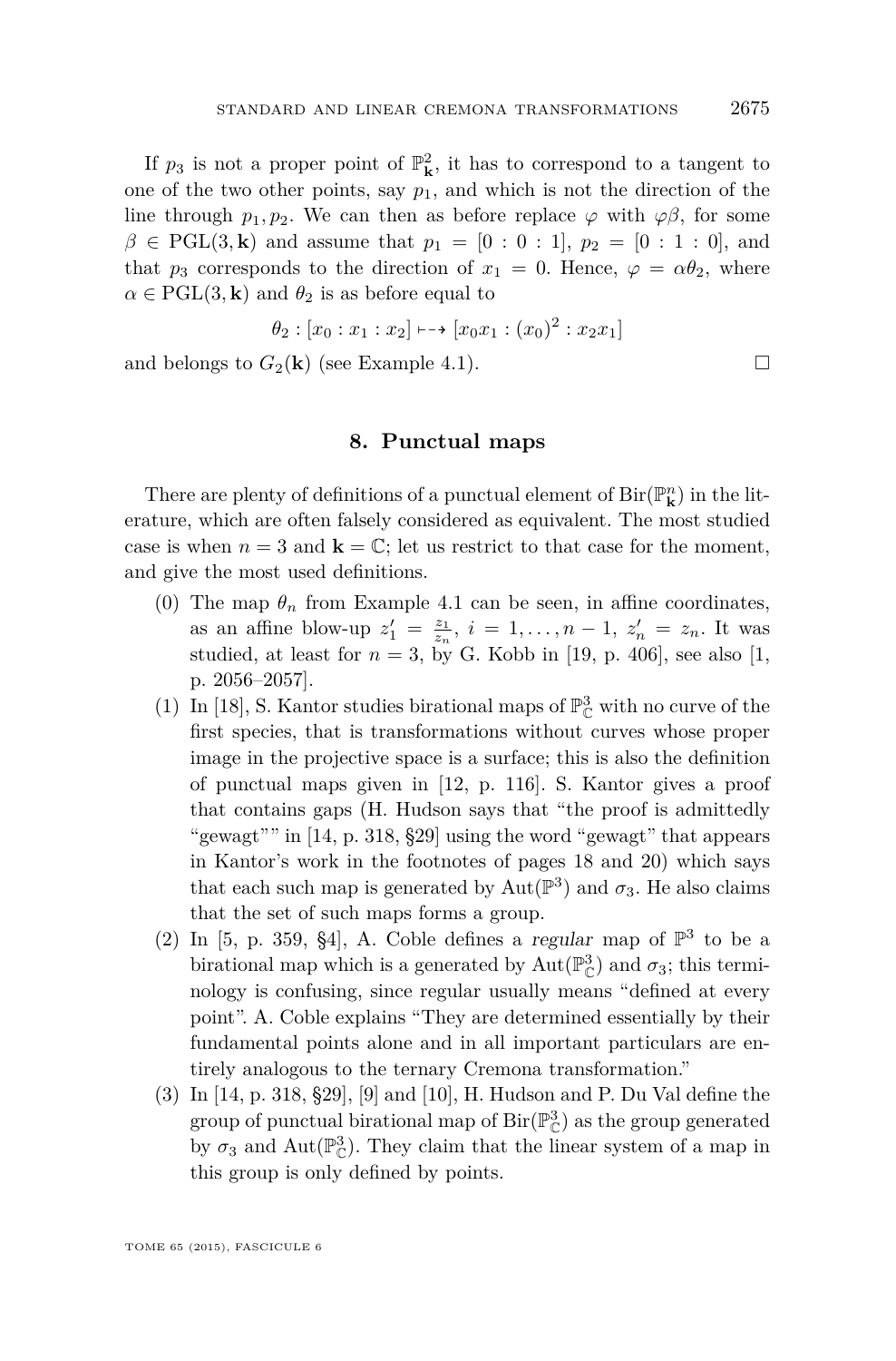(4) In [\[7,](#page-39-0) p. 93], I. Dolgachev and D. Ortland define a punctual Cremona transformation to be a map of the form  $\pi \tau \eta^{-1}$ , where  $\eta: X \to \mathbb{P}_{\mathbb{C}}^3$ and  $\pi : Y \to \mathbb{P}^3_{\mathbb{C}}$  are blow-ups of points of  $\mathbb{P}^3_{\mathbb{C}}$  and  $\tau : X \dashrightarrow Y$ is a pseudo-isomorphism, that is a birational map which does not contract any hypersurface. They also claim that the set of such maps is a group, and compare it to the group generated by  $\sigma_n$  and linear automorphisms.

Recall that an irreducible curve  $\Gamma \subset \mathbb{P}^3$  is a fundamental curve of the first kind for  $\varphi \in \text{Bir}(\mathbb{P}^3)$  if there is an irreducible surface  $S \subset \mathbb{P}^3$  contracted by  $\varphi^{-1}$  onto  $\Gamma$  (which means that a general point of *S* is sent to  $\Gamma$  by  $\varphi^{-1}$ and that a general point of  $\Gamma$  is obtained by this way).

In [\[12,](#page-39-0) p. 116], M. Gizatullin give a simple example which shows that the set of birational maps of  $\mathbb{P}^3_{\mathbb{C}}$  having no fundamental curve of the first kind is not a group, contrary to what S. Kantor claimed to have proven. The map computed in [\[12,](#page-39-0) p. 115] is the birational involution

$$
\theta : [x_0 : x_1 : x_2 : x_3] \longrightarrow [(x_1)^2 : x_0 x_1 : x_0 x_2 : x_0 x_3]
$$

that we already introduced in Example [4.1.](#page-16-0) The map  $\theta^{-1} = \theta$  contracts the plane  $H_1$  given by  $x_1 = 0$  onto the line *l* given by  $x_0 = x_1 = 0$ , or more precisely send  $H_1$  on the divisor of a line  $\hat{l}$  infinitely near to  $l$ . Hence, the line *l* is a fundamental curve of the first kind of  $\theta$ . The map  $\theta$  is then not punctual in all natural senses, except that it belongs to the group generated by Aut $(\mathbb{P}_{\mathbb{C}}^3)$  and  $\sigma_3$ .

This example also shows that the terminology "punctual" does not seem to be appropriate for the group  $G_3(\mathbb{C})$  (and even more for  $G_n(\mathbb{C})$  for  $n \geq 4$ ). Note that H. Hudson was aware of some problems: in [\[14,](#page-39-0) p. 318, §39], after having said that the set of punctual transformations is a group which consists of compositions of maps of the form  $\alpha \sigma_3 \beta$ ,  $\alpha, \beta \in Aut(\mathbb{P}^3_{\mathbb{C}})$ , she describes the linear system of such an element, and assume for this that the base-points of the new map are either points where a surface is contracted by the previous map, or "in general position". The set of such maps obtained could deserve the word "punctual", and are in fact some of the maps described in [\[7\]](#page-39-0) (maybe all), but would not be a group.

One consequence of the work made in this text is the following result, which tends to show that the "gewagt" Theorem of S. Kantor is false.

PROPOSITION 8.1. — Let **k** be any field. There are elements of  $\text{Bir}(\mathbb{P}_{\mathbf{k}}^3)$ which have no fundamental curve of the first species, but which do not belong to  $G_3(\mathbf{k})$ .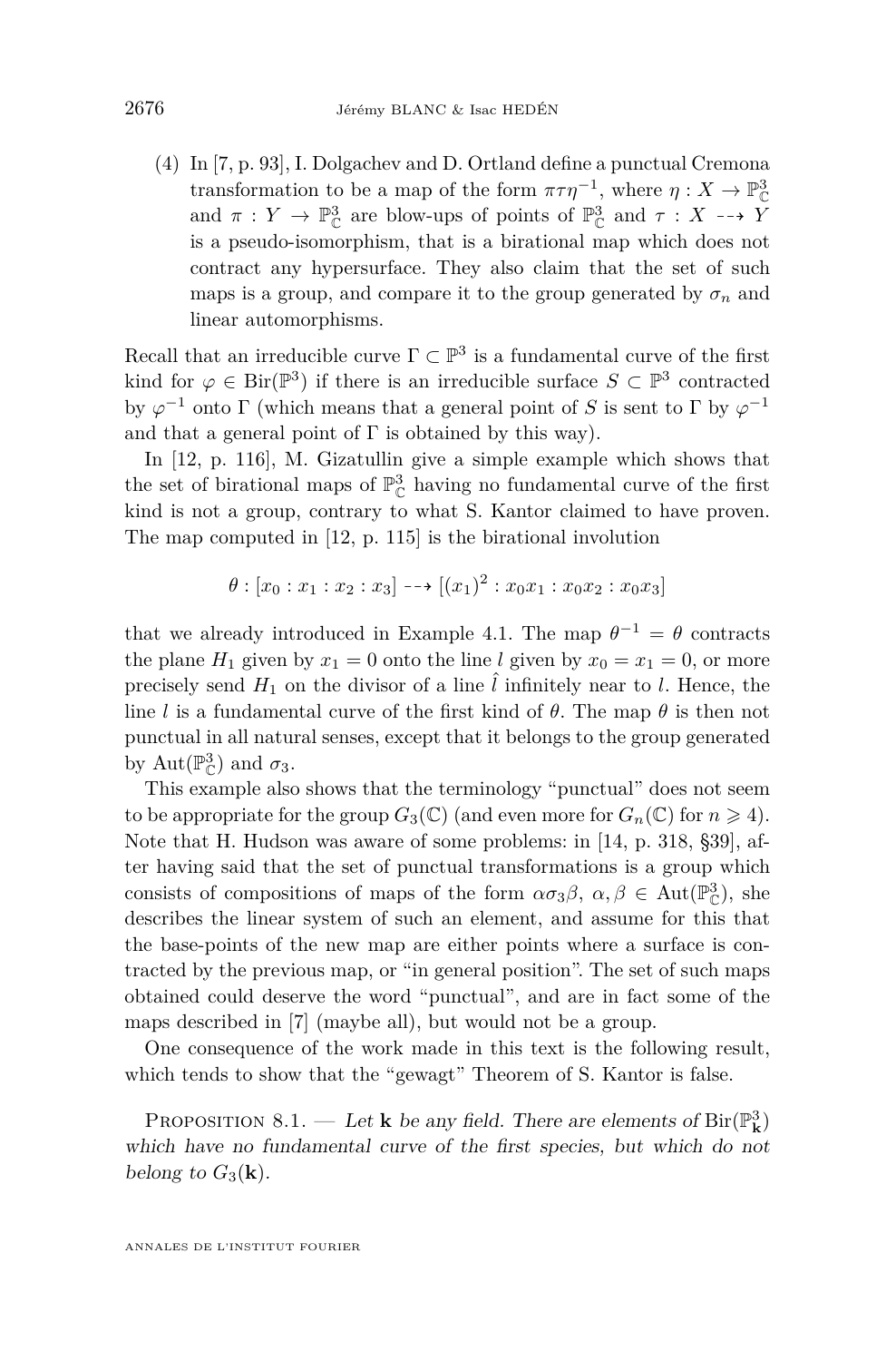Remark  $8.2$  — The example given here is not really "punctual", since one of the hypersurfaces is contracted onto a line in the exceptional divisor of a point. So the "gewagt" Theorem of Kantor could maybe be true if we avoid such kind of examples (see below).

Proof. — The birational monomial involution

$$
\psi : [x_0 : \cdots : x_3] \mapsto [x_1 : x_0 : x_2 \frac{(x_1)^2}{(x_0)^2} : x_3 \frac{x_1}{x_0}]
$$

does not belong to  $G_3(\mathbf{k})$ . Indeed, the map

$$
\theta
$$
 :  $[x_0 : x_1 : x_2 : x_3] \mapsto [x_0 : x_1 : \frac{(x_3)^2}{x_2} : x_3]$ 

belongs to  $G_3(\mathbf{k})$  (Example [4.1\)](#page-16-0), but

$$
\theta \psi \theta : [x_0 : x_1 : x_2 : x_3] \mapsto [x_1 : x_0 : x_2 : x_3 \frac{x_1}{x_0}]
$$

does not belong to  $G_3(\mathbf{k})$  (Corollary [3.9\)](#page-15-0). The map  $\psi$  contracts exactly two hypersurfaces, namely  $H_0, H_1 \subset \mathbb{P}^3_{\mathbf{k}}$ , given respectively by  $x_0 = 0$  and  $x_1 = 0$ , respectively on the points  $[0:0:1:0]$  and  $[0:1:0:0]$ . Hence,  $\psi = \psi^{-1}$  does not have any fundamental curve of the first species.  $\Box$ 

In fact, part (1) of Theorem [1.4](#page-4-0) shows that even if hypersurfaces are contracted by elements of  $G_3(\mathbf{k})$  onto points, we cannot send a hypersurface onto the exceptional divisor of a curve by some element of  $G_3(\mathbf{k})$ , so this group is not "so" far from being punctual. However, the elements of  $G_n(\mathbf{k})$  are very far from being punctual in dimension  $n \geq 4$ , as one can contract hypersurfaces on the exceptional divisors of planes (part (2) of Theorem [1.4\)](#page-4-0).

In fact, it seems to us that a "punctual" map should be an element of  $\varphi \in \text{Bir}(\mathbb{P}^n_{\mathbf{k}})$  admitting a birational morphism  $\pi : X \to \mathbb{P}^n_{\mathbf{k}}$ , that consists of sequence of blow-ups of points, and such that  $(\varphi \pi)^{-1} : \mathbb{P}^n_{\mathbf{k}} \dashrightarrow X$  should not contract any hypersurface. The strong sense would be to ask that all points lie in  $\mathbb{P}^n_{\mathbf{k}}$ , and a weaker sense would allow infinitely near points.

The definition of [\[7\]](#page-39-0) goes in this direction, but is in fact even stronger, as it basically ask that the map and also its inverse are punctual in the strong sense (we could say bipunctual). As explained before, the set of maps satisfying any of these definitions is not a group, contrary to what is claimed in many of the texts cited above. The following example also shows that all these definitions are different.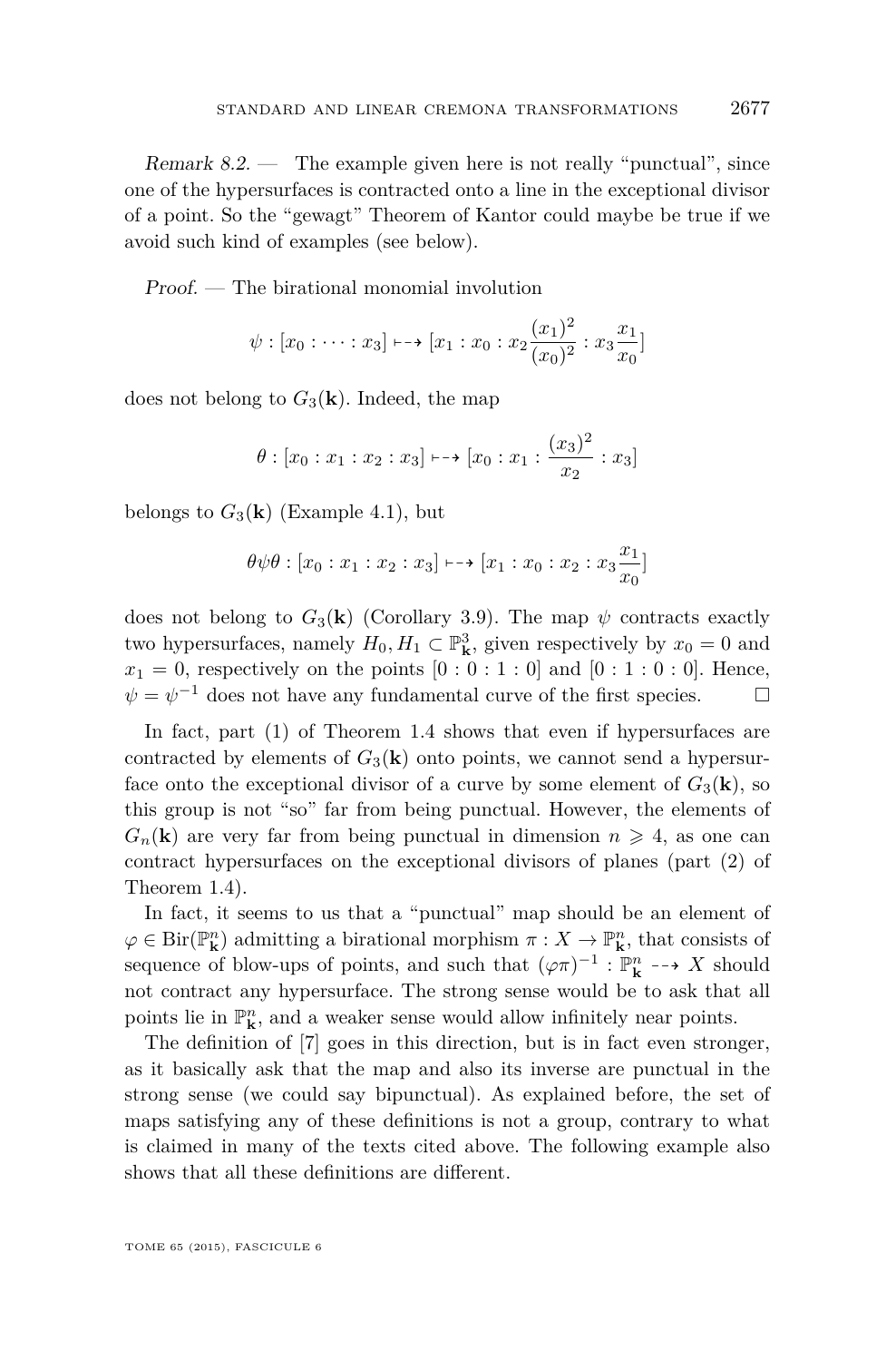<span id="page-38-0"></span>Example 8.3. — Let **k** be a field with char(**k**)  $\neq$  2 and let  $l \in \text{Aut}(\mathbb{P}^3_{\mathbf{k}})$ , be the automorphism given by

$$
l : [x_0 : \cdots : x_3] \mapsto [x_0 : x_2 + x_3 : x_1 + x_3 : x_1 + x_2]
$$
  

$$
l^{-1} : [x_0 : \cdots : x_3] \mapsto [2x_0 : -x_1 + x_2 + x_3 : x_1 - x_2 + x_3 : x_1 + x_2 - x_3]
$$

and observe that  $l$  and  $l^{-1}$  act in the following way on the coordinate points of  $\mathbb{P}^3_{\mathbf{k}}$ :

$$
l([1:0:0:0]) = ([1:0:0:0]) \quad l^{-1}([1:0:0:0]) = ([1:0:0:0])
$$
  
\n
$$
l([0:1:0:0]) = ([0:0:1:1]) \quad l^{-1}([0:1:0:0]) = ([0:-1:1:1])
$$
  
\n
$$
l([0:0:1:0]) = ([0:1:0:1]) \quad l^{-1}([0:0:1:0]) = ([0:1:-1:1])
$$
  
\n
$$
l([0:0:0:1]) = ([0:1:1:0]) \quad l^{-1}([0:0:0:1]) = ([0:1:1:-1]).
$$

Hence,  $\alpha = \sigma_3 l \sigma_3$  is punctual in the weak sense defined above, but not in the strong sense, since  $l^{-1}$  sends coordinates points onto general points of the hyperplane  $x_0 = 0$ . However,  $\alpha^{-1}$  is not even punctual in the weak sense, as *l* sends coordinate points onto points on general points of coordinate lines.

Similarly, taking

$$
l : [x_0 : \cdots : x_3] \mapsto [x_0 - x_2 : x_1 - x_2 : -x_2 + x_3 : 2x_2 - x_3]
$$
  

$$
l^{-1} : [x_0 : \cdots : x_3] \mapsto [x_0 + x_2 + x_3 : x_1 + x_2 + x_3 : x_2 + x_3 : 2x_2 + x_3]
$$

the map  $\alpha = \sigma_3 l \sigma_3$  is punctual in the strong sense defined above, but  $\alpha^{-1}$ is not punctual in the weak one.

The question of showing that every bipunctual map is in fact an element of  $G_n(\mathbf{k})$ , asked in [\[7\]](#page-39-0) and corresponding to the "gewagt" theorem of Kantor is still open.

#### BIBLIOGRAPHY

- [1] "Encyclopädie der mathematischen Wissenschaften. Band III, 2. Teil, 2", Häfte, Teubner, Leipzig (1921-1934).
- [2] M. Alberich-Carramiñana, Geometry of the plane Cremona maps, Lecture Notes in Mathematics, vol. 1769, Springer-Verlag, Berlin, 2002, xvi+257 pages.
- [3] J. W. ALEXANDER, "On the factorization of Cremona plane transformations", Trans. Amer. Math. Soc. **17** (1916), no. 3, p. 295-300.
- [4] G. Castelnuovo, "Le transformazioni generatrici del gruppo *Cremoniano* nel piano.", Torino Atti **36** (1901), p. 861-874.
- [5] A. B. COBLE, "Point sets and allied Cremona groups. II", Trans. Amer. Math. Soc. **17** (1916), no. 3, p. 345-385.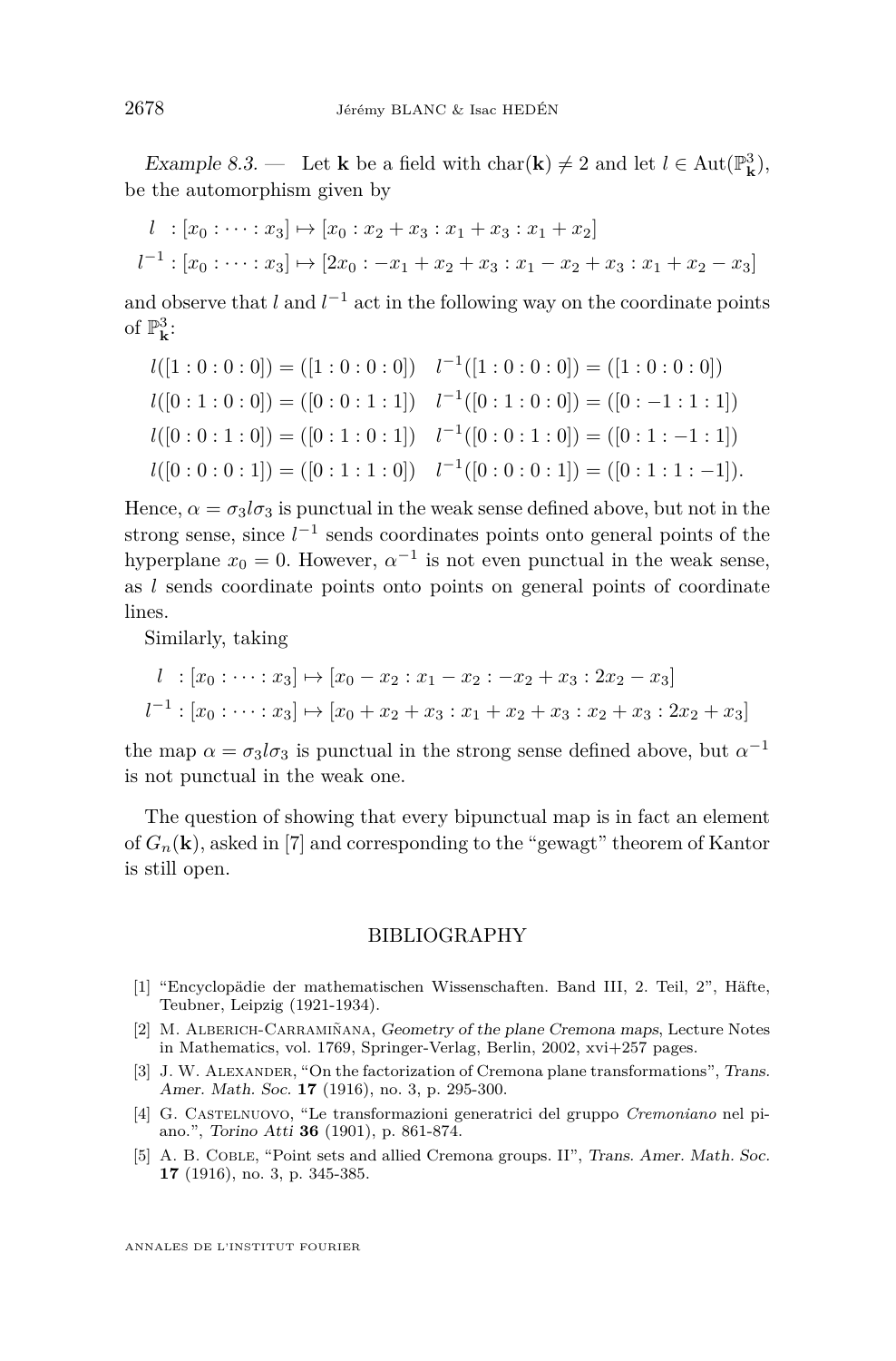- <span id="page-39-0"></span>[6] J. Déserti, "Some properties of the group of birational maps generated by the automorphisms of  $\mathbb{P}^n_{\mathbb{C}}$  and the standard involution", preprint,  ${\tt http://arxiv.org/}$  ${\tt http://arxiv.org/}$  ${\tt http://arxiv.org/}$ [abs/1403.0346v2](http://arxiv.org/abs/1403.0346v2), 2014.
- [7] I. DOLGACHEV & D. ORTLAND, "Point sets in projective spaces and theta functions", Astérisque (1988), no. 165, p. 210 pp. (1989).
- [8] I. V. DOLGACHEV, "Cremona special sets of points in products of projective spaces", in Complex and differential geometry, Springer Proc. Math., vol. 8, Springer, Heidelberg, 2011, p. 115-134.
- [9] P. Du Val, "Application des idées cristallographiques à l'étude des groupes de transformations crémoniennes", in 3 ième Coll. Géom. Algébrique (Bruxelles, 1959), Centre Belge Rech. Math., Louvain, 1960, p. 65-73.
- [10] ——— , "Crystallography and Cremona transformations", in The geometric vein, Springer, New York-Berlin, 1981, p. 191-201.
- [11] A. van DEN ESSEN, Polynomial automorphisms and the Jacobian conjecture, Progress in Mathematics, vol. 190, Birkhäuser Verlag, Basel, 2000, xviii+329 pages.
- [12] M. Gizatullin, "On some tensor representations of the Cremona group of the projective plane", in New trends in algebraic geometry (Warwick, 1996), London Math. Soc. Lecture Note Ser., vol. 264, Cambridge Univ. Press, Cambridge, 1999, p. 111-150.
- [13] G. Gonzalez-Sprinberg & I. Pan, "On characteristic classes of determinantal Cremona transformations", Math. Ann. **335** (2006), no. 2, p. 479-487.
- [14] H. HUDSON, Cremona transformations in plane and space, Cambridge, University Press,  $1927$ ,  $XX + 454$  pages.
- [15] B. Huppert, Endliche Gruppen. I, Die Grundlehren der Mathematischen Wissenschaften, Band 134, Springer-Verlag, Berlin-New York, 1967, xii+793 pages.
- [16] V. A. Iskovskikh, "Factorization of birational mappings of rational surfaces from the point of view of Mori theory", Uspekhi Mat. Nauk **51** (1996), no. 4(310), p. 3-72.
- [17] H. W. E. Jung, "Über ganze birationale Transformationen der Ebene", J. Reine Angew. Math. **184** (1942), p. 161-174.
- [18] S. KANTOR, "Theorie der Transformationen Im  $R^3$ , welche keine Fundamentalcurven 1. Art besitzen und ihrer endlichen gruppen", Acta Math. **21** (1897), no. 1, p. 1-78.
- [19] G. Kobb, "Sur la théorie des fonctions algébriques de deux variables.", Journ. de Math. (4) **8** (1892), p. 385-419.
- [20] W. van der Kulk, "On polynomial rings in two variables", Nieuw Arch. Wiskunde (3) **1** (1953), p. 33-41.
- [21] M. Marcolli, Feynman motives, World Scientific Publishing Co. Pte. Ltd., Hackensack, NJ, 2010, xiv+220 pages.
- [22] K. Matsuki, Introduction to the Mori program, Universitext, Springer-Verlag, New York, 2002, xxiv+478 pages.
- [23] S. Maubach & R. Willems, "Polynomial automorphisms over finite fields: mimicking tame maps by the Derksen group", Serdica Math. J. **37** (2011), no. 4, p. 305-322 (2012).
- [24] T. MUIR, A treatise of the theory of determinants with graduated sets of exercices, Macmillan, London, 1882.
- [25] ——— , The theory of determinants in the historical order of development. Vol. III: The period 1861 to 1880, Macmillan, London, 1920.
- [26] I. Pan, "Une remarque sur la génération du groupe de Cremona", Bol. Soc. Brasil. Mat. (N.S.) **30** (1999), no. 1, p. 95-98.
- [27] E. Pascal, Die Determinanten. Eine Darstellung ihrer Theorie und Anwendungen mit Rücksicht auf die neueren Forschungen, Teubner, Leipzig, 1900.